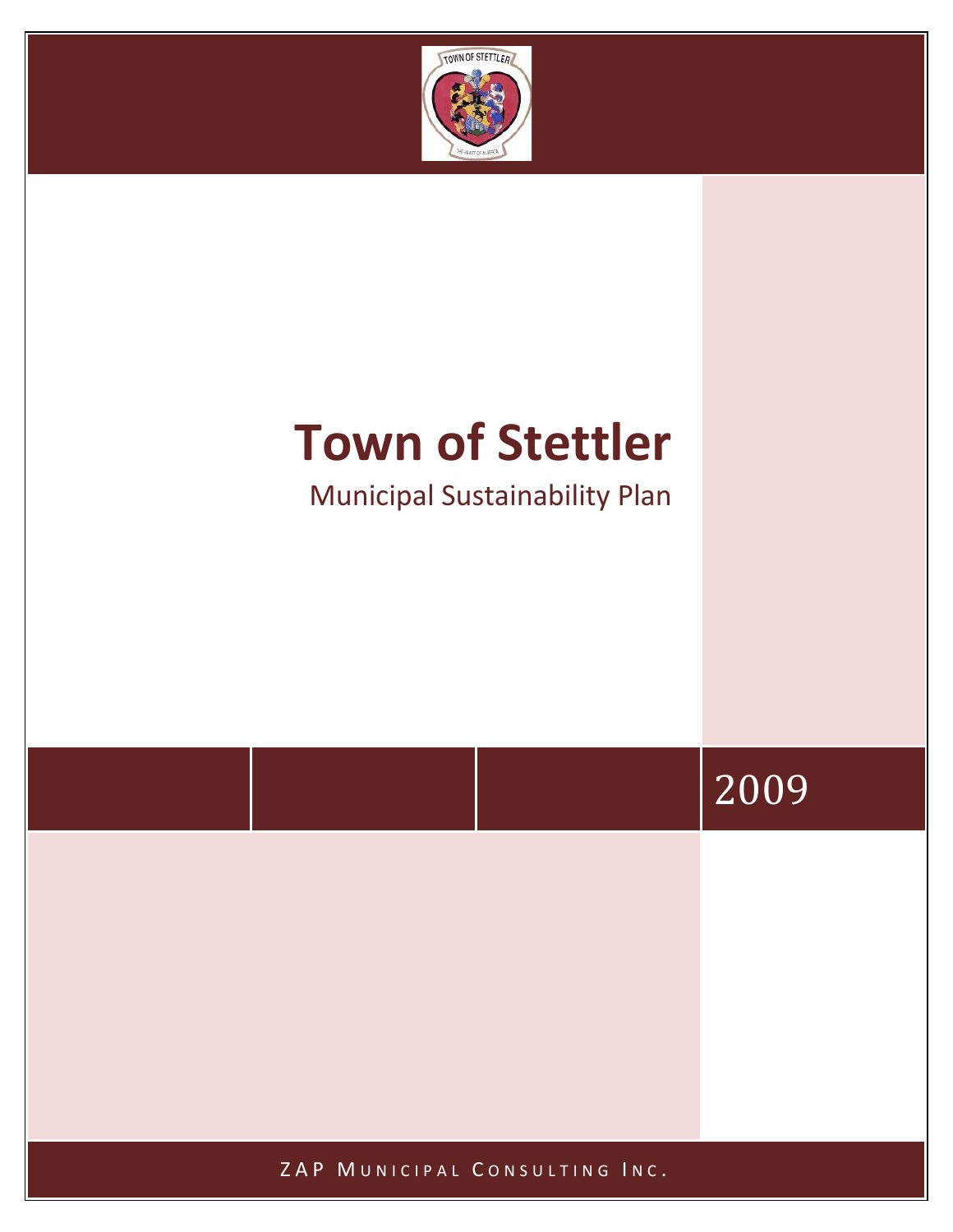# **TABLE OF CONTENTS**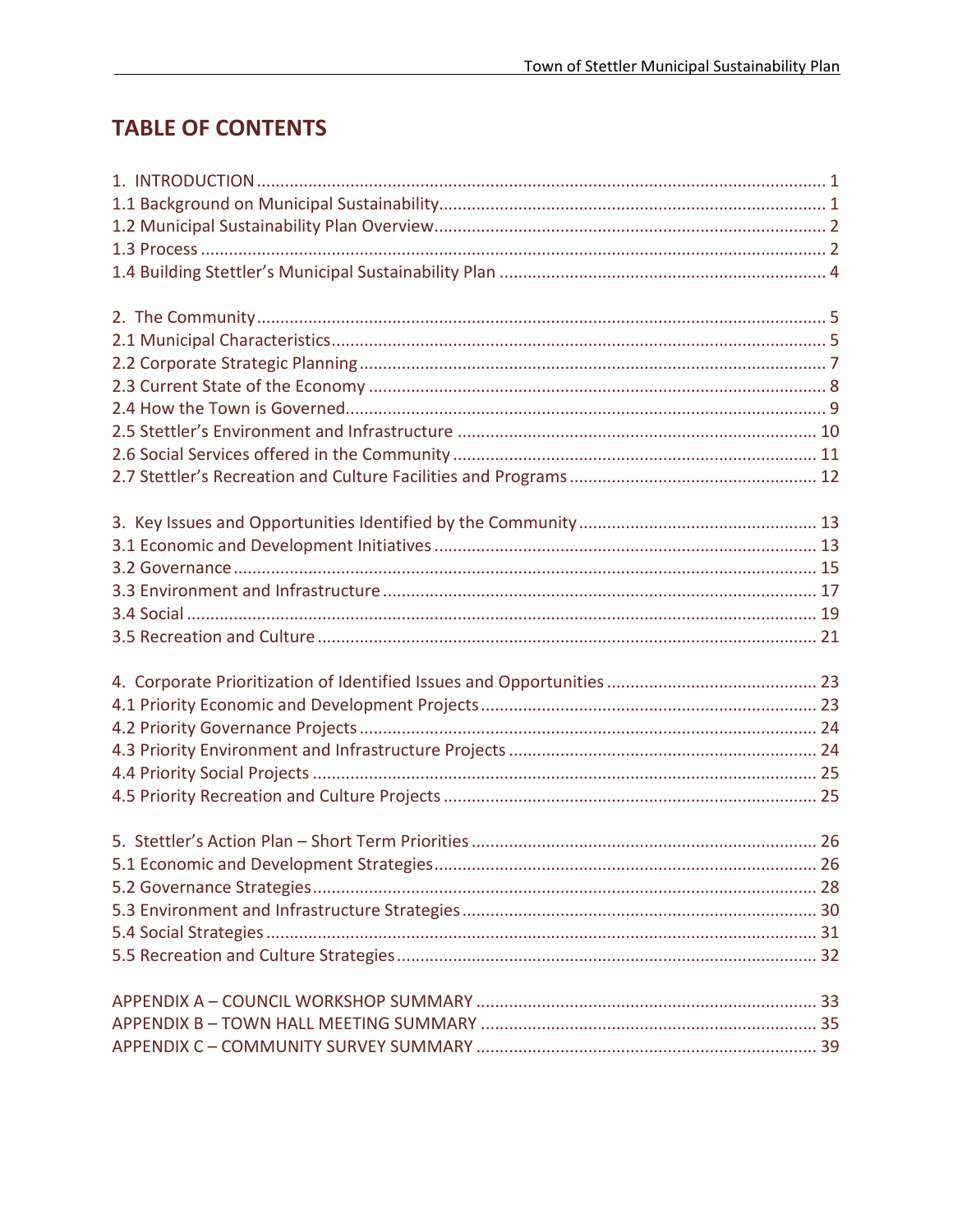# <span id="page-2-0"></span>**1. INTRODUCTION**

## <span id="page-2-1"></span>**1.1 Background on Municipal Sustainability**

*"As you read this, we are on the verge of a cultural shift – the moment when human culture grows out of a prolonged adolescence and recognizes our place in the global ecosystem and our responsibility for all other life on Earth. The people on the front lines of this transition are people at the local level to improve the quality of life. Communities everywhere are increasingly aware of the connections between their local well-being and the global state of the economy, the social fabric, governance, and the environment."*

> *Preface to the EarthCat guide to Community Development (based on the principles of the Earth Charter)*

Sustainable communities use their resources to meet current needs while ensuring that adequate resources are available for future generations. They seek a better quality of life for their residents while maintaining the environment. Sustainable communities can only be achieved through strategic planning, which contains municipal "best practices such as: having a vision; selecting specific measurable objectives; and developing a means to achieve the vision. Sustainability planning needs to be undertaken as a part of a framework which helps identify tasks and goals, breaking down the separation that is often found between the various elements of the Municipal Development Plan, and between the departments which have responsibility for its implementation.

In undertaking the Municipal Sustainability Plan, a municipality must address the five dimensions of sustainability – economic, governance, social, environmental and infrastructure, and recreation and culture – in future policies and directions. The aim of the sustainability approach is, wherever possible to find "multiple wins" by integrating the dimensions of sustainability. Creating capacity to make decisions that are systems based which integrate the five dimensions of sustainability and that focuses not only on the short term but also the long term implications for future generations, will ultimately require a municipal Council to rethink its decision making. As with all efforts to achieve sustainable communities, moving a municipality along the path to a more sustainable future will depend upon its governance, the corporate culture, and decision making tools. Like many small urban municipalities, the Town of Stettler and region faces many of the global sustainability challenges that are being discussed around the world. This list includes:

- $\Rightarrow$  Managing population growth;
- $\Rightarrow$  Safeguarding water quality and quantity, and treating waste water;
- $\Rightarrow$  Preserving agricultural lands;
- $\Rightarrow$  Avoiding environmental degradation;
- $\Rightarrow$  Minimizing crime and violence;
- $\Rightarrow$  Achieving social equity;

- $\Rightarrow$  Finding solutions for affordable housing; and
- $\Rightarrow$  Designing and building sustainable infrastructure.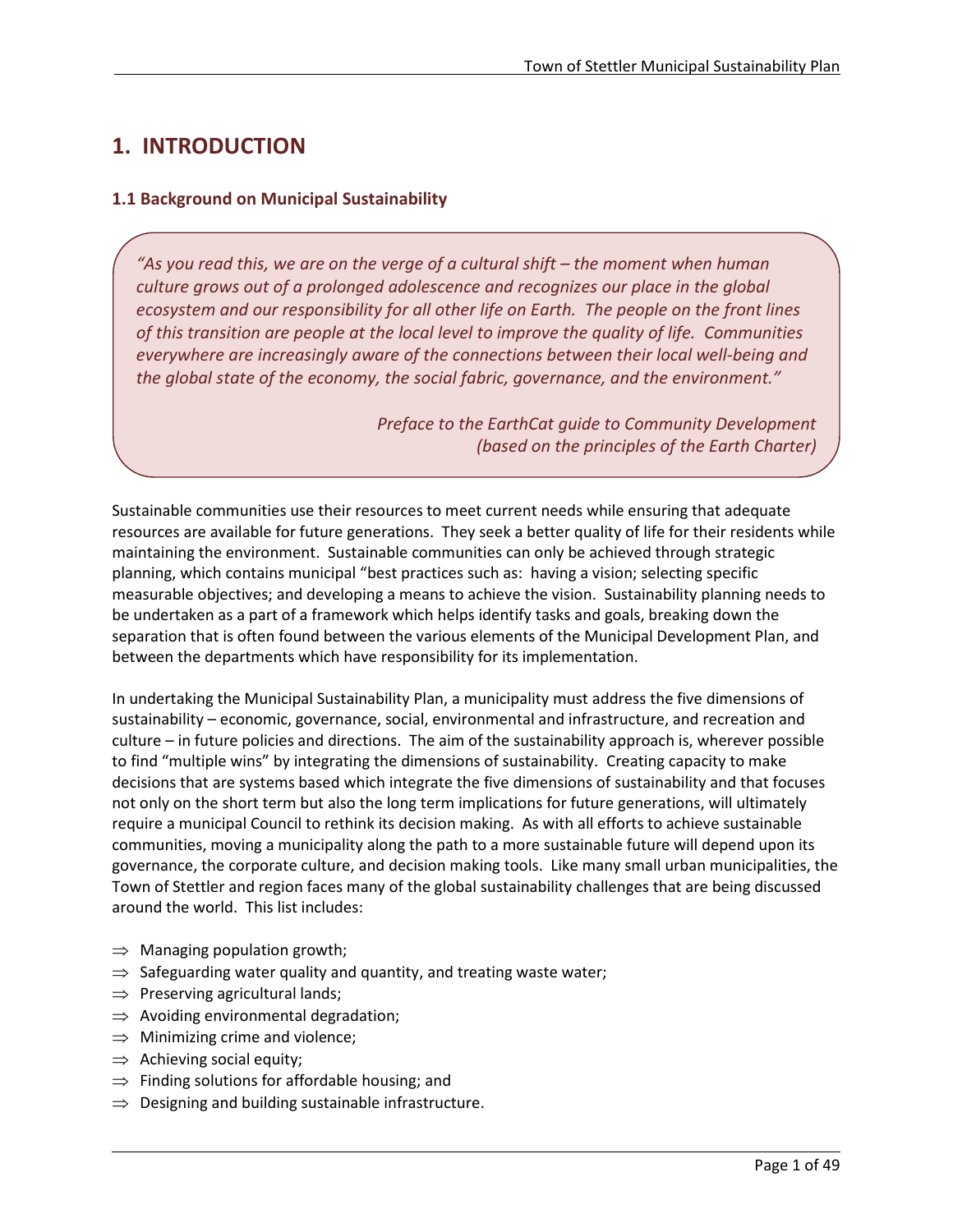The Town has the opportunity to revisit its planning policies and processes, and transform its corporate culture to promote responses to these challenges that will be effective in the short term while ensuring a healthy environment, vibrant economy, and good quality of life for future generations.

## <span id="page-3-0"></span>**1.2 Municipal Sustainability Plan Overview**

In May 2005, the New Deal for Cities and Communities between Canada and Alberta was signed to transfer federal gas tax funding to Alberta municipalities. Subsequently, each Alberta municipality was invited to join this program and signed an agreement with the Province of Alberta outlining the requirements and benefits under the program. The New Deal for Cities and Communities provides financial assistance to municipalities to support the sustainability of capital municipal infrastructure. Through this investment municipalities have the opportunity to maintain or enhance economic, social and culture opportunities and well being, while protecting and improving the quality of the environment. Funding under this program supports the development of public transit systems, and water and wastewater systems, solid waste management, community energy systems, and community capacity building.

Included in the list of eligible projects are design and engineering services, vehicle purchase, construction and rehabilitation. In addition, the program may include barrier-free transportation initiatives to improve accessibility for seniors and persons with disabilities. As part of the agreement, municipalities are required to develop a Municipal Sustainability Plan by 2009. This long-range plan has five dimensions – economic, governance, environmental and infrastructure, social and recreation and culture - to be developed through public consultation and will provide direction to their Multi-Year Capital Infrastructure Plan. This plan is intended to be a guiding document to provide direction to Town staff as they prepare capital and operating budgets to reflect the funding and resources required to accomplish the goals of Council. The Municipal Sustainability Plan will be reviewed annually as part of the budgeting process and administration should measure how and when the initiatives are being accomplished.

## <span id="page-3-1"></span>**1.3 Process**

l

In undertaking this Plan, the Town of Stettler has chosen to build upon its positive experiences and projects by examining the challenges and opportunities for the region through the lens of sustainability, with the intent of enhancing its operations to address new provincial and federal directions with respect to the five dimensions of sustainability. Through future policy directions, this will ultimately lead to a corporate strategy that will move the Town along the path toward a more sustainable future.

The Stettler Municipal Sustainability Plan was developed in five steps. The first of these steps was to review existing Council policy and initiatives including a review of the corporate vision and mission statements. Step 2 involved Council and Public Workshops which explored the concepts of sustainability and identified issues, needs and outcomes for the community. The outcome of the workshops resulted in the development of key results, strategies and actions for the community and municipal corporate team. These strategies and actions will be continually reviewed, amended, and implemented by the Town dependent upon the organizational capacity of the community and organization.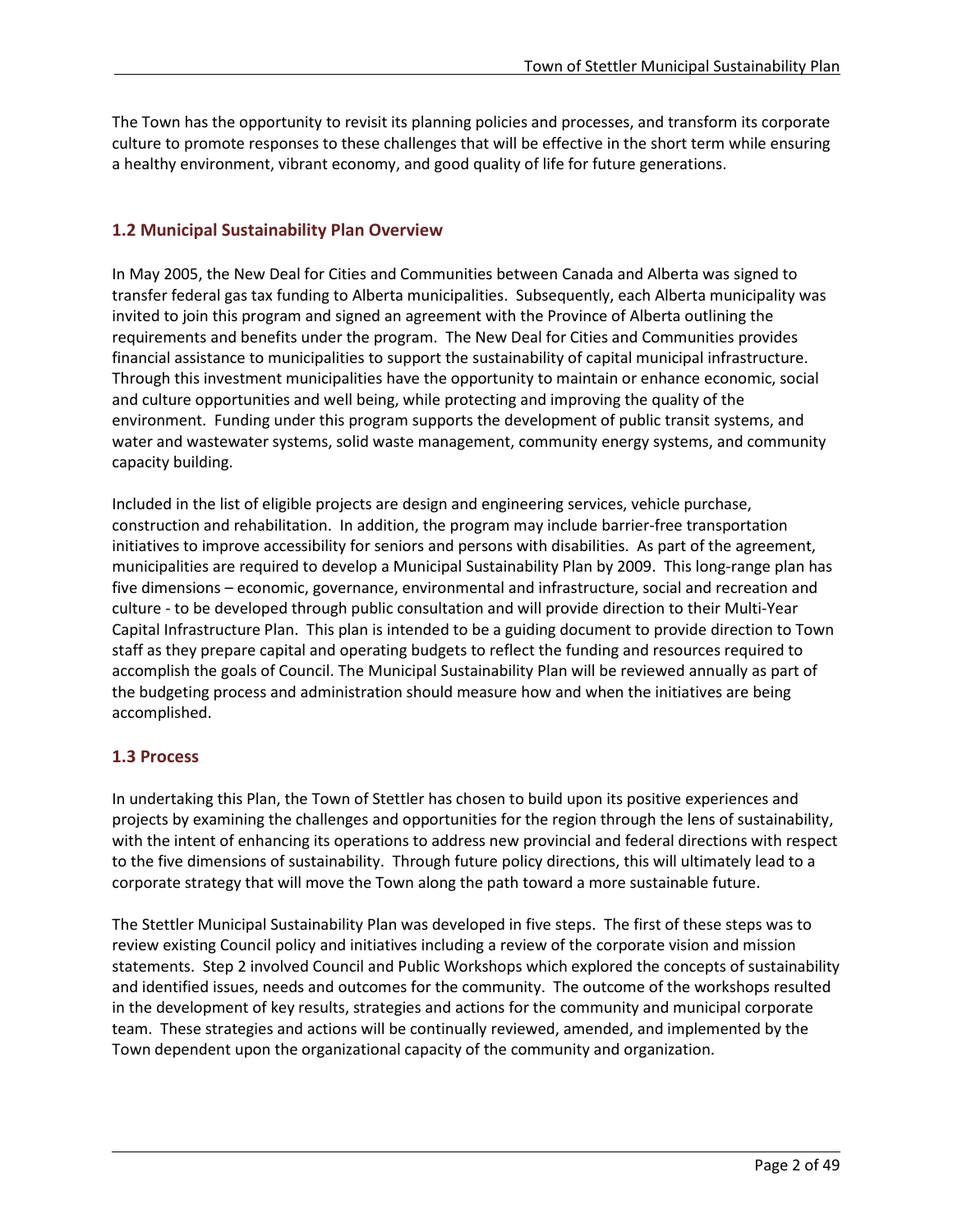

Stettler's approach to developing its Municipal Sustainability Plan was to engage the community and its leaders to:

- $\Rightarrow$  Build awareness and understanding of sustainability and of the framework for moving towards achieving successes;
- $\Rightarrow$  Develop a clear vision of what Stettler will look like in the future;
- $\Rightarrow$  Develop flexible strategies to progress from the current state where the objectives for the dimensions of sustainability are met;
- $\Rightarrow$  Identify indicators that will help monitor the community's progress;
- $\Rightarrow$  Ensure that the broader community is engaged; and
- $\Rightarrow$  Compile a Municipal Sustainability Plan document.

l

These broad challenges can be implemented only if the community has the political will to commit resources. It is Stettler's intent to start with "low lying fruit", easy first actions which demonstrate quick success to generate momentum. Often these first actions generate savings which can be invested in more challenging measures later.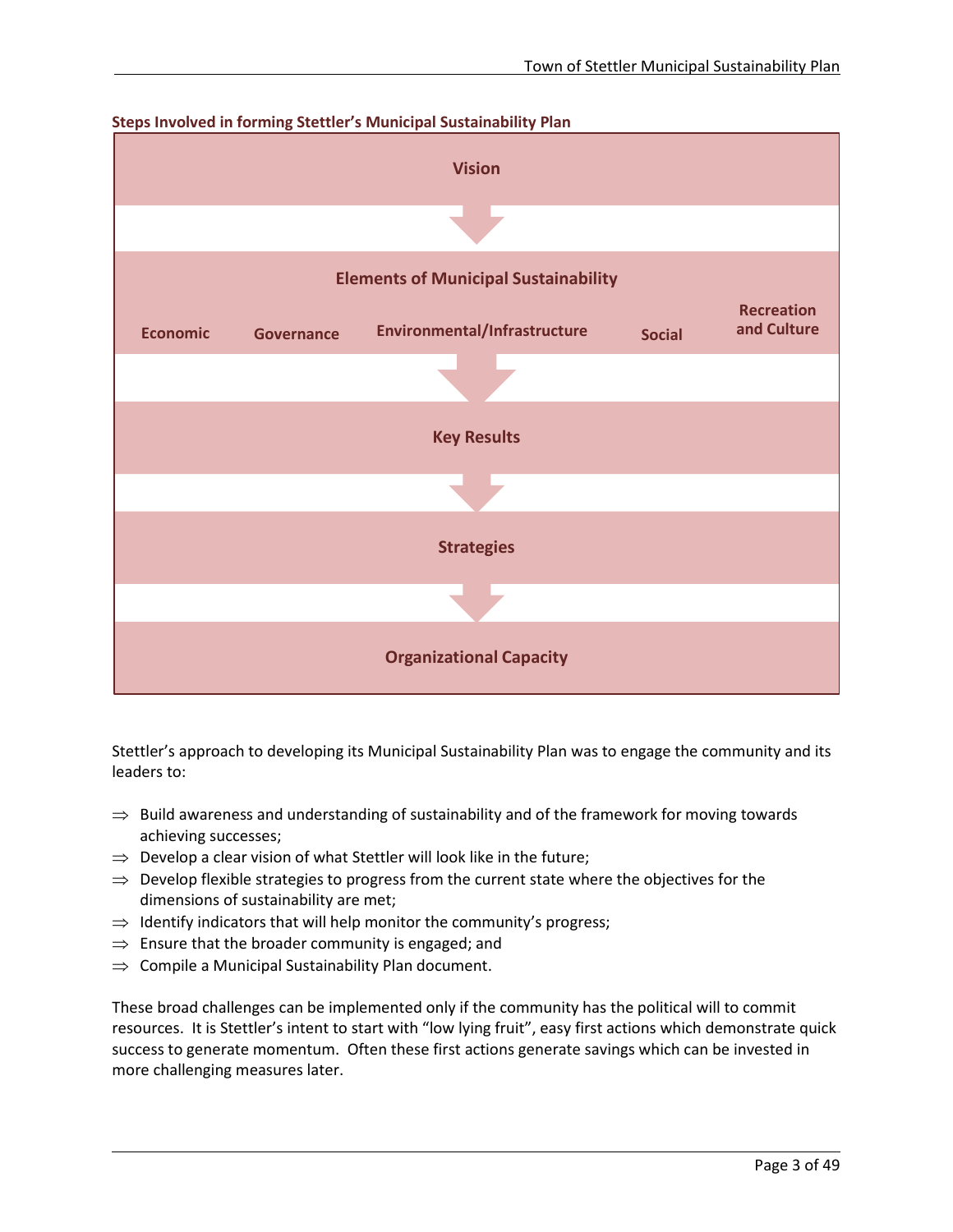## <span id="page-5-0"></span>**1.4 Building Stettler's Municipal Sustainability Plan**

In order to achieve a sustainable future for Stettler, the full Council , Chief Administrative Officer, and Department Heads met in a group session held on January 27, 2009 to take the initial steps to develop the Town of Stettler Municipal Sustainability Plan. The session was facilitated by Staff which focused Council's attention on those strategic priorities and associated key results

*Stettler January 27 , 2009 Council Workshop Summary*

*Highlights Shown in Appendix A*

which, if implemented effectively, will guide the Town towards a sustainable future.

On March 18, 2009 the Town hosted a Town Hall Meeting which was facilitated by ZAP Municipal Consulting Inc. and which was attended by Town residents. The five dimensions of a sustainable community were discussed at the planning session. Community participants were asked to consider the impacts that these dimensions have on Stettler today as well as into the future. Participants were also



asked to comment on Council's strategic priorities to gauge an opinion on whether the public confirms the priorities of Council.

At the conclusion of the session participants were asked to complete a survey with questions relating to community sustainability. This survey was also available at the Town Office and on the Town's web site during the month of March. A total of 28 surveys were completed and returned by March 31, 2009.

Following this planning session, ZAP Municipal Consulting undertook modifications to the strategies identified to link Stettler's Vision to a manageable number of strategies and the organizational capacity to achieve the key results and outcomes.

Council was presented with a Draft Municipal Sustainability Plan on May 15 and June 9, 2009, which highlighted all issues identified by the public at the planning session. Council then prioritized the projects and identified project timelines.

l

*Stettler March 18, 2009 Town Hall Meeting Summary*

*Highlights Shown in Appendix B*

*Community Survey Summary Highlights Shown in Appendix C*

The Final Draft of the Municipal Sustainability Plan was revised and presented to Council for information and circulation to the public on June 15, 2009.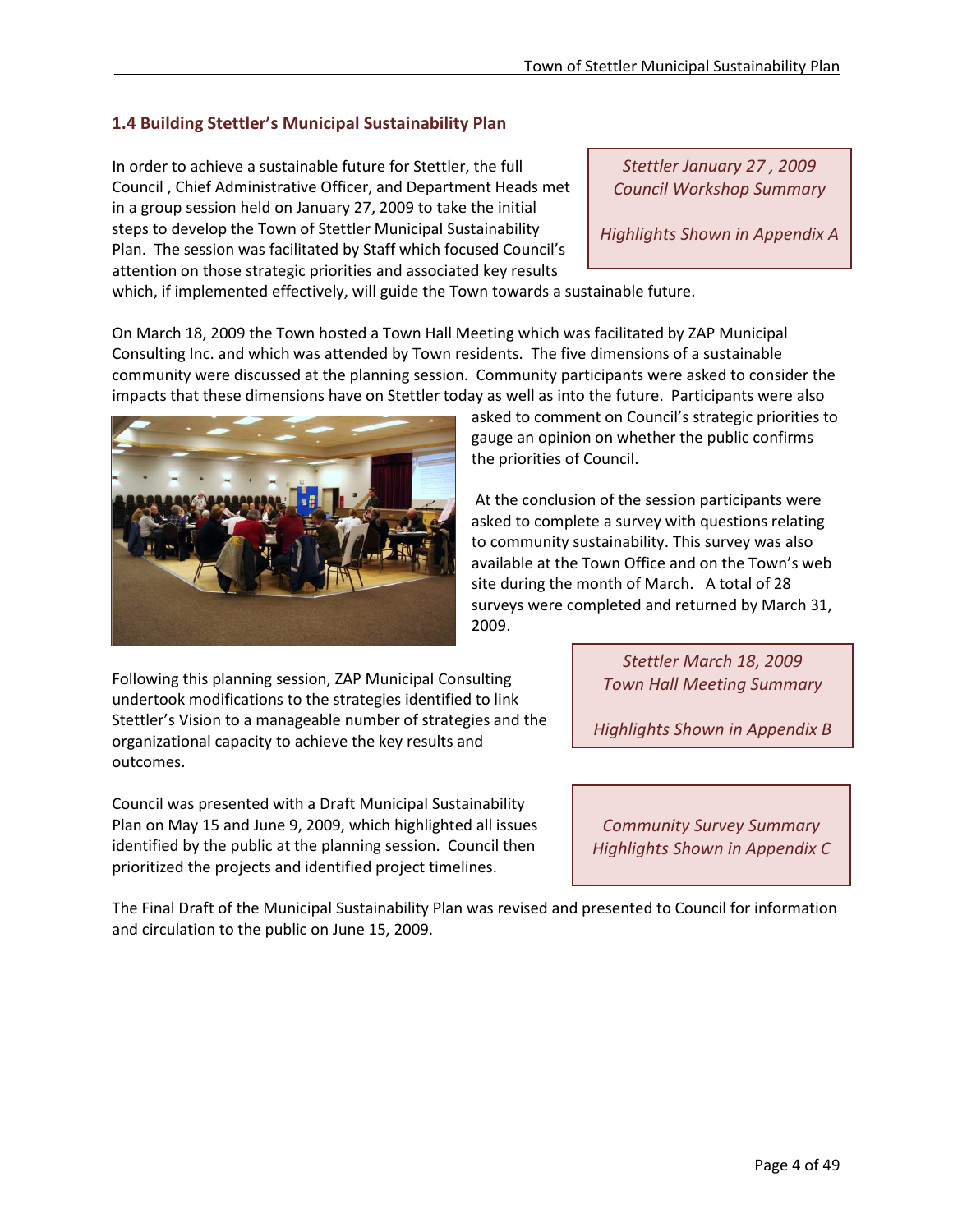# <span id="page-6-0"></span>**2. The Community**

## <span id="page-6-1"></span>**2.1 Municipal Characteristics**

The Town of Stettler is a vibrant community located in the "Heart of Alberta", just 80 kilometres east of the City of Red Deer. The community is growing and has a thriving industrial and commercial tax base. The Town prides itself in having a local business base capable of serving a large trading area and maintaining Stettler as a regional centre for goods and supplies as well as a full complement of professional services. The Town is the largest center on Highway 12 between the Town of Lacombe and the Saskatchewan border. It is surrounded by the County of Stettler, and its market population



draws along the Highway 12 Corridor and includes a full time population of 40,000 persons and a summer population (due to cottage development around Buffalo Lake) of just under 50,000 persons.

The Town has excellent connectivity to transportation networks. Highways 12 and 56 pass through the Town, with secondary highway connections to the Alberta North-South Trade Corridor and the Province of Saskatchewan. The municipally owned Stettler Airport is adjacent to the Town, with capabilities of supporting charter flights.





The Town is also served by rail. The east-west Central Western Railway line provides a link to the major rail lines operated by Canadian National Railway and Canadian Pacific Railway. The availability of spur lines for businesses that require rail transport for shipping makes Stettler an attractive site for future business development. The Town is also home to the "Alberta Prairie Steam Tours", which bring over 25,000 tourists to the community each year. The tour runs from Stettler to Big Valley, along a former Canadian National Railway line.



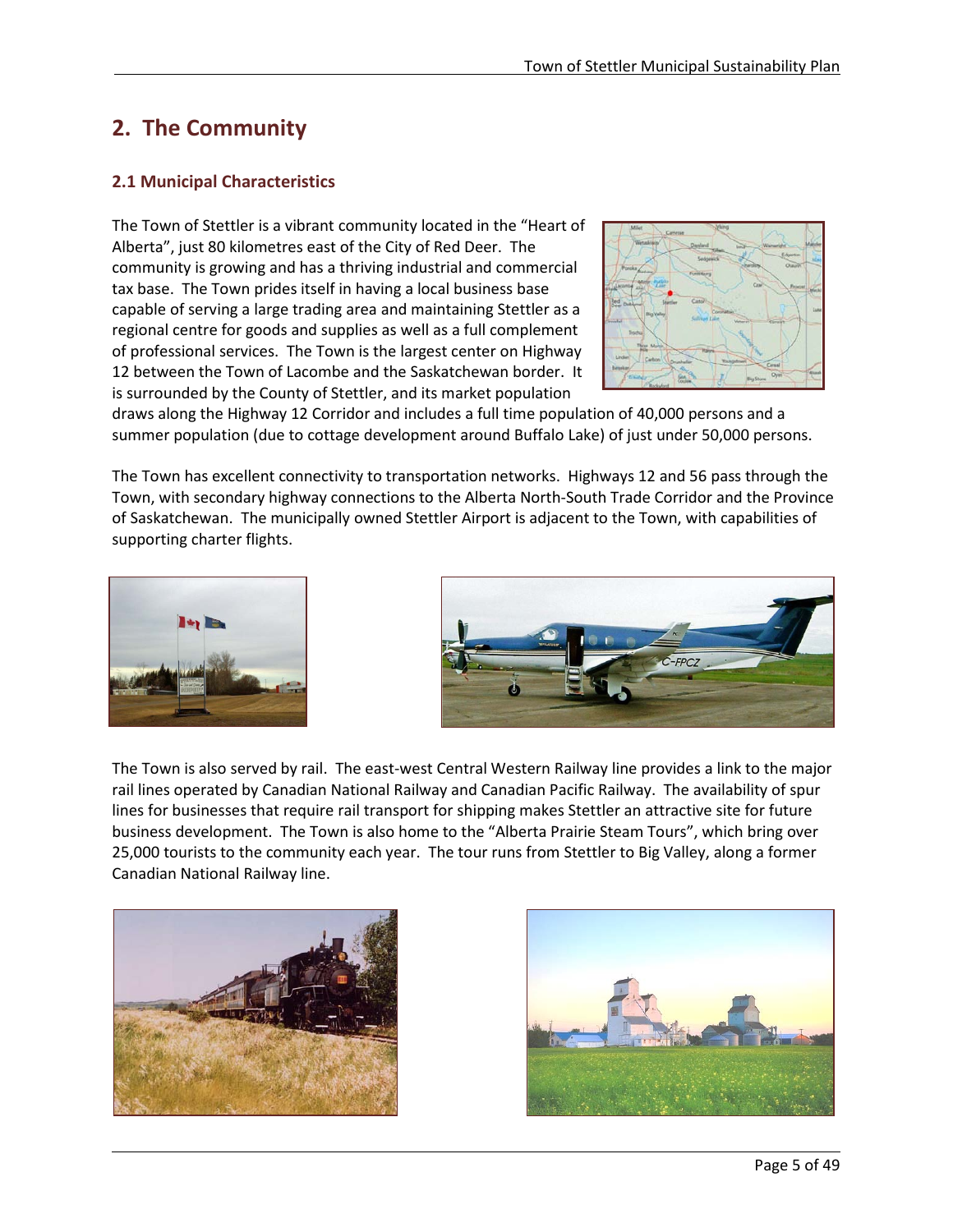The Town is an excellent location to service the oil and gas industry, particularly with respect to those industries that service natural gas installations including those producing coalbed methane from coal seams that are predominant throughout east central Alberta. Stettler is home to field offices of over 20 different oil and gas production companies.

The petroleum resource and agricultural industries are at the core of the Stettler Area's economy. Stettler serves as home to many major supply and service companies geared towards these industries. There is also the continuing push to promote small local businesses in all economic areas, as well as local tourism, in an effort to promote greater economic stability for the region.



The Town of Stettler boasts a full range of essential and emergency services, with the local RCMP detachment, Hospital, Ambulance Service, and volunteer Fire Department being at the core of these. There are two medical clinics in town, as well as two Optometrists, three Dentists, and several chiropractic, physiotherapy and massage therapy clinics. Stettler also has a nursing home, as well as several senior's retirement homes.

Stettler is well served by both public and separate schools. Headquartered in Stettler, Clearview Public Schools operates four schools within the community: Stettler Elementary School; Stettler Middle School; William E. Hay High School; and the Stettler Outreach School. The East Central Alberta Regional Catholic School Division operates the K-9 Christ-King Catholic School.





l

Stettler's small town attitude also means that Stettler boasts a low crime rate, as well as a laid back, small town life style. It has a thriving arts community. Stettler hosts an annual music festival, country music jamboree and concerts in West Stettler Park. Also active in the community are the Heartland Arts Troupe, which produces local live theatre, and the Stettler Regional Band.

| <b>General Statistics (2008)</b>                 |       |
|--------------------------------------------------|-------|
| Population                                       | 5,843 |
| <b>Number of Dwelling Units</b>                  | 2,268 |
| <b>Total Full Time Positions</b>                 | 43    |
| <b>Total Area of Municipality (hectares)</b>     | 977   |
| Length of all Open Roads Maintained (kilometers) | 83    |
| <b>Water Mains Length (kilometers)</b>           | 56    |
| <b>Wastewater Mains Length (kilometers)</b>      | 51    |
| Storm Drainage Mains Length (kilometers)         | 19    |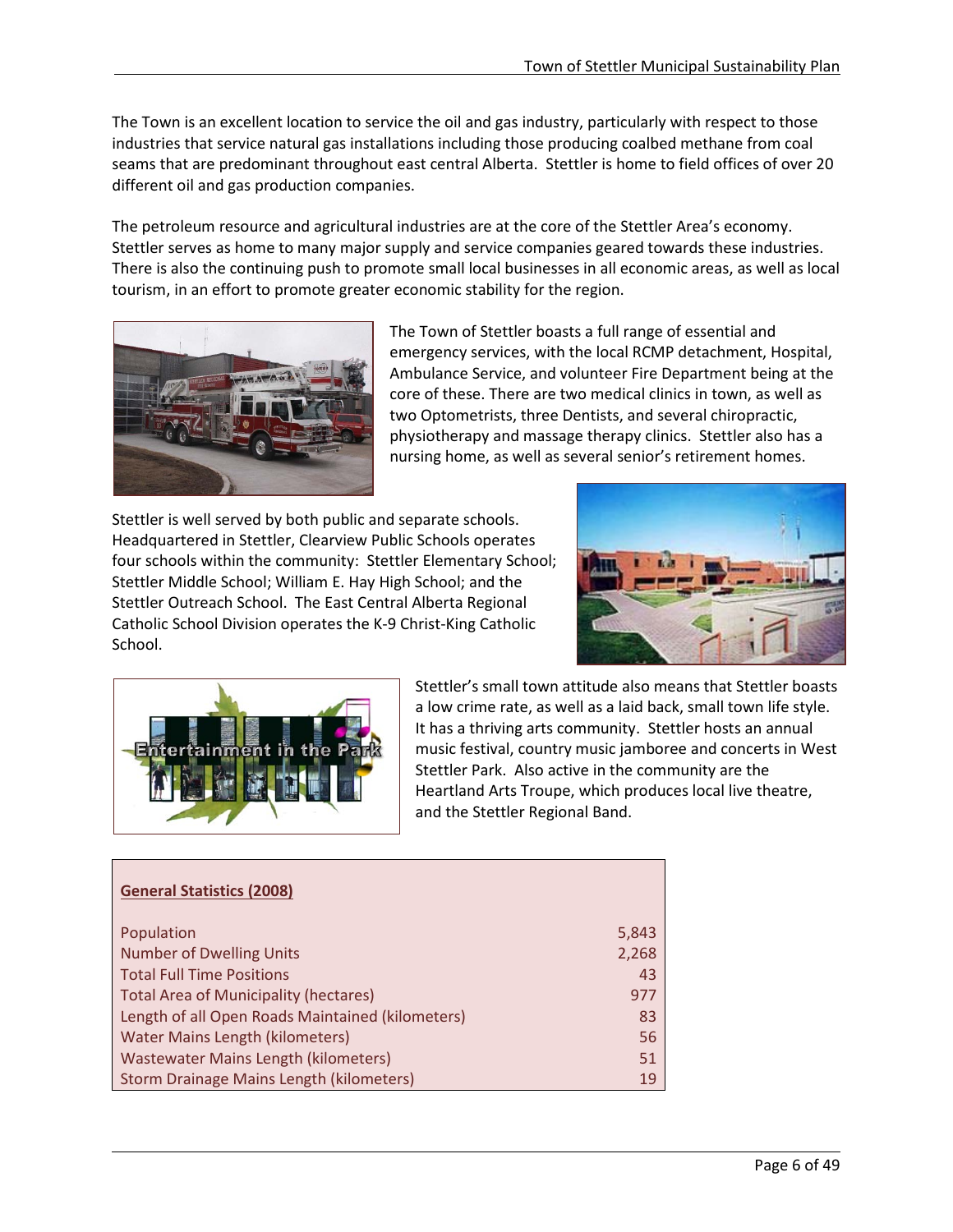## <span id="page-8-0"></span>**2.2 Corporate Strategic Planning**



The Town's comprehensive strategic planning initiatives have allowed the Town to continually develop a longterm vision that will shape the Town today and into the future.

Over the years Council , the Chief Administrative Officer and Department Heads have met annually to prepare a goals and strategies list. Through the ranking of strategies and initiatives, Council and Staff took a proactive and comprehensive approach to planning for the future of the Town. These initiatives have allowed Staff to designate and allocate resources, with a goal at the end of the process to have a road map for future growth and development of the municipality.



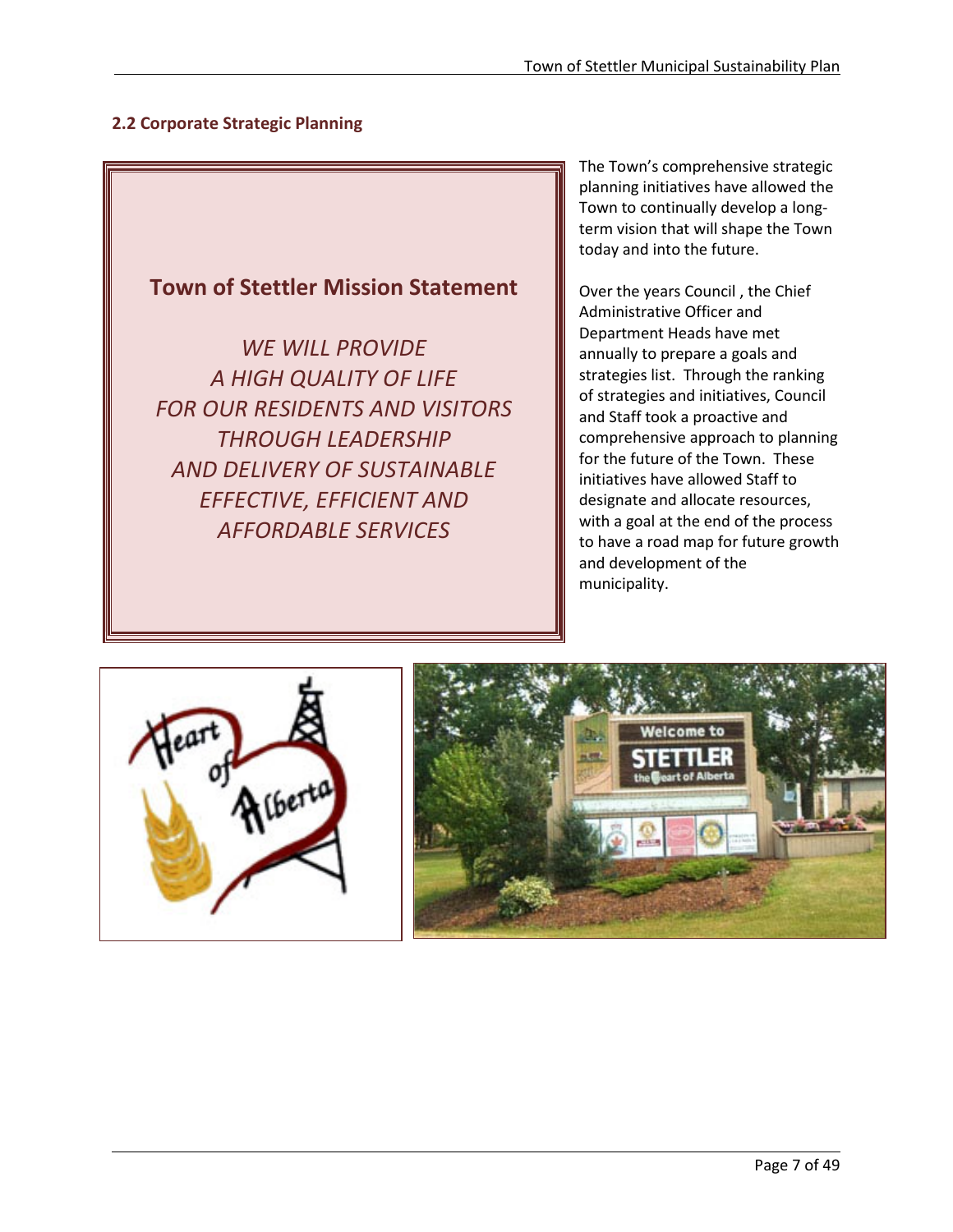## <span id="page-9-0"></span>**2.3 Current State of the Economy**

l

The Town of Stettler has achieved continued and sustained growth. With a current population of 5,843, the Town continues to see new projects related to institutional, commercial and industrial development. While the Town has a diversified tax base, residential assessment remains the largest component of the tax base, with nearly three quarters (3/4) of all assessed property within the Town coming from this assessment class.



The Town of Stettler supports the Stettler Board of Trade and Community Development. This organization in an association of businesspersons united to protect and promote business and commercial interests in the Stettler area. The Board of Trade and its volunteers work to maintain a robust and balanced economy, as well as preserve the free enterprise atmosphere and overall quality of life in the community.

## **Economic Sustainability – Existing Condition**

Continued Marketing Town as Regional Centre Development of Variety of Land Holdings Town's Strong Financial Position

The Town's Planning and Development Department provides a variety of services pertaining to the management of growth and development of the Towns's land base. These services include the preparation and implementation of statutory plans, review and processing of development related applications, and management of the Town's land holdings.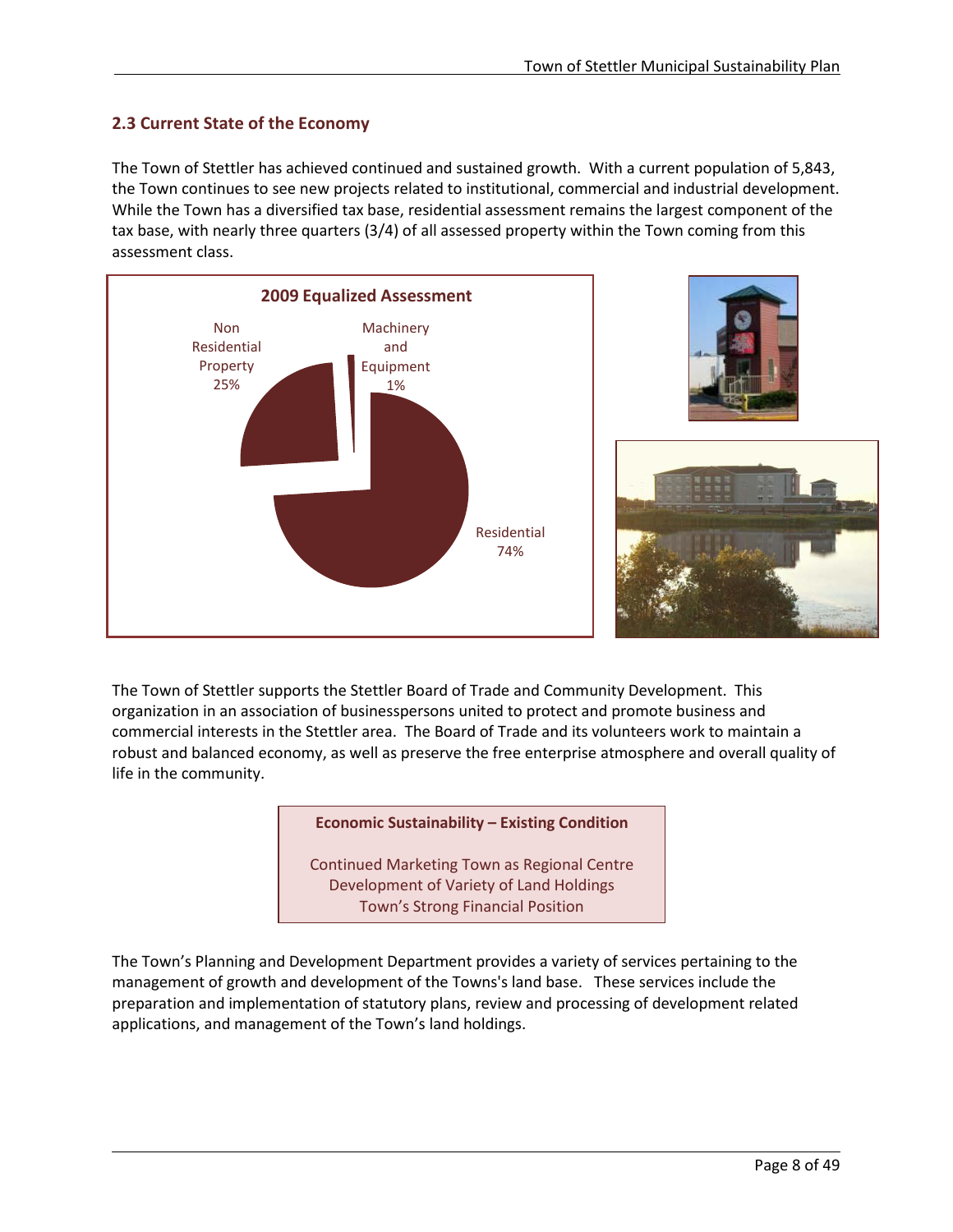## <span id="page-10-0"></span>**2.4 How the Town is Governed**

The citizens of Stettler elect a Mayor and six Councilors to represent them, each serving a three-year term. Governed by the Municipal Government Act, the Council enacts legislation on issues of economic activity, safety, health, recreation, community services, transportation and utilities among others.

**Governance Sustainability Existing Condition**

Excellent Inter-municipal Relations Stable and Capable Staff

The Town participates in many inter-municipal projects with respect to municipal service provision. It has and will continue to investigate ways to promote regional partnerships where applicable.

The Town employs 43 full time employees, as well as numerous part-time and seasonal employees and contractors. The Town employs a Chief Administrative Officer, who is supported by the following departments: Finance and Administration, Parks and Leisure Services, Planning and Development Services, Operational Services and the Regional Fire Chief and Deputy Fire Chief.

| <b>Municipal Service Function</b>        | ℅       |
|------------------------------------------|---------|
| Legislative                              | $<$ 1%  |
| Administration                           | 6%      |
| <b>Protective Services</b>               | 14%     |
| Transportation                           | 23%     |
| Water and Wastewater                     | 23%     |
| Solid Waste                              | 3%      |
| <b>Public Health and Welfare</b>         | $< 1\%$ |
| <b>Subdivision Land Development</b>      | 9%      |
| <b>Planning and Development Services</b> | 1%      |
| <b>Recreation, Culture and Parks</b>     | 20%     |
|                                          |         |
| Total                                    | 100%    |

l

## **Distribution of Each Municipal Tax Dollar Collected**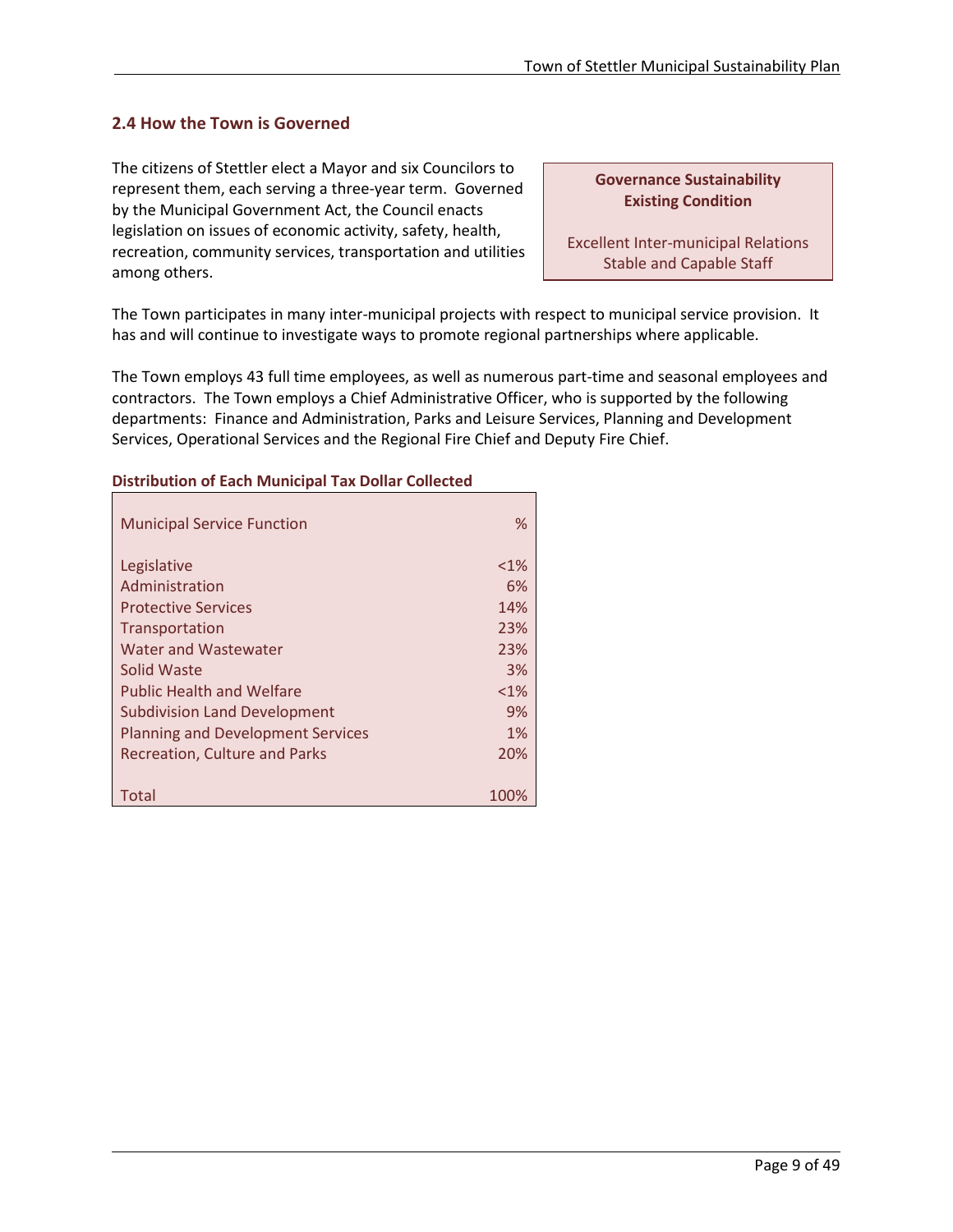## <span id="page-11-0"></span>**2.5 Stettler's Environment and Infrastructure**

## Water and Wastewater Services

The Town of Stettler currently operates its own water and wastewater system. The Town currently sells water to other communities (Highway 12/21 Regional Water Services Commission, Botha, Gadsby Water Coop), and will be expanding its facilities to sell water to member municipalities of the Shirley McClellan Regional Water Services Commission throughout east central Alberta.

Wastewater disposal for the Town is undertaken through a system of mains consisting of both gravity and lines utilizing lift stations. Wastewater is collected at lagoons located north of the Town, and treated wastewater is eventually released to Red Willow Creek.

## **Environment and Infrastructure Sustainability – Existing Condition**

Water Treatment Plant Constructed Wetlands Water Pumphouse Regional Landfill Solid Waste Recycling Red Willow Creek West Stettler Ponds Road Network **Sidewalks** Stettler Airport

## Solid Waste Services

The Town is a member of the Stettler Waste Management Authority, which operates a regional landfill near Donalda and a transfer station adjacent to the Town's northeast boundary. The transfer station accepts solid waste from Town households and businesses, and also acts as a recycling depot. Residents in the community are serviced by a curbside recycling system which enables residents to recycle: paper, cardboard, plastics, glass and household metal.

#### Stormwater Management

The Town continually strives to improve stormwater management, through improvements to the 19.4 kilometres of stormwater facilities.

#### Transportation Facilities

The Town currently maintains 82.64 kilometres of streets, many kilometres of sidewalks, and the Stettler Airport (in cooperation with the County).

#### **Cemetery**

l

The Town operates the Lakeview Cemetery.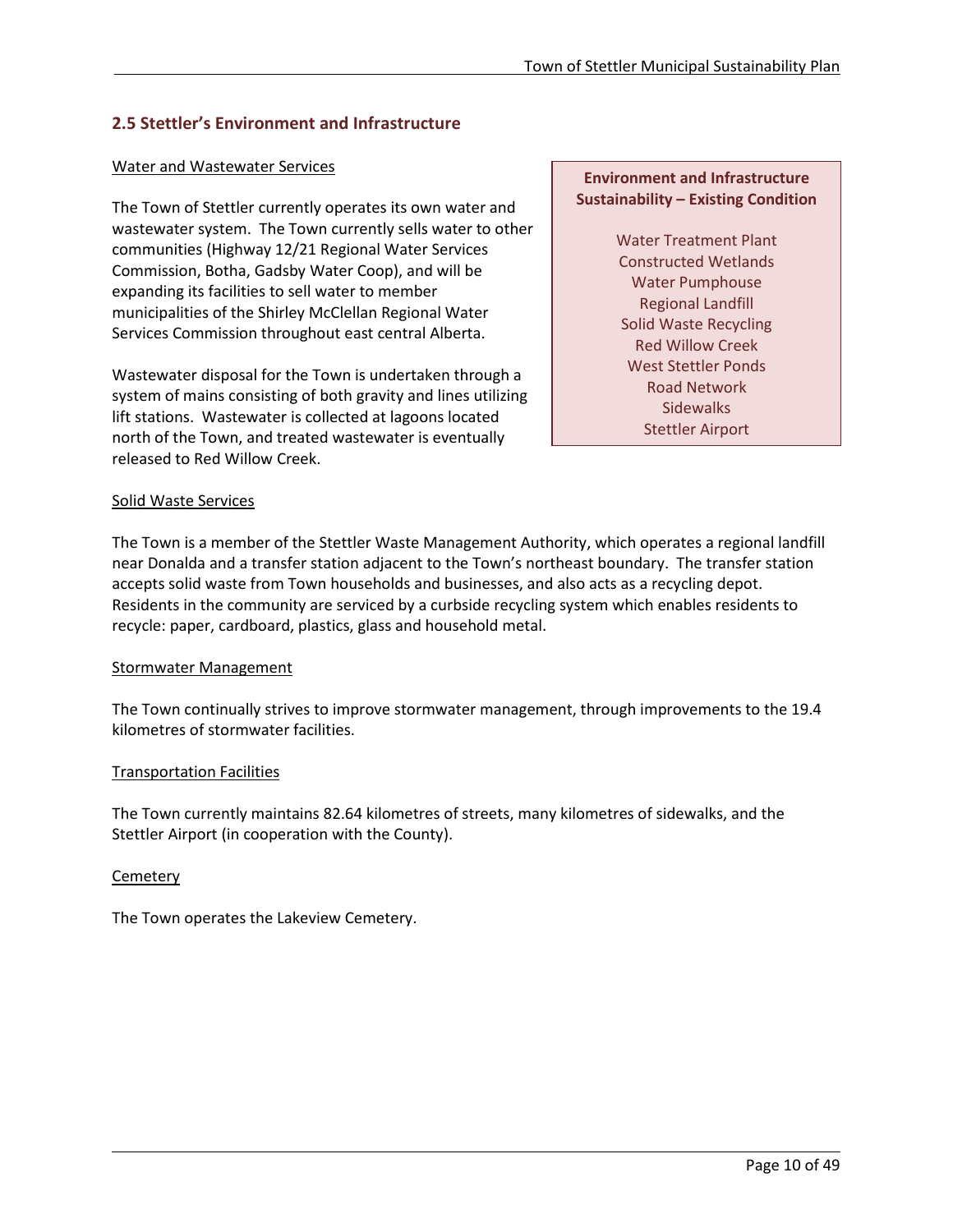## <span id="page-12-0"></span>**2.6 Social Services offered in the Community**

The Town of Stettler is home to and is a regional centre to numerous social service facilities. The Town currently provides Emergency Management Services, Emergency Medical Services, Family and Community Support Services, Senior's and Social Housing (via the County of Stettler Housing Authority), Fire and Bylaw Enforcement services to its residents.

The Town continues to support organizations that provide social and educational services. These organizations include the Stettler and District Agricultural Society, Alberta Health Services, Clearview Public Schools, East Central Alberta Regional Catholic Schools, Big Country Educational Consortium, and Red Deer College, Heartland Youth Centre, and the Stettler Regional Day Care Centre.

## Emergency Management Services

The Town, in partnership with the County, has an Emergency Management Team, comprised of staff, contracted agencies, and Mutual Aid partners.

## Emergency Medical Services

Advanced Life Support ambulance service is available to all residents of Stettler. The Stettler and District Ambulance Association currently provide Advanced Life Support (ALS) and Basic Life Support (BLS) ambulance services to Stettler's residents.

## Family and Community Support Services

Family Community and Support Services (FCSS) is a program between the province and local municipalities with the objective of building strong communities through prevention, self-help and volunteerism. The Town and County are partners in the Stettler and District FCSS.

## **Social Infrastructure Sustainability Existing Condition**

Ambulance Station Fire Hall and Apparatus Performing Arts Centre Public and Separate Schools Big Country Educational Consortium Family and Community Support Services Seniors and Social Housing RCMP Animal Control/Bylaw Enforcement Heartland Youth Centre Stettler Regional Day Care Stettler Health Centre Stettler Home Care Legion Hall Churches of Stettler (13)

## Fire Services

The Town, in cooperation with its municipal partners, utilizes the services of a regional fire chief and deputy fire chief, and operates its own fire Service with one hall and approximately 25 volunteer firefighters.

## Bylaw Enforcement

l

The Town provides bylaw enforcement and animal control services via contract to a private agency.

## Beautification Committee

The Beautification Committee consists of both Council and public-at-large members, and strives to identify projects which will enhance the visual appearance of the community.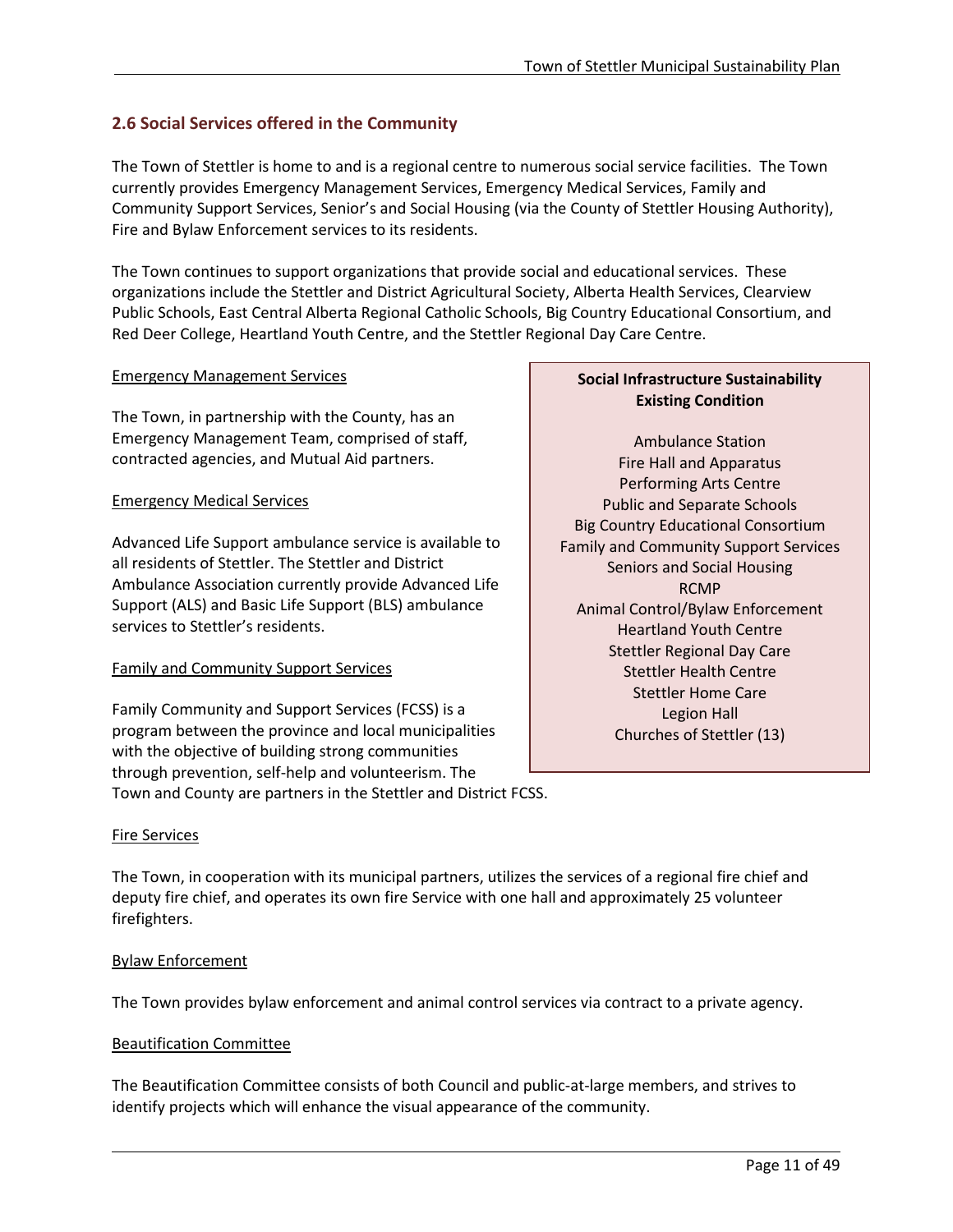## <span id="page-13-0"></span>**2.7 Stettler's Recreation and Culture Facilities and Programs**

Stettler's recreation and leisure services enrich the lifestyle of its residents and plays an important role in adopting and implementing the principles of active living. The department provides opportunities for citizens to access physical recreation and leisure facilities and programs and supports volunteers and community development. The Town provides both facilitation and coordination for its leisure and recreation system, as well as fostering and developing municipal partnerships and community engagement.

## Library Services

The Town, in cooperation with the County of Stettler, operates a library which is located in the Stettler Recreation Centre. The Town contributes financially to the Parkland Regional Library System (PRLS). PRLS provides human and material support services as needed by libraries servicing Town citizens.

## Municipal Open Spaces

Municipal Open Spaces are important to the fabric and well being of the Town. The Town provides open space services through the following programs: construction and maintenance of tot lots and playgrounds; trail and open space development; outdoor sports fields; water spray park; and campground operation.

## Stettler Recreation Centre

l

The Stettler Recreation Centre contains two regulation size ice surfaces, a lane and leisure pool with waterslide, fitness centre, public library, concession, meeting rooms and a multi-purpose room.

## **Recreation and Culture Infrastructure Sustainability – Existing Condition**

Community Hall Water Spray Park Stettler Recreation Centre West Stettler Park Library Paved Trail Network Memorial Tree Park Tennis Courts Stettler Curling Club Heartland Bowling Centre Stettler Golf Course Seniors Drop In Centre Stettler Agricultural Society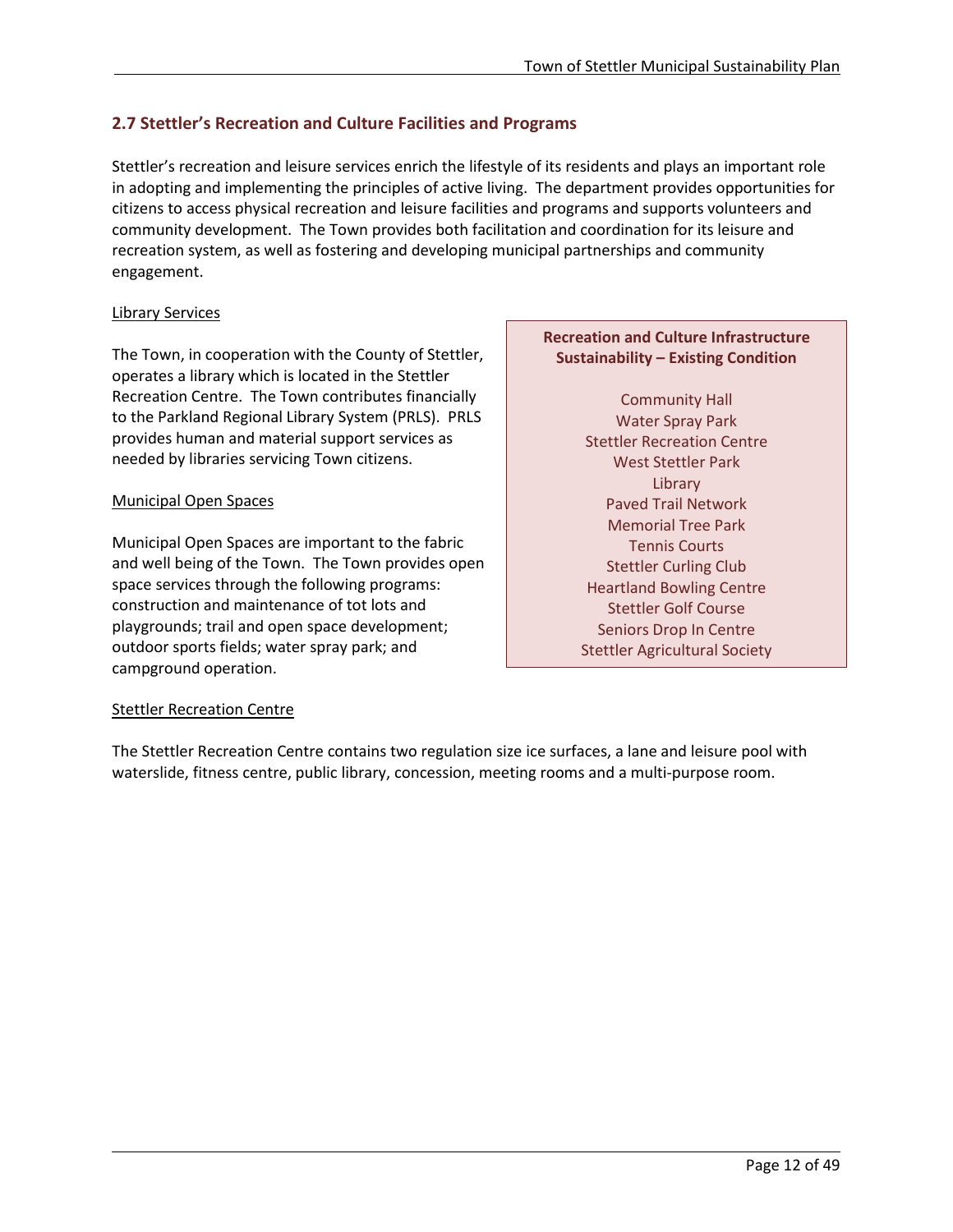# <span id="page-14-0"></span>**3. Key Issues and Opportunities Identified by the Community**

## <span id="page-14-1"></span>**3.1 Economic and Development Initiatives**

#### **Economic Issues and Opportunities Identified by Council**

- ♦ Communications and Marketing:
	- $\Rightarrow$  Promote various business types and recognize that they have different "flavours";
	- ⇒ Utilize radio contract;
	- ⇒ Better utilize website to promote Town; and
	- $\Rightarrow$  Market the Summer Villages and proximity to Buffalo Lake.
- ♦ Develop Town Land:
	- $\Rightarrow$  Have serviced land available for purchase;
	- $\Rightarrow$  Develop a mobile home subdivision;
	- $\Rightarrow$  Undertake new area structure plans for annexed land;
	- $\Rightarrow$  Enhance developable land;
	- $\Rightarrow$  Encourage highway commercial development; and
	- $\Rightarrow$  Have an inventory of town-owned land.

#### **Economic Opportunities identified at the Town Hall Meeting**

- ♦ Downtown Revitalization:
	- $\Rightarrow$  Spruce up downtown buildings;
	- ⇒ Improve signage on north end of Main Street; and
	- $\Rightarrow$  Downtown theme.
- ♦ Economic Development Plan:
	- $\Rightarrow$  Target major industries;
	- $\Rightarrow$  Develop incentive program;
	- $\Rightarrow$  Advertise in other regions;
	- $\Rightarrow$  Promote Stettler as a regional centre; and
	- $\Rightarrow$  Promotion of west end businesses.
- ♦ Improve and Promote our Quality of Life:
	- $\Rightarrow$  Develop town-wide event;
	- $\Rightarrow$  Engage business owners;
	- $\Rightarrow$  Sell what we have;

- $\Rightarrow$  Make business directory more user friendly; and
- $\Rightarrow$  Reduce lot prices to encourage development.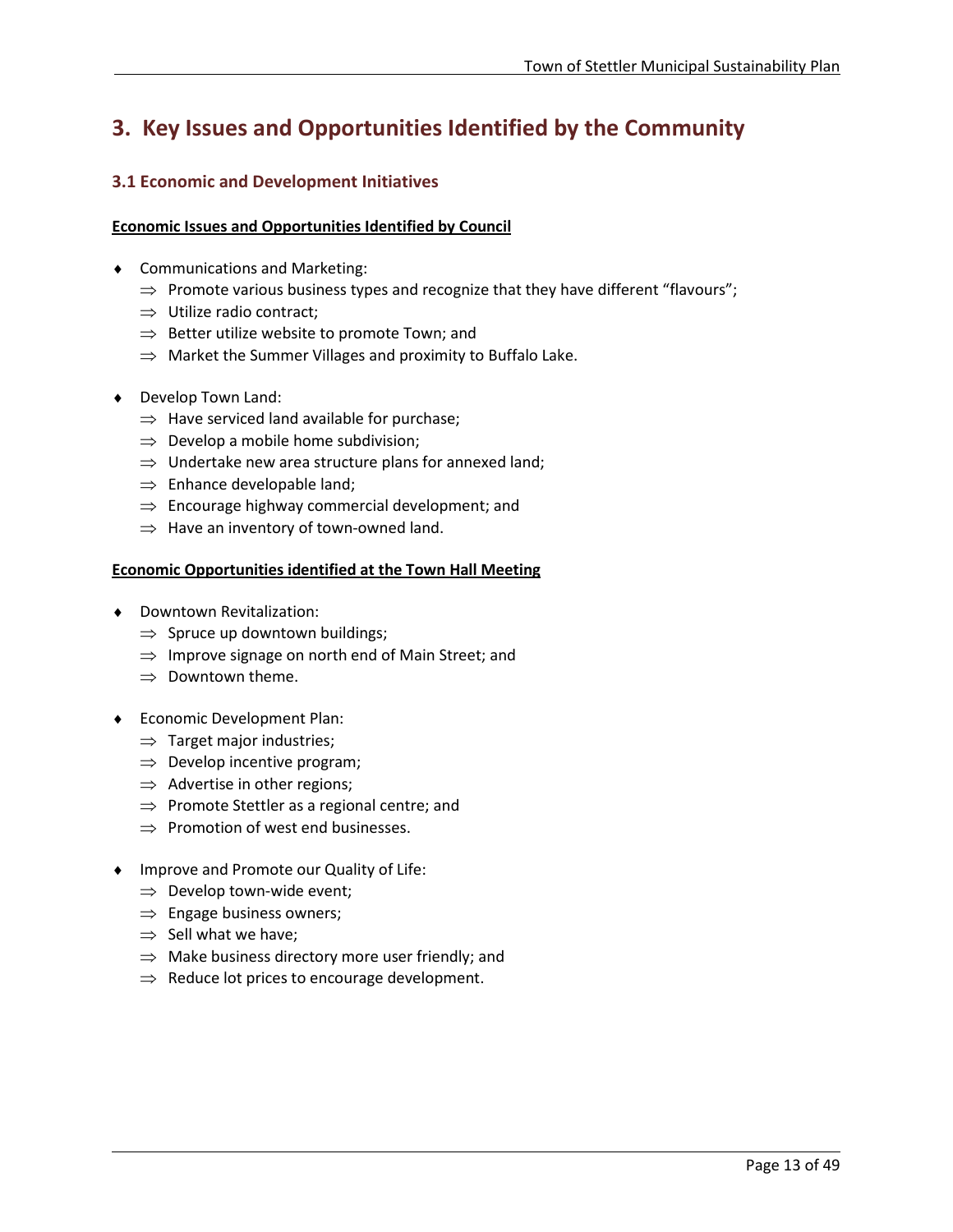## **Highlights of Survey Results**

| <b>QUESTIONS RELATED TO ECONOMIC SUSTAINABILITY</b>                                                                                                                                                                                                                                                                     |  |  |  |  |
|-------------------------------------------------------------------------------------------------------------------------------------------------------------------------------------------------------------------------------------------------------------------------------------------------------------------------|--|--|--|--|
| <b>Develop Town-owned Land</b><br>While over 60% of the respondents agreed<br>✓<br>with developing town-owned land, a large<br>percentage responded "do not know".                                                                                                                                                      |  |  |  |  |
| <b>RESPONSE HIGHLIGHTS</b>                                                                                                                                                                                                                                                                                              |  |  |  |  |
| What types of residential lands are needed in<br>the community?                                                                                                                                                                                                                                                         |  |  |  |  |
| $\Rightarrow$ Condo's, town-houses and apartments<br>look at Stettler's demographics.<br>$\Rightarrow$ Encourage private land development<br>through financial incentives.<br>$\Rightarrow$ Mobile homes low income housing.<br>$\Rightarrow$ Still demand for large "estate" style<br>housing Meadowlands by the Park. |  |  |  |  |
| <b>RESPONSE HIGHLIGHTS</b>                                                                                                                                                                                                                                                                                              |  |  |  |  |
| What types of industrial and commercial lands<br>are needed?                                                                                                                                                                                                                                                            |  |  |  |  |
| $\Rightarrow$ Retail including redevelopment of<br>downtown land.<br>$\Rightarrow$ Heavy industrial area.<br>$\Rightarrow$ Highway commercial lands for more big box<br>or "common style" stores.                                                                                                                       |  |  |  |  |
|                                                                                                                                                                                                                                                                                                                         |  |  |  |  |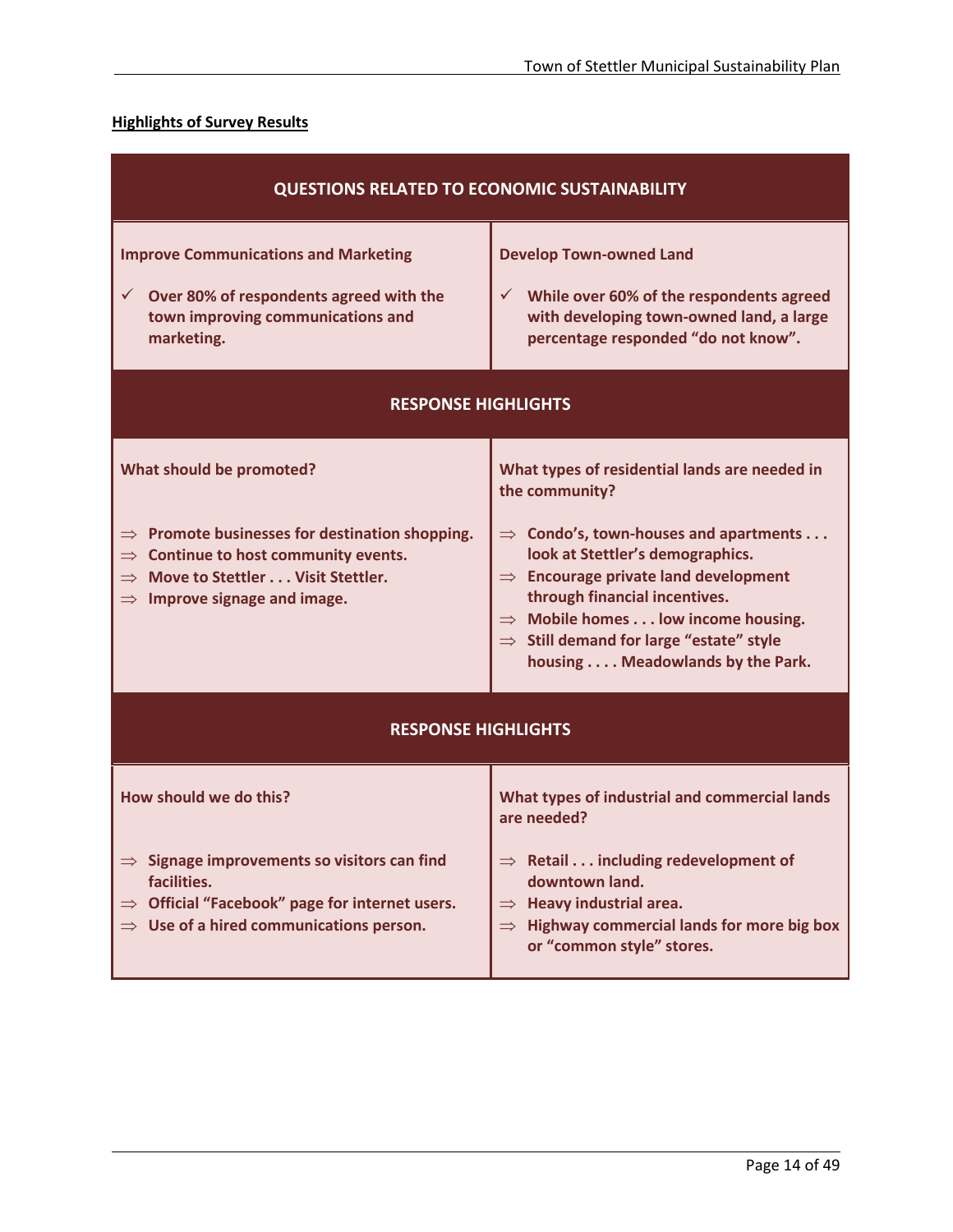## <span id="page-16-0"></span>**3.2 Governance**

#### **Governance Issues and Opportunities Identified by Council**

- ♦ Council Recruitment and Retention:
	- $\Rightarrow$  Utilize focus groups;
	- $\Rightarrow$  Engage public and encourage them to run in elections;
	- $\Rightarrow$  Engage public and encourage them to participate on committees;
	- $\Rightarrow$  Further utilize Town/public interaction at the Trade Show; and
	- $\Rightarrow$  Reduce barriers to being a Councilor.
- ♦ E-Government:
	- $\Rightarrow$  Digital archiving, making more information available to public on the web site;
	- ⇒ Producing digital Council agendas;
	- $\Rightarrow$  Councilor availability by e-mail; and
	- ⇒ E-Commerce.

## **Governance Opportunities identified at the Town Hall Meeting**

- ♦ Utilization of Focus Groups:
	- $\Rightarrow$  Utilize transactional volunteerism;
	- $\Rightarrow$  Involve youth;
	- $\Rightarrow$  Ensure focus groups are listened to and considered;
- ♦ Direct Contact to Encourage Individuals to become Councilors:
	- $\Rightarrow$  Tell people the exact commitment including hours;
	- $\Rightarrow$  Target people who don't have family commitments;
	- $\Rightarrow$  Use of media and trade show advertising; and
	- ⇒ Approach 30+ generation directly**.**
- ♦ Celebration of Successes**:**
	- $\Rightarrow$  Promote and celebrate every success;
	- $\Rightarrow$  Better information of meetings posted around town; and
	- $\Rightarrow$  Work with the schools (i.e. leisure centre project).
- ♦ Work on Educating Public:

- $\Rightarrow$  Hold educations events prior to the municipal elections;
- $\Rightarrow$  Utilize trade show; and
- $\Rightarrow$  List Council and committees in paper and on web page.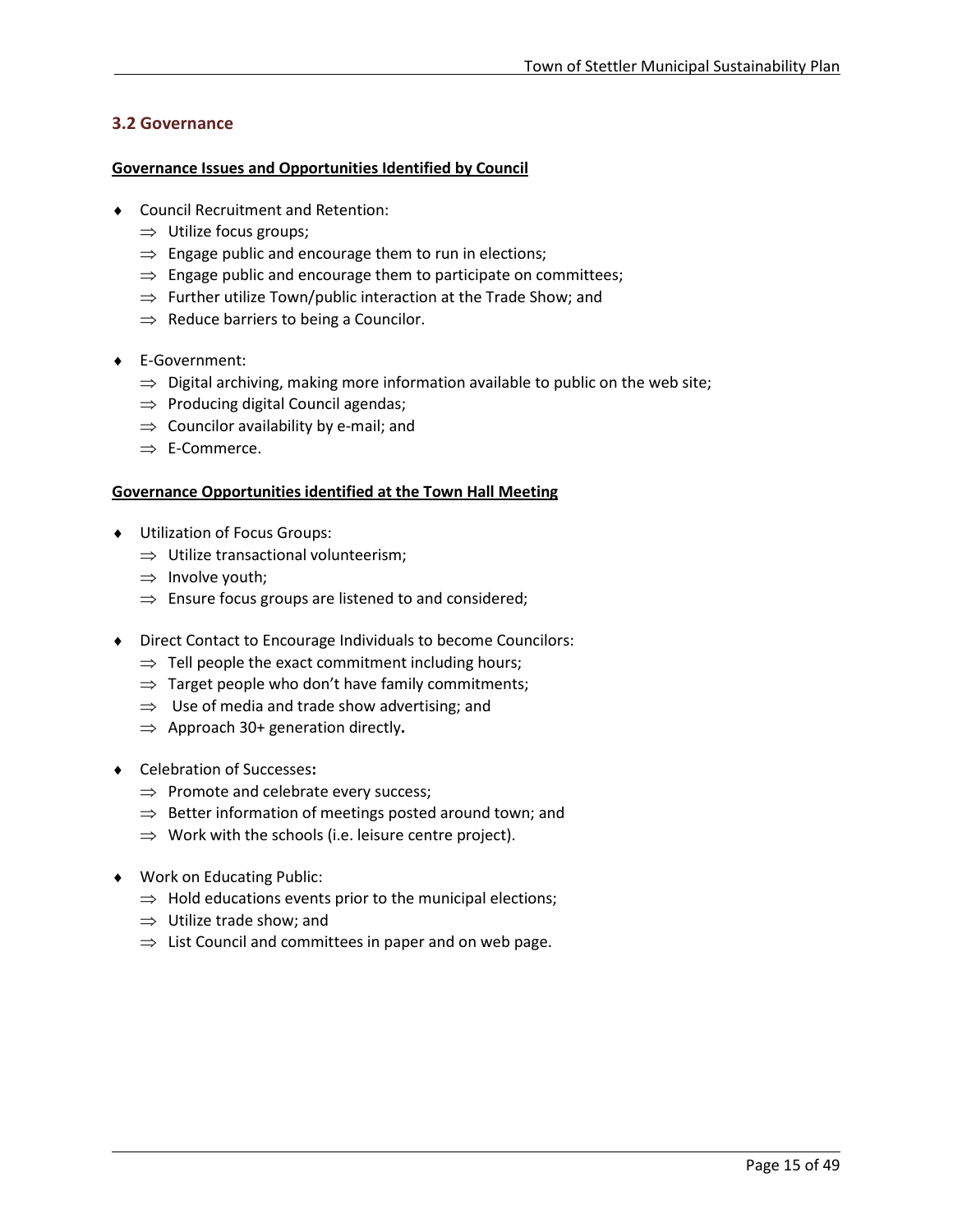## **Highlights of Survey Results**

| <b>QUESTIONS RELATED TO GOVERNANCE SUSTAINABILITY</b>                                                                                                                                                                                                                                      |                                                                                                                                                                                                                                                                                                               |  |  |  |
|--------------------------------------------------------------------------------------------------------------------------------------------------------------------------------------------------------------------------------------------------------------------------------------------|---------------------------------------------------------------------------------------------------------------------------------------------------------------------------------------------------------------------------------------------------------------------------------------------------------------|--|--|--|
| <b>Council Recruitment and Retention</b><br>While 88% of respondents agreed with the<br>$\checkmark$<br>need to encourage people to run in elections,<br>there was no consensus with how to do it.                                                                                         | <b>Deliver E-Government Services</b><br>$\checkmark$<br>Answers appear split along demographic<br>lines, with just over 1/2 of respondents<br>agreeing with this initiative, with the other<br>half being unsure or disagreeing with this<br>initiative.                                                      |  |  |  |
| <b>RESPONSE HIGHLIGHTS</b>                                                                                                                                                                                                                                                                 |                                                                                                                                                                                                                                                                                                               |  |  |  |
| How could we encourage people to run to be<br><b>Mayor or Town Councilor?</b><br>$\Rightarrow$ More incentives  develop a concise package<br>about what is involved.<br>$\Rightarrow$ Education before elections.<br>$\Rightarrow$ Target younger persons develop a<br>mentorship program. | What services would you like to see delivered<br>and/or accessible via the internet?<br>$\Rightarrow$ Look up property tax notice, pay bills, buy a<br>dog or cat license, take out a permit.<br>$\Rightarrow$ Participate in social media.<br>Meeting announcements, agendas, maps,<br>$\Rightarrow$<br>etc. |  |  |  |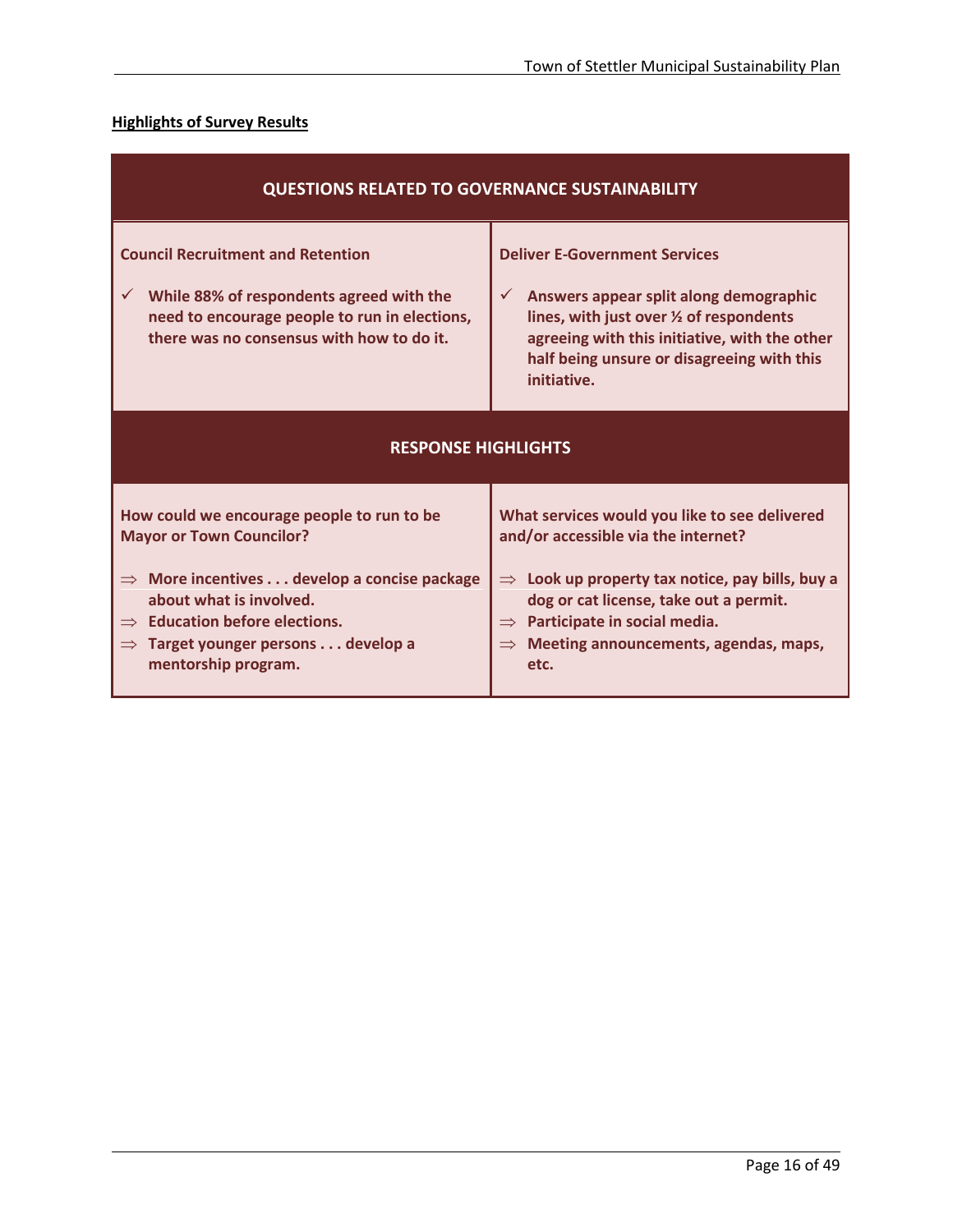## <span id="page-18-0"></span>**3.3 Environment and Infrastructure**

#### **Environment and Infrastructure Issues and Opportunities Identified by Council**

- ♦ Green Policies:
	- ⇒ Rain Barrel Program;
	- $\Rightarrow$  Solid waste recycling;
	- $\Rightarrow$  Utilization of alternative energy;
	- $\Rightarrow$  Eco-friendly fleet and practices;
	- ⇒ Water restrictions; and
	- $\Rightarrow$  Garbage limits.
- ♦ Infrastructure Projects:
	- ⇒ Downtown streetscape;
	- $\Rightarrow$  Cemetery Road paving;
	- $\Rightarrow$  Fire Hall expansion;
	- $\Rightarrow$  Redwillow Creek drainage improvements;
	- $\Rightarrow$  New highway entrance signs;
	- $\Rightarrow$  Tower Road upgrades; and
	- $\Rightarrow$  Stormwater infrastructure improvements.

## **Environment and Infrastructure Opportunities Identified at the Town Hall Meeting**

- ♦ Green Initiatives Not Previously Identified:
	- $\Rightarrow$  More garbage receptacles and dog poop bags in park areas;
	- $\Rightarrow$  Better hours for transfer station and landfill;
	- $\Rightarrow$  Increased toxic round up frequency;
	- $\Rightarrow$  Use of solar and wind energy;
	- ⇒ Reuse store;

- ⇒ Incentive for new commercial construction; and
- $\Rightarrow$  Recycling depot within town.
- ♦ Infrastructure Initiatives Not Previously Identified:
	- $\Rightarrow$  Request that Alberta Transportation establish a transitional 80 kilometre per hour zone at highway entrances;
	- $\Rightarrow$  Rerouting Highway 12 and 56;
	- $\Rightarrow$  Intersectional improvements on highways (West End Esso; 4-way stop at south end of Main Street);
	- ⇒ Walkway behind West Stettler / 62 Street; and
	- $\Rightarrow$  More trees in West Stettler Park (and more benches and need for washrooms).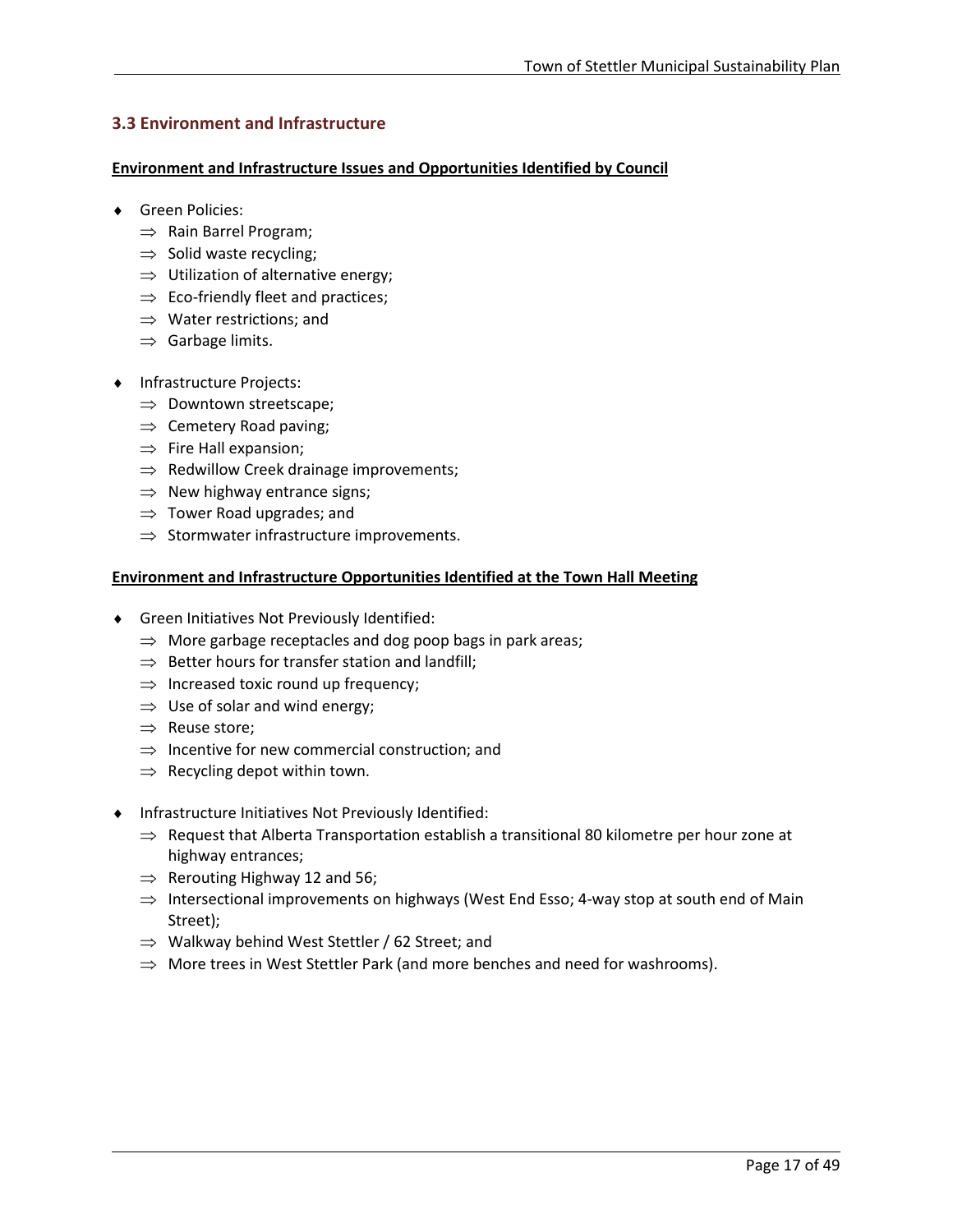## **Highlights of Survey Results**

| QUESTIONS RELATED TO ENVIRONMENTAL AND INFRASTRUCTURE SUSTAINABILITY                                                                                                                                                                                                  |                                                                                                                                                                                                                                                                                                                                         |  |  |
|-----------------------------------------------------------------------------------------------------------------------------------------------------------------------------------------------------------------------------------------------------------------------|-----------------------------------------------------------------------------------------------------------------------------------------------------------------------------------------------------------------------------------------------------------------------------------------------------------------------------------------|--|--|
| <b>Develop Green Policies</b><br>There was 100% support for the town<br>✓<br>developing green policies.                                                                                                                                                               | <b>Undertaking Infrastructure Projects</b><br>$\checkmark$<br>Over 85% of respondents agreed with the<br>Town undertaking infrastructure projects,<br>although three projects (Downtown<br><b>Streetscape Improvements, New Highway</b><br><b>Entrance Signs, and Redwillow Creek</b><br>Drainage Improvements), ranked the<br>highest. |  |  |
| <b>RANKING OF INITIATIVES</b>                                                                                                                                                                                                                                         |                                                                                                                                                                                                                                                                                                                                         |  |  |
| <b>Green Initiatives</b><br>$\Rightarrow$ Highly rated initiatives include solid waste<br>recycling, utilization of alternative energy, and<br>a rain barrel program.<br>$\Rightarrow$ The lowest rated initiatives include water<br>restrictions and garbage limits. | <b>Infrastructure Improvements</b><br>$\Rightarrow$ Highly rated initiatives include downtown<br>streetscape, new highway entrance signs<br>and Redwillow Creek drainage<br>improvements.<br>$\Rightarrow$ The lowest rated initiatives include<br>paving/upgrading Cemetery Road, fire hall<br>expansion and Tower Road upgrades.      |  |  |
| <b>RESPONSE HIGHLIGHTS</b>                                                                                                                                                                                                                                            |                                                                                                                                                                                                                                                                                                                                         |  |  |
| <b>Green Initiatives</b><br>$\Rightarrow$ Curbside recycling  is great but what about<br>commercial recycling?<br>Conversion of town fleet to natural gas.<br>$\Rightarrow$<br>$\Rightarrow$ Water conservation strategy.                                             | <b>Infrastructure Improvements</b><br>$\Rightarrow$ Demolish the pool.<br>$\Rightarrow$ Multiple responses for not undertaking<br><b>Cemetery Road improvements.</b><br>$\Rightarrow$ Drainage is important.                                                                                                                            |  |  |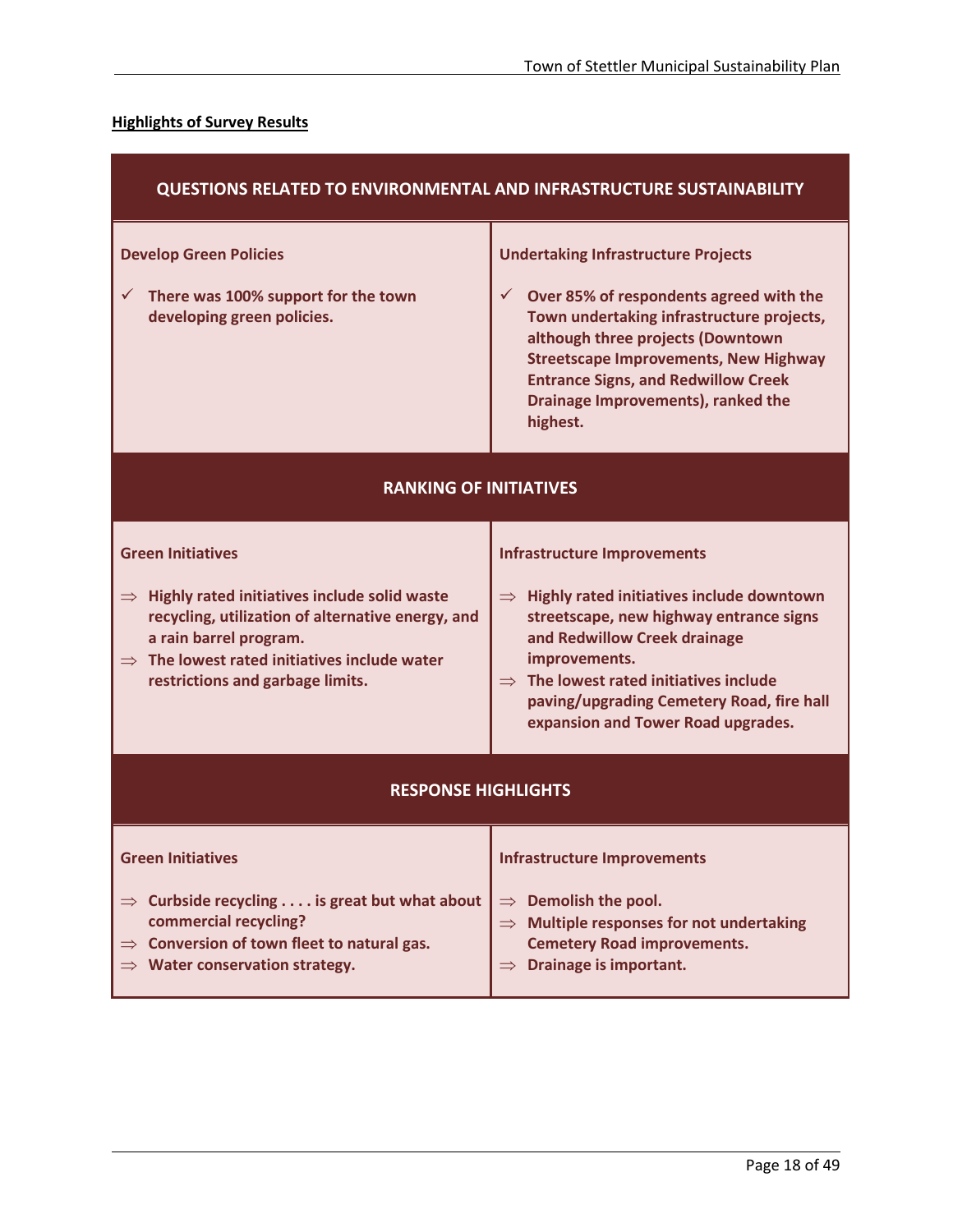## <span id="page-20-0"></span>**3.4 Social**

## **Social Issues and Opportunities Identified by Council**

- ♦ Improve Health Care:
	- $\Rightarrow$  Attract and retain staff;
	- $\Rightarrow$  Improve facilities;
	- ⇒ Professional centre;
	- $\Rightarrow$  Seniors and assisted housing; and
	- $\Rightarrow$  Training.
- ♦ Enhance Post Secondary Education:
	- $\Rightarrow$  Regional firefighter training centre;
	- $\Rightarrow$  Specialty schools (i.e. culinary, beautician, trades, arts, etc.);
	- $\Rightarrow$  Adult education; and
	- $\Rightarrow$  Post secondary programs.

## **Social Issues and Opportunities identified at the Town Hall Meeting**

- ♦ Seniors Social Centre:
	- $\Rightarrow$  A more accessible centre would attract additional users; and
	- $\Rightarrow$  Need a central location on one level.
- ♦ Seniors and Handicapped Housing:
	- $\Rightarrow$  Housing for disabled that do not fall into "seniors" category; and
	- $\Rightarrow$  Assisted group homes.
- ♦ Health Care:
	- $\Rightarrow$  Parking for medical centers;
	- $\Rightarrow$  General practitioners are okay but we need more;
	- $\Rightarrow$  Medical centre with pharmacy, all-inclusive including parking;
	- $\Rightarrow$  Professional Clinic/Professional Centre stores, retirement condominiums, professionals.
- ♦ Continue to Seek Post Secondary Partnerships:
	- $\Rightarrow$  Become an e-learning centre; and
	- ⇒ Seek partnerships with Red Deer College, NAIT, and SAIT;
- ♦ Youth and Child Care:
	- $\Rightarrow$  Safe House-child youth services shelter/centre (4-8 beds for emergency age 12-20);
	- $\Rightarrow$  More day care spaces needed; and
	- $\Rightarrow$  Partner with the schools for before and after school care.
- ♦ More RCMP:

l

 $\Rightarrow$  Additional community presence.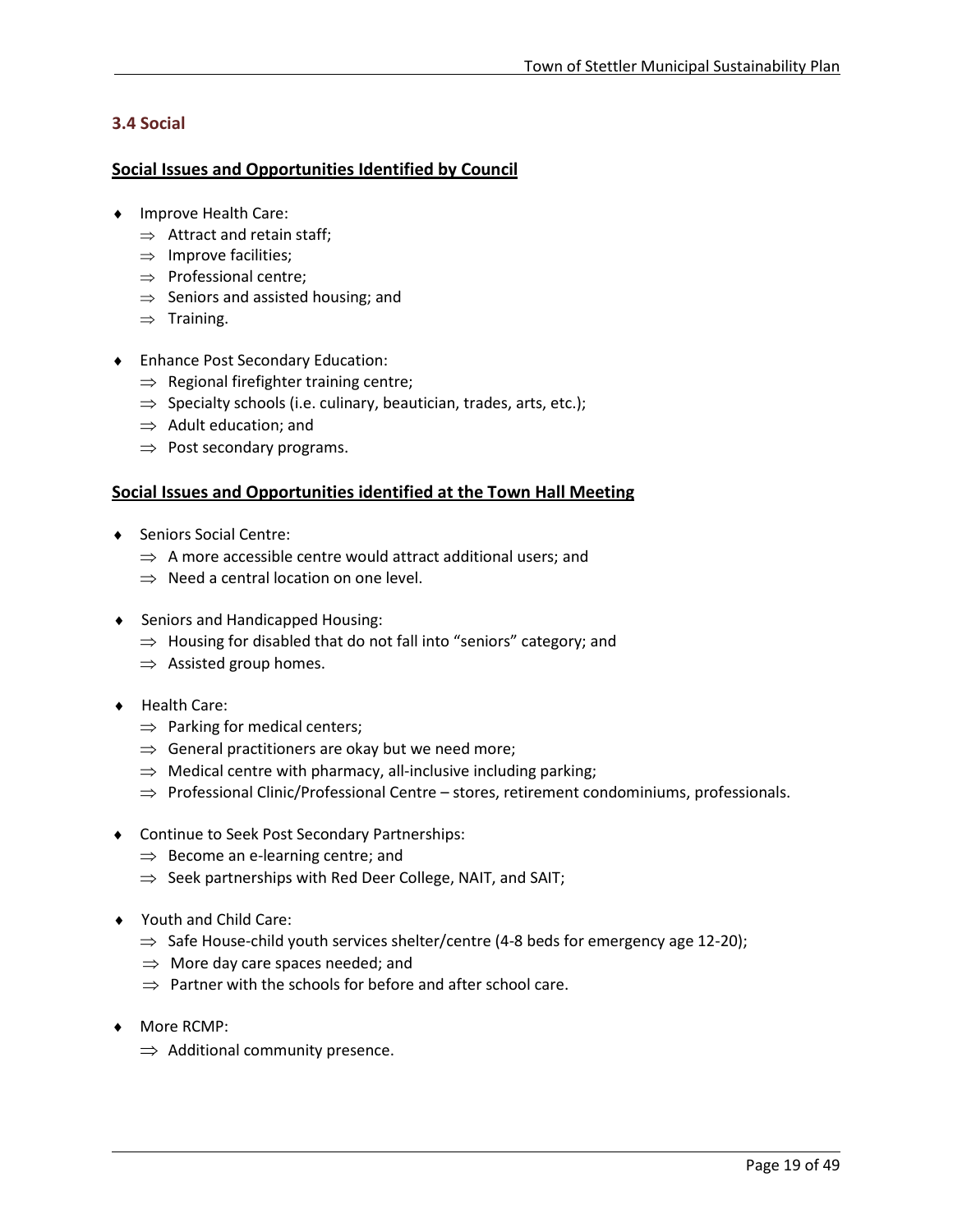## **Highlights of Survey Results**

| <b>QUESTIONS RELATED TO SOCIAL SUSTAINABILITY</b>                                                                                                                                                                                                                                                                                                                                                                                                                                                                                                      |                                                                                                                                                                                                                                                                                                                                                                                                                                                                                                          |  |  |
|--------------------------------------------------------------------------------------------------------------------------------------------------------------------------------------------------------------------------------------------------------------------------------------------------------------------------------------------------------------------------------------------------------------------------------------------------------------------------------------------------------------------------------------------------------|----------------------------------------------------------------------------------------------------------------------------------------------------------------------------------------------------------------------------------------------------------------------------------------------------------------------------------------------------------------------------------------------------------------------------------------------------------------------------------------------------------|--|--|
| <b>Improve Health Care</b><br>There was 100% support for the town assisting<br>$\checkmark$<br>with improving health care.                                                                                                                                                                                                                                                                                                                                                                                                                             | <b>Enhance Post Secondary Education</b><br>Nearly 80% of respondents agreed with the<br>✓<br>Town assisting to enhance post-secondary<br>education.                                                                                                                                                                                                                                                                                                                                                      |  |  |
| <b>RESPONSE HIGHLIGHTS</b>                                                                                                                                                                                                                                                                                                                                                                                                                                                                                                                             |                                                                                                                                                                                                                                                                                                                                                                                                                                                                                                          |  |  |
| What health services are needed in Stettler?<br>$\Rightarrow$ More medical staff, which includes<br>doctors, doctors, and more doctors.<br>$\Rightarrow$ Walk in clinic.<br>$\Rightarrow$ MRI, Ultrasound, and CT.<br>What health facilities are needed in Stettler?<br>$\Rightarrow$ WALK IN CLINIC $\dots$<br>What types of senior health services are needed in<br>the community?<br>$\Rightarrow$ Counselling.<br>What types of seniors housing are needed in the<br>community<br>$\Rightarrow$ Dementia housing<br>$\Rightarrow$ Assisted living. | What post secondary services are lacking in the<br>community?<br>$\Rightarrow$ Strengthen links with Red Deer College or<br>Augustana continue developing a Red<br>Deer College cohort in Stettler partner<br>with Clearview Public Schools to enhance<br>post secondary opportunities.<br>$\Rightarrow$ We should have or be partnered with a<br>community college.<br>$\Rightarrow$ The persons who disagreed with this<br>initiative believe that Stettler is well served<br>by Camrose and Red Deer. |  |  |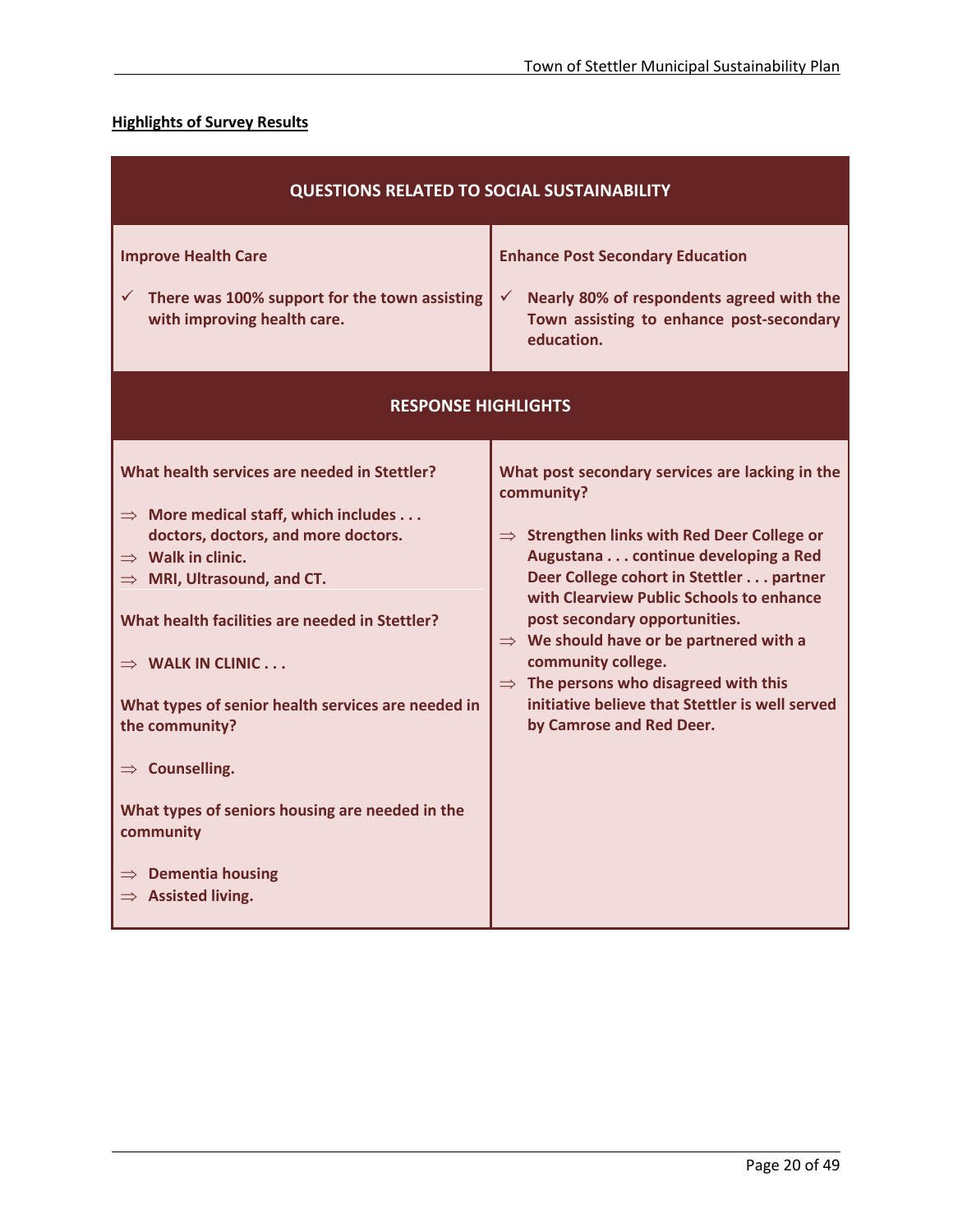## <span id="page-22-0"></span>**3.5 Recreation and Culture**

## **Recreation and Culture Issues and Opportunities Identified by Council**

- ♦ Further Park Development:
	- $\Rightarrow$  Spray Park Improvements Shade and Concession;
	- $\Rightarrow$  Toboggan Hill Safety and Suitability;
	- ⇒ Downtown Public Square;
	- ⇒ Washrooms at West Stettler Park;
	- ⇒ Stettler Recreation Centre;
	- ⇒ West Stettler Sports Park; and
	- ⇒ Pathways
- ♦ Development of a New Seniors Centre:
	- $\Rightarrow$  Find project champion;
	- $\Rightarrow$  Assist with grant applications; and
	- $\Rightarrow$  Find suitable location for the facility.
- ♦ Addition of a School Fieldhouse:
	- $\Rightarrow$  Develop a building with changerooms for sports teams; and
	- $\Rightarrow$  Include space for multi uses.
- ♦ Enhance Arts Programs:
	- ⇒ Promotion of local artists; and
	- $\Rightarrow$  Host an arts symposium.

## **Recreation and Culture Opportunities identified at the Town Hall Meeting**

- ♦ Recreation Initiatives Not Previously Identified:
	- $\Rightarrow$  Indoor soccer facility;
	- ⇒ Skate park;

- $\Rightarrow$  Heat spray park water;
- $\Rightarrow$  More parking at Stettler Recreation Centre;
- ⇒ Fieldhouse (walking/running track, indoor soccer, etc.);
- $\Rightarrow$  Demolish old swimming pool;
- ♦ Additional Recreation and Culture Initiatives Identified:
	- $\Rightarrow$  Support to Heartland Youth Centre;
	- ⇒ Advertise West Stettler Park more;
	- $\Rightarrow$  Utilize and support Kidsport, Daycare and Heartland Youth Centre to greatest extent possible.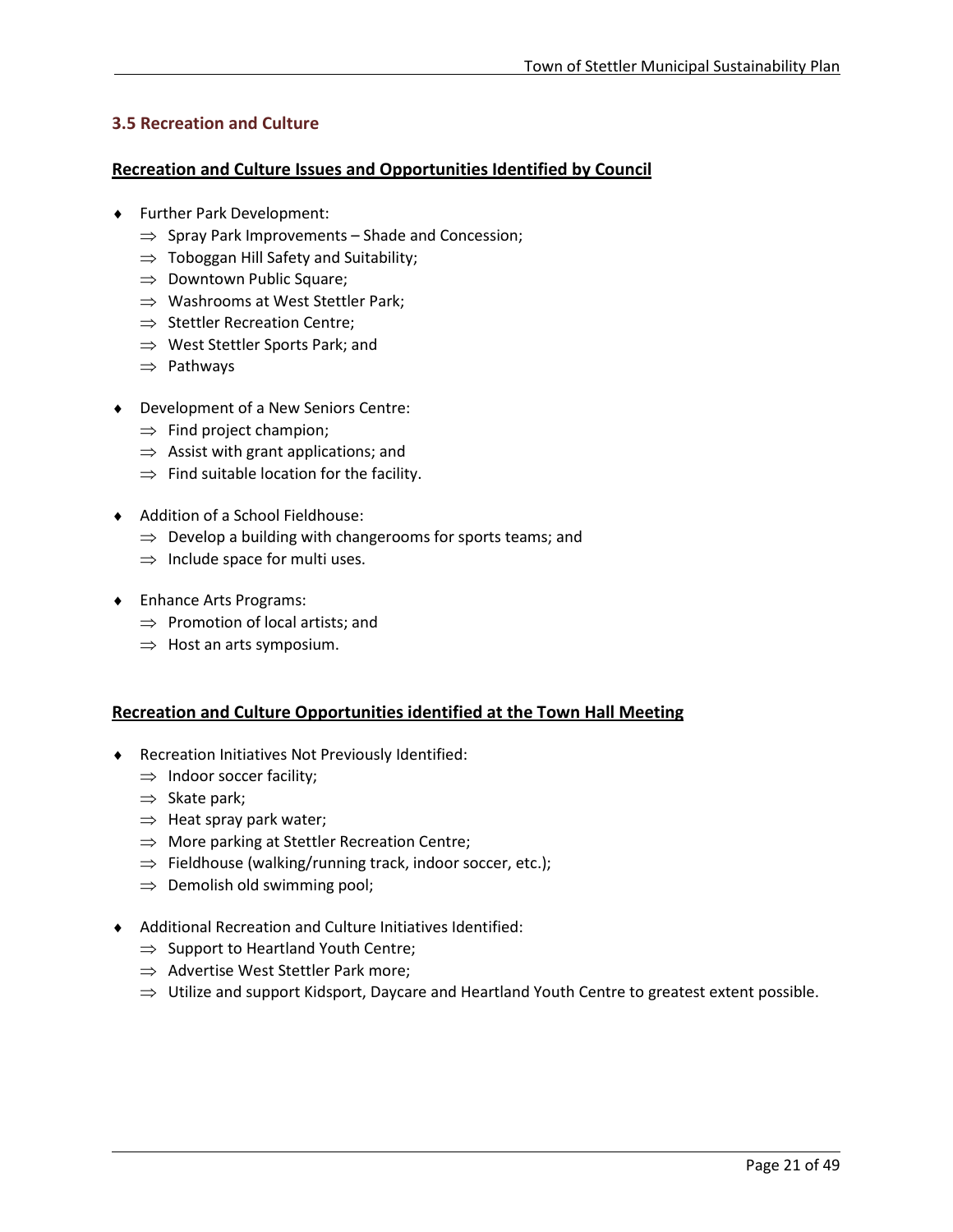## **Highlights of Survey Results**

| <b>QUESTIONS RELATED TO RECREATION AND CULTURAL SUSTAINABILITY</b>                                                                                                                                                                                                                                                                                                                                                                                                                                                                                                                                                                                                                                                                                                                            |                                                                                                                                                                                                                                                                                                                                                                                                                                                                   |  |  |
|-----------------------------------------------------------------------------------------------------------------------------------------------------------------------------------------------------------------------------------------------------------------------------------------------------------------------------------------------------------------------------------------------------------------------------------------------------------------------------------------------------------------------------------------------------------------------------------------------------------------------------------------------------------------------------------------------------------------------------------------------------------------------------------------------|-------------------------------------------------------------------------------------------------------------------------------------------------------------------------------------------------------------------------------------------------------------------------------------------------------------------------------------------------------------------------------------------------------------------------------------------------------------------|--|--|
| <b>Further Park Development</b><br>There was over 90% support for further park<br>✓<br>development being undertaken in the Town.<br><b>Ranking of Projects</b><br>$\Rightarrow$ Highly rated initiatives include washrooms at<br><b>West Stettler Park, Spray Park improvements</b><br>including shade and concession, and<br>pathways.<br>$\Rightarrow$ The lowest rated initiatives include toboggan<br>hill safety and improvements and downtown<br>public square.<br><b>Comments Concerning Further Park Development</b><br>$\Rightarrow$ Park on the east side of Town to improve<br>walkability.<br>Mow weeds along creek and plant grass.<br>$\Rightarrow$<br>$\Rightarrow$ Plant more trees and develop more trails.<br>$\Rightarrow$ West Stettler Sports Park should be a priority. | <b>Build a Seniors Centre</b><br>Less than 40% support the building of a<br>✓<br>seniors centre in the community.<br>Do You Have Suggestions for its Location?<br>$\Rightarrow$ Downtown, land near West Stettler Park,<br><b>Legion and Stettler Recreation Centre.</b><br><b>Comments Concerning Seniors Centre</b><br>$\Rightarrow$ Few people will benefit by this.<br>$\Rightarrow$ Assisted living and programming that<br>involves them in community life. |  |  |
|                                                                                                                                                                                                                                                                                                                                                                                                                                                                                                                                                                                                                                                                                                                                                                                               |                                                                                                                                                                                                                                                                                                                                                                                                                                                                   |  |  |
| <b>School Field House</b>                                                                                                                                                                                                                                                                                                                                                                                                                                                                                                                                                                                                                                                                                                                                                                     | <b>Arts Programs</b>                                                                                                                                                                                                                                                                                                                                                                                                                                              |  |  |
| $\checkmark$<br>50% of respondents agreed with undertaking<br>this initiative                                                                                                                                                                                                                                                                                                                                                                                                                                                                                                                                                                                                                                                                                                                 | $\checkmark$<br>50% of respondents agreed with supporting<br>arts initiatives.                                                                                                                                                                                                                                                                                                                                                                                    |  |  |
| <b>Comments Concerning School Field House</b>                                                                                                                                                                                                                                                                                                                                                                                                                                                                                                                                                                                                                                                                                                                                                 | <b>Comments Concerning Arts Programs</b>                                                                                                                                                                                                                                                                                                                                                                                                                          |  |  |
| $\Rightarrow$ The facility should serve more than just<br>football.<br>$\Rightarrow$ We support other minor sports. We should<br>support this.                                                                                                                                                                                                                                                                                                                                                                                                                                                                                                                                                                                                                                                | $\Rightarrow$ The Town should provide financial support<br>to the arts.<br>$\Rightarrow$ Continue to support art walk and continue<br>to build upon existing initiatives such as<br>"Paint It", music, drama and art.                                                                                                                                                                                                                                             |  |  |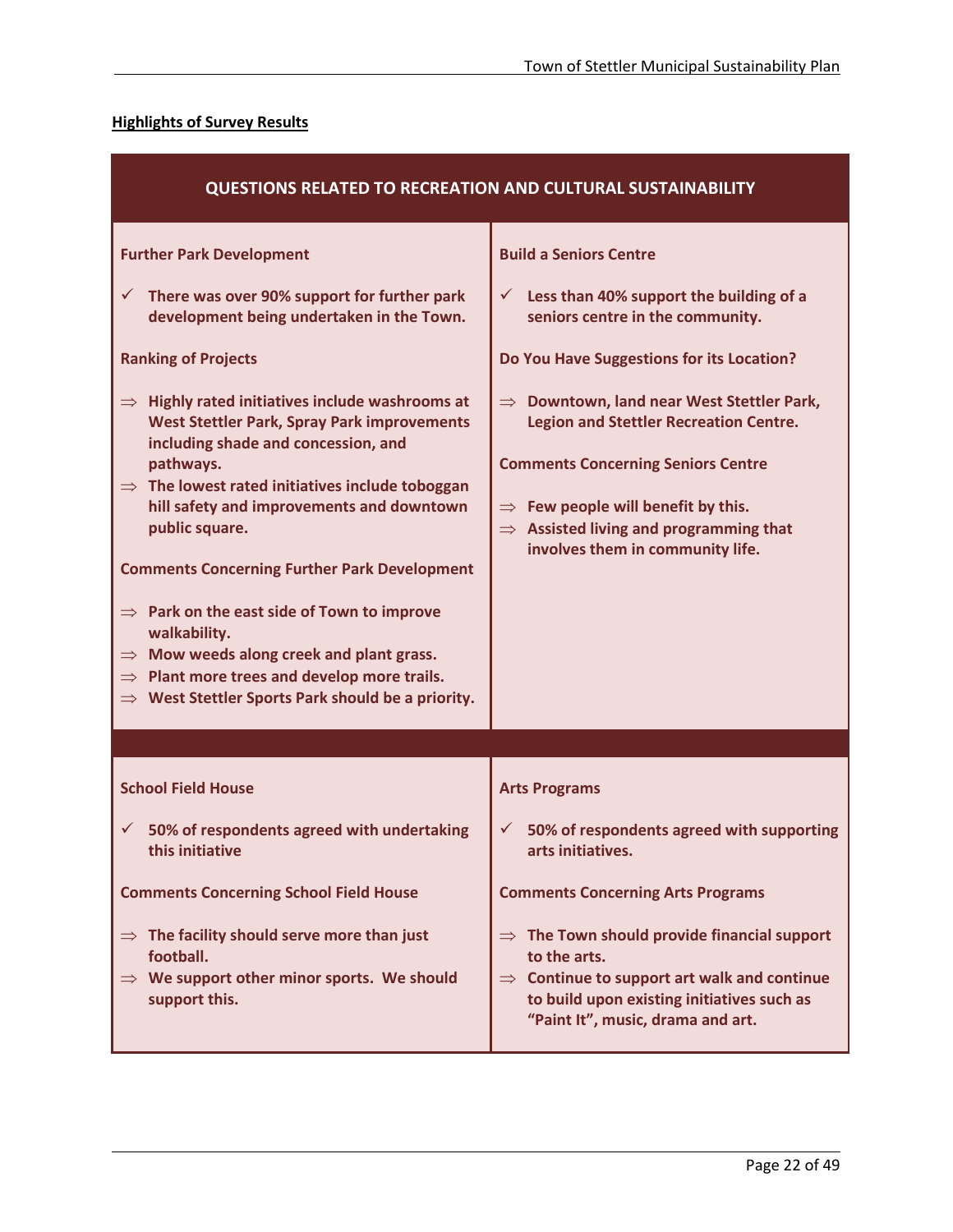# <span id="page-24-0"></span>**4. Corporate Prioritization of Identified Issues and Opportunities**

Town Council and Administration, in reviewing all of the issues and opportunities identified by the community, has determined that future initiatives undertaken by the Town of Stettler must . . . . .

- $\checkmark$  Encourage a strong local economy;
- $\checkmark$  Help towards building a complete community that utilizes local resources, land and infrastructure; and
- $\checkmark$  Promote a healthy environment.

While the list of identified opportunities is great, the organizational capacity to undertake all the initiatives is limited. Realistically, the municipality can undertake one to two actions/tasks per year within each of the identified sustainability elements. Additional actions/tasks, or portions thereof, can be initiated and/or undertaken as staffing and opportunities present themselves.

In looking at future initiatives for each of the elements of sustainability, Council prioritized initiatives. First, there are the ongoing or in-progress initiatives, which require the attention of Staff and/or Council. The short term priorities identified are either projects that are currently being undertaken or will be considered for implementation within the next year or two, dependent upon resources of the Town and of the capacity of staff and the community to undertake the project. The medium term projects are projects that cannot be undertaken at this time, however will be annually reviewed by Council and Administration to determine if the project can be moved onto the short term list or if interim measures can be undertaken to assist with the issues or matters at hand.

## <span id="page-24-1"></span>**4.1 Priority Economic and Development Projects**

## **Economic Projects for Council to Address**

- 1. Ongoing or In-progress Priorities
	- a. Downtown Revitalization
	- b. Develop Area Structure Plans on Annexed Lands
	- c. Improve Quality of Life by Promoting Annual Events
- 2. Short Term (2009-2010) Priorities

- a. Attracting New Industries and Businesses
- b. Provide Opportunities for Mobile Home Development
- c. Improve Communication and Marketing within the Community
- 3. Medium Term (2010 and Beyond) Priorities
	- a. Revamp Community Improvement Policy
	- b. Provide Opportunities for Estate Style Lots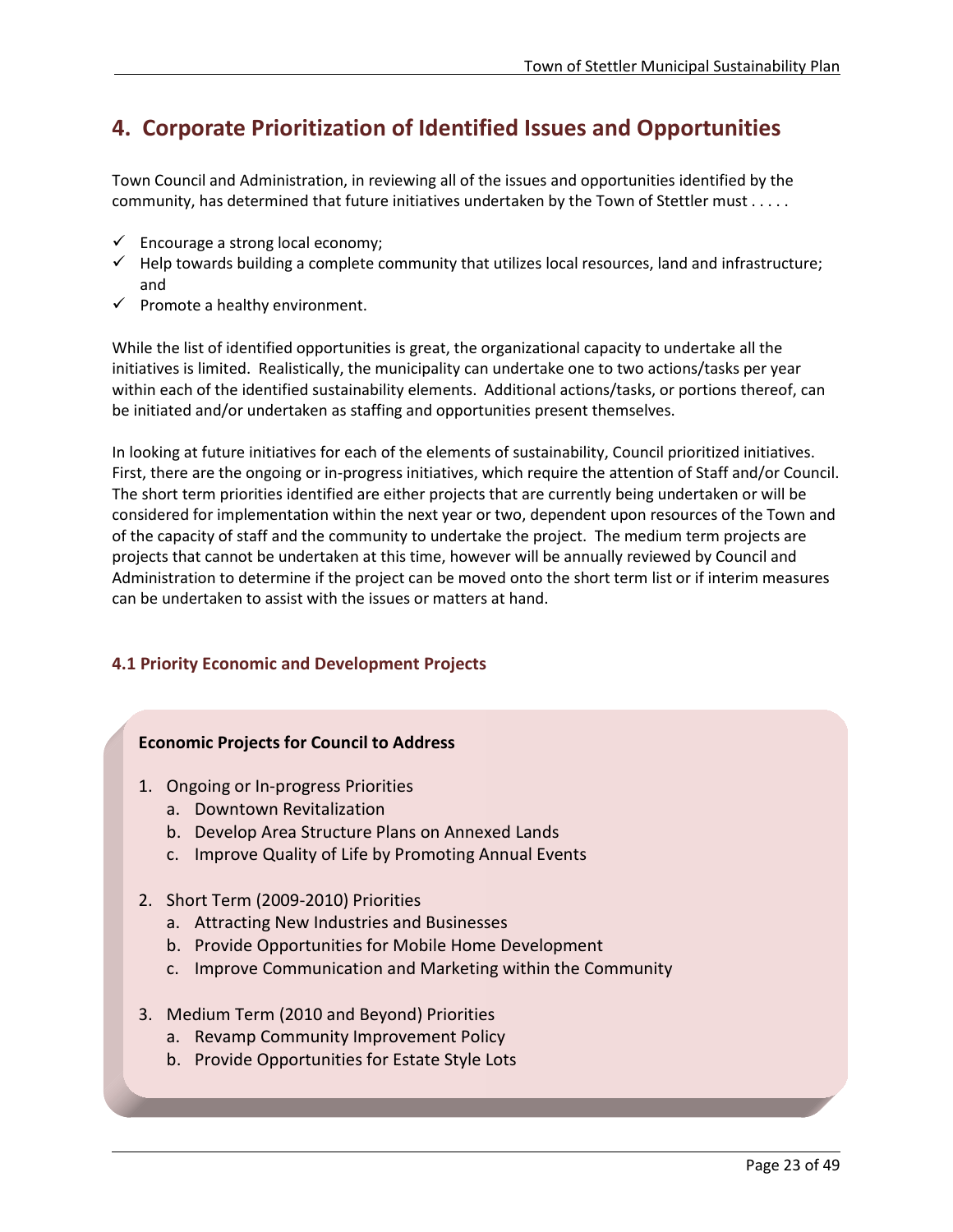## <span id="page-25-0"></span>**4.2 Priority Governance Projects**

## **Governance Projects for Council to Address**

- 1. Ongoing or In-progress Priorities a. Promote Community's Successes
- 2. Short Term (2009-2010) Priorities
	- a. Improve On-line Services
	- b. Council Mentoring and Education
	- c. Development of Enhanced Governance Policy

## 3. Medium Term (2010 and Beyond) Priorities

- a. Promotion of "Transactional Volunteerism"
- <span id="page-25-1"></span>b. Promote Community's Successes



## **4.3 Priority Environment and Infrastructure Projects**

## **Environment and Infrastructure Issues for Council to Address**

- 1. Ongoing or In-progress Priorities
	- a. Construction of New Highway Entrance Signs
	- b. Redwillow Creek Drainage Improvements
- 2. Short Term (2009-2010) Priorities
	- a. Delivery of New Environmental Programs and Services (low flow fixtures, rainwater harvesting, landscaping)
	- b. Centennial Pool Demolition

- 3. Medium Term (2010 and Beyond) Priorities
	- a. Highway 12 and Highway 56 Improvements
	- b. Use of Alternative Energy within Municipal Facilities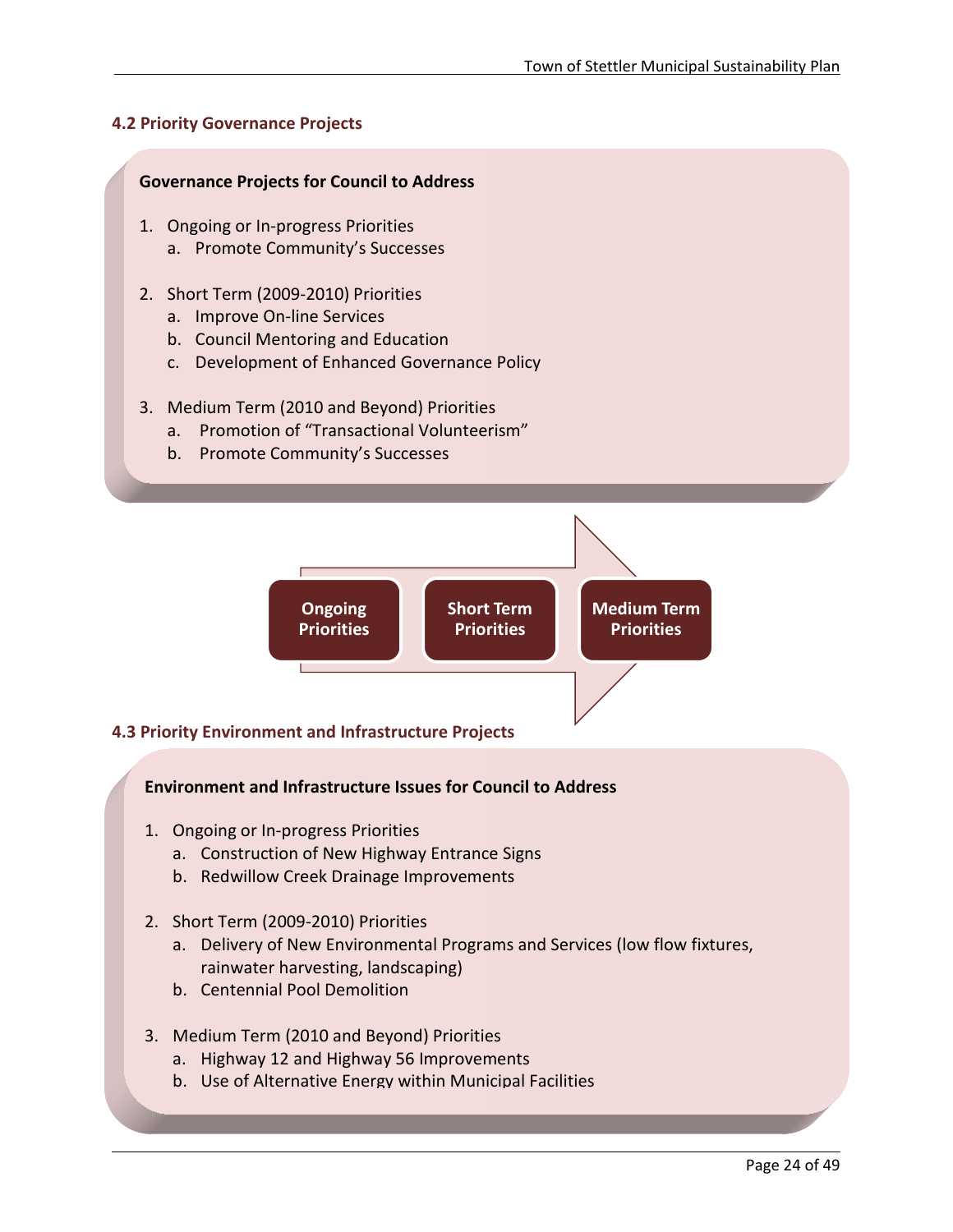## <span id="page-26-0"></span>**4.4 Priority Social Projects**

## **Social Issues for Council to Address**

- 1. Ongoing or In-progress Priorities a. Enhance RCMP Presence in Community
- 2. Short Term (2009-2010) Priorities
	- a. Development of a Medical Professional Centre
	- b. Expanding Education Partnerships within the Community
- <span id="page-26-1"></span>3. Medium Term (2010 and Beyond) Priorities
	- a. Provision of Housing for Disabled and Senior Citizens.
	- b. Construction of Dementia Housing.
	- c. Providing New Post Secondary Opportunities.
	- d. Provision of Additional Day Care and After School Care.
	- e. Construction of a Safe House for Youth.

# **THE TOWN WILL FOCUS ON KEY INITIATIVES AND SET REALISTIC TARGETS AND OBJECTIVES**

## **4.5 Priority Recreation and Culture Projects**

## **Recreation and Culture Projects for Council to Address**

- 1. Ongoing or In-progress Priorities
	- a. Continued Pathway and Park Expansion (includes landscaping improvements).
- 2. Short Term (2009-2010) Priorities

- a. Construction of West Stettler Sports Park.
- 3. Medium Term (2010 and Beyond) Priorities
	- a. Providing Funding to Arts Programs and Events.
	- b. Construction of a School Field House at the Stettler School Complex.
	- c. Revitalization of the Stettler Recreation Centre.
	- d. Construction of an Indoor Soccer Facility.
	- e. Construction of a New Seniors Centre.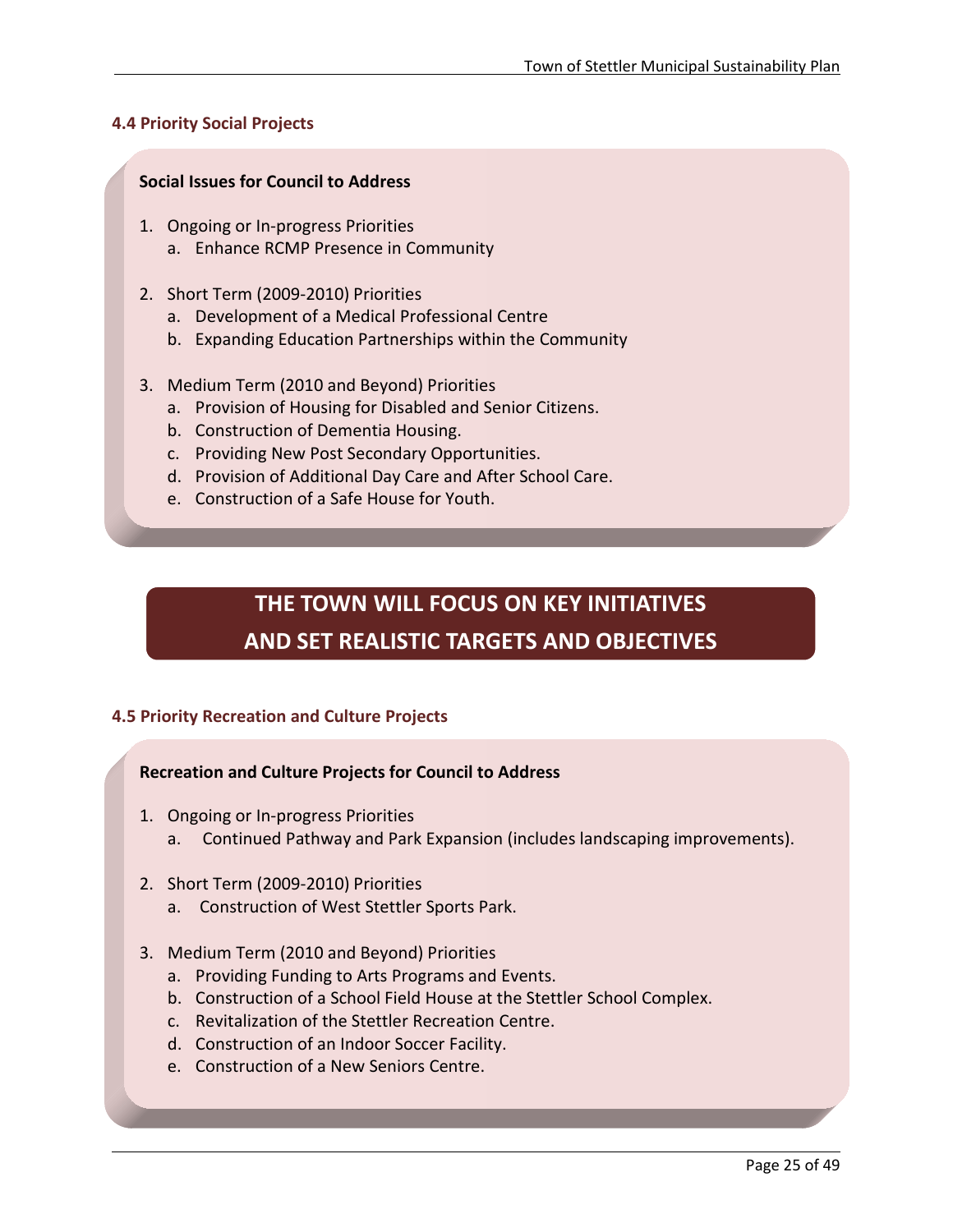# <span id="page-27-0"></span>**5. Stettler's Action Plan – Short Term Priorities**

## <span id="page-27-1"></span>**5.1 Economic and Development Strategies for 2009 and 2010**



| <b>Economic and Development Initiatives</b>                    |                           |                     |               |
|----------------------------------------------------------------|---------------------------|---------------------|---------------|
| Strategic Priority - Attracting New Industries and Businesses  |                           |                     |               |
| <b>Key Results</b>                                             |                           |                     |               |
| New Industries and Businesses will be Created in the Community |                           |                     |               |
| <b>Strategies</b>                                              | Who                       | When                | <b>Budget</b> |
| The Town will seek assistance from the<br>$\blacksquare$       | Council                   | $3rd$ Qtr           |               |
| Stettler Board of Trade to take a lead role                    |                           | 2009                |               |
| in this project.                                               |                           |                     |               |
| Community and regional awareness will be<br>п                  | Board of Trade with       | $4th$ Qtr           |               |
| promoted by the Town through a variety of                      | Support from              | 2009                |               |
| mediums.                                                       | <b>Corporate Services</b> |                     |               |
| Identify market opportunities to attract<br>٠                  | Board of Trade            | $4th$ Qtr           |               |
| new businesses and assist existing                             |                           | 2009                |               |
| businesses to expand.                                          |                           |                     |               |
| The Town will identify potential areas for<br>п                | Planning and              | $1st$ Qtr           |               |
| new businesses and assess infrastructure                       | Development &             | 2010                |               |
| capabilities.                                                  | Operations                |                     |               |
| A business attraction and retention<br>п                       | <b>Board of Trade</b>     | $2nd$ Qtr           |               |
| strategy will be created.                                      |                           | 2010                |               |
| Develop a benchmarking and performance<br>п                    | Planning and              | 4 <sup>th</sup> Qtr |               |
| monitoring system to assess                                    | Development               | 2010                |               |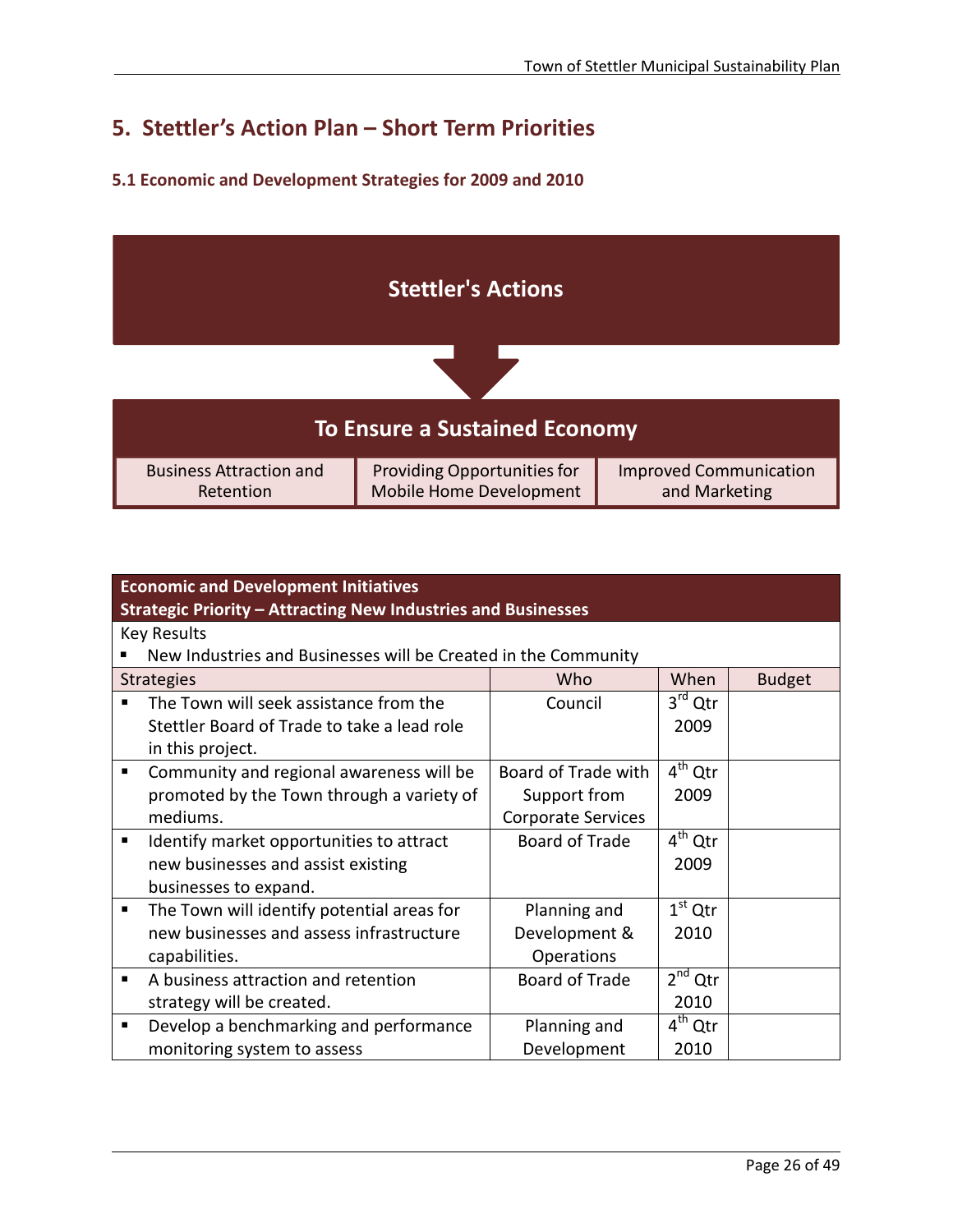| <b>Economic and Development Initiatives</b><br>Strategic Priority - Provide Opportunities for Mobile Home Development |                   |                     |               |
|-----------------------------------------------------------------------------------------------------------------------|-------------------|---------------------|---------------|
| <b>Key Results</b>                                                                                                    |                   |                     |               |
| An Inventory of Lots Available for Mobile Homes will be Created in the Community                                      |                   |                     |               |
| <b>Strategies</b>                                                                                                     | Who               | When                | <b>Budget</b> |
| Identify suitable locations for mobile home<br>٠                                                                      | Planning and      | $3^{\text{rd}}$ Qtr |               |
| subdivision development within the                                                                                    | Development       | 2009                |               |
| community.                                                                                                            |                   |                     |               |
| Investigate costs of providing services to<br>٠                                                                       | <b>Operations</b> | $4th$ Qtr           |               |
| the properties identified.                                                                                            |                   | 2009                |               |
| Initiate discussions with landowners of                                                                               | Planning and      | $4th$ Qtr           |               |
| lands identified for mobile home                                                                                      | Development       | 2009                |               |
| development.                                                                                                          |                   |                     |               |
| If interest exists from landowners, identify<br>٠                                                                     | Planning and      | $1st$ Qtr           |               |
| ways for municipality to assist in facilitating                                                                       | Development &     | 2010                |               |
| developing the lands.                                                                                                 | Operations        |                     |               |

<span id="page-28-0"></span>

| <b>Economic and Development Initiatives</b><br>Strategic Priority – Improve Communication and Marketing within the Community |                            |           |               |
|------------------------------------------------------------------------------------------------------------------------------|----------------------------|-----------|---------------|
| <b>Key Results</b>                                                                                                           |                            |           |               |
| Establishing and Communications Policy / Position                                                                            |                            |           |               |
| <b>Strategies</b>                                                                                                            | Who                        | When      | <b>Budget</b> |
| Assess current communication policy and<br>п                                                                                 | <b>Corporate Services</b>  | $3rd$ Qtr |               |
| means of communication with the public                                                                                       |                            | 2009      |               |
| and others.                                                                                                                  |                            |           |               |
| Assess organizational structure to determine<br>$\blacksquare$                                                               | Corporate Services         | $3rd$ Qtr |               |
| if human resources can be assigned the task<br>2009                                                                          |                            |           |               |
| of communicating with the public.                                                                                            |                            |           |               |
| Inventory directional signage within<br>٠                                                                                    | <b>Operations</b>          | $4th$ Qtr |               |
| community to determine gaps and needs.                                                                                       |                            | 2009      |               |
| Determine information requirements of<br>٠                                                                                   | Corporate Services         | $4th$ Qtr |               |
| citizens and others.                                                                                                         |                            | 2009      |               |
| Develop a promotions and marketing<br>п                                                                                      | <b>Corporate Services</b>  | $1st$ Qtr |               |
| strategy for the municipality.                                                                                               |                            | 2010      |               |
| Enhance communication through better<br>٠                                                                                    | Corporate /                | $2nd$ Qtr |               |
| utilization of the municipal web site and                                                                                    | <b>Contracted Services</b> | 2010      |               |
| radio advertising.                                                                                                           |                            |           |               |
| Install additional directional signage where<br>п                                                                            | <b>Operations</b>          | $2nd$ Qtr |               |
| warranted in the community.                                                                                                  |                            | 2010      |               |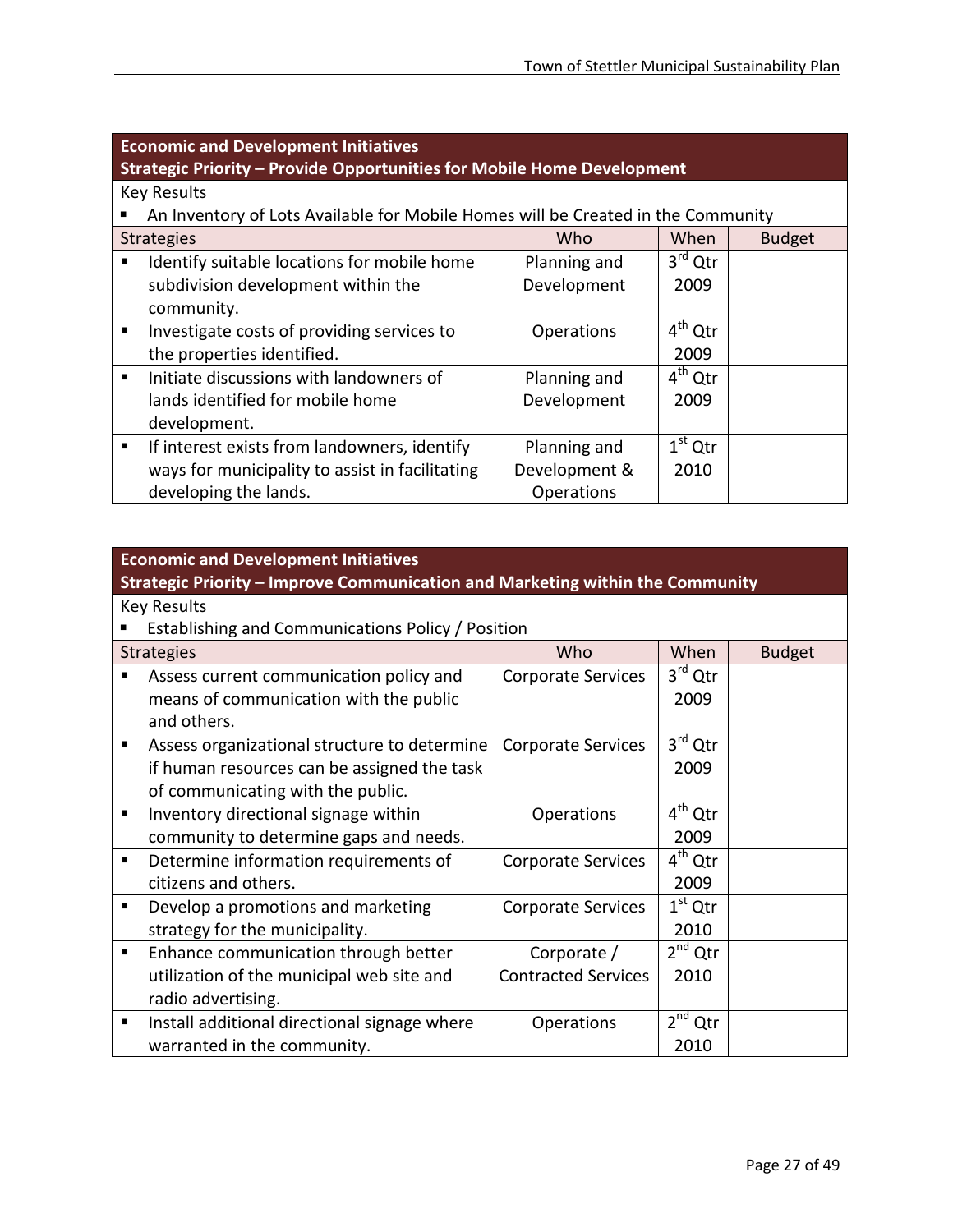## **5.2 Governance Strategies**

| <b>Stettler's Actions</b>       |                                             |                                                     |  |
|---------------------------------|---------------------------------------------|-----------------------------------------------------|--|
|                                 |                                             |                                                     |  |
| <b>To Improve Governance</b>    |                                             |                                                     |  |
| <b>Improve On-line Services</b> | <b>Councilor Mentoring and</b><br>Education | Development of Enhanced<br><b>Governance Policy</b> |  |

|   | <b>Governance Initiatives</b><br><b>Strategic Priority - Improve On-line Services</b> |                            |                     |               |
|---|---------------------------------------------------------------------------------------|----------------------------|---------------------|---------------|
|   | <b>Key Results</b>                                                                    |                            |                     |               |
|   | Residents will have Greater Access to Information and Services via the Internet       |                            |                     |               |
|   | <b>Strategies</b>                                                                     | Who                        | When                | <b>Budget</b> |
| ٠ | Provision of notebook computers to Council                                            | <b>Corporate Services</b>  | $3^{\text{rd}}$ Qtr |               |
|   | and initiation of "paperless" agendas.                                                |                            | 2009                |               |
| ٠ | Provide up-to-date Council Agendas and                                                | Corporate Services         | $3rd$ Qtr           |               |
|   | Minutes on the web site.                                                              |                            | 2009                |               |
| ٠ | Determine if a "discussion forum" can be                                              | <b>Corporate Services</b>  | $3rd$ Qtr           |               |
|   | created to discuss Council agenda items.                                              |                            | 2009                |               |
| ٠ | Determine which municipal processes can                                               | <b>Corporate Services</b>  | $4th$ Qtr           |               |
|   | be automated and provided via the                                                     |                            | 2009                |               |
|   | internet.                                                                             |                            |                     |               |
| п | Implement on-line services and sales.                                                 | Corporate /                | $2^{nd}$ Qtr        |               |
|   |                                                                                       | <b>Contracted Services</b> | 2010                |               |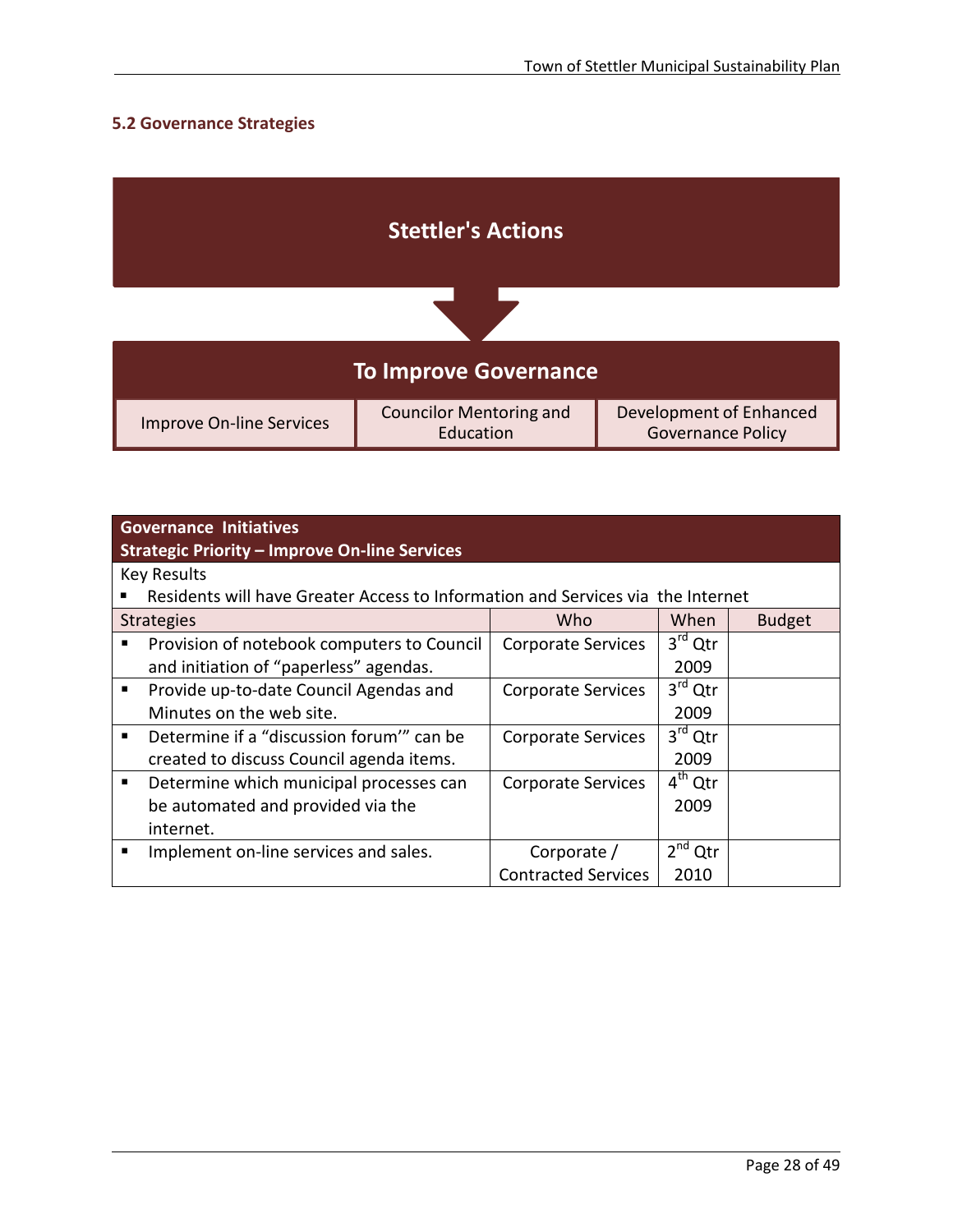| <b>Governance Initiatives</b><br><b>Strategic Priority - Councilor Mentoring and Education</b> |                           |           |               |  |
|------------------------------------------------------------------------------------------------|---------------------------|-----------|---------------|--|
| <b>Key Results</b>                                                                             |                           |           |               |  |
| Council will Foster Leadership through Educating the Public                                    |                           |           |               |  |
| <b>Strategies</b>                                                                              | Who                       | When      | <b>Budget</b> |  |
| Continued use of annual trade show to<br>▪                                                     | Council / All             |           |               |  |
| promote Town and Council initiatives.                                                          | <b>Managers</b>           |           |               |  |
| Councilors to host "come and go" sessions<br>$\blacksquare$                                    | Council                   | $1st$ and |               |  |
| prior to municipal nomination day – one in                                                     |                           | $2nd$ Qtr |               |  |
| February or March, with the other session<br>2010                                              |                           |           |               |  |
| occurring in May and June.                                                                     |                           |           |               |  |
| Mayor to host "come and go" session prior<br>п                                                 | Mayor                     | $3rd$ Qtr |               |  |
| to municipal nomination day in September.                                                      |                           | 2010      |               |  |
| Use of newspaper and radio media to<br>٠                                                       | <b>Corporate Services</b> |           |               |  |
| promote Council and public committees.                                                         |                           |           |               |  |

<span id="page-30-0"></span>

| <b>Governance Initiatives</b><br>Strategic Priority – Development of Enhanced Governance Policy                                                             |                           |                   |               |  |
|-------------------------------------------------------------------------------------------------------------------------------------------------------------|---------------------------|-------------------|---------------|--|
| <b>Key Results</b>                                                                                                                                          |                           |                   |               |  |
| The Public will become More Involved in Municipal Activities.                                                                                               |                           |                   |               |  |
| <b>Strategies</b>                                                                                                                                           | Who                       | When              | <b>Budget</b> |  |
| The municipality will identify all areas where<br>п.<br>public involvement in the creation and<br>delivery of programs and services would be<br>beneficial. | <b>Corporate Services</b> | $3rd$ Qtr<br>2009 |               |  |
| Policy concerning the use of focus groups<br>will be developed.                                                                                             | <b>Corporate Services</b> | $1st$ Qtr<br>2010 |               |  |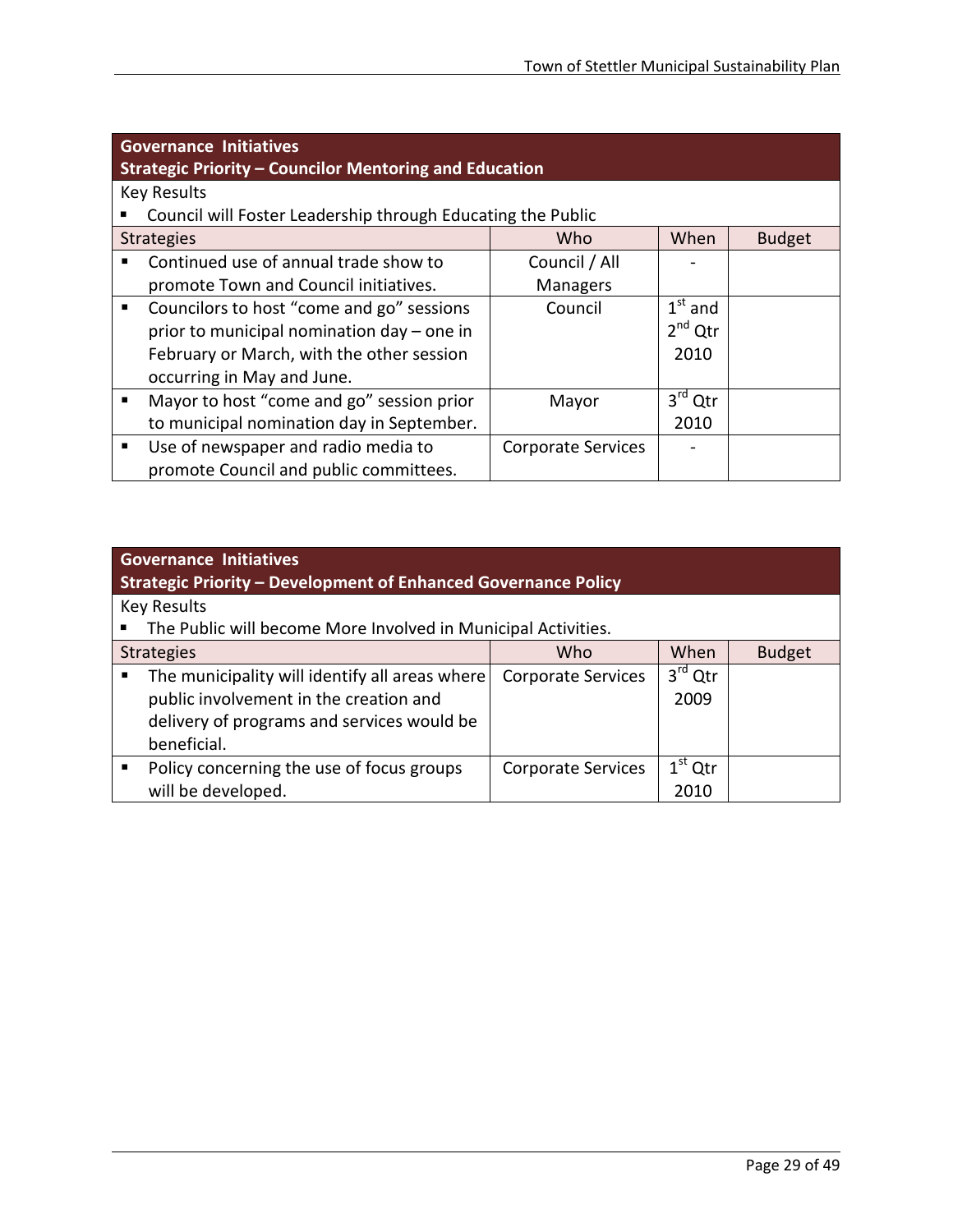## **5.3 Environment and Infrastructure Strategies**



| <b>Environment and Infrastructure Initiatives</b><br>Strategic Priority - Delivery of New Environmental Programs and Services |                   |              |               |  |
|-------------------------------------------------------------------------------------------------------------------------------|-------------------|--------------|---------------|--|
| <b>Key Results</b>                                                                                                            |                   |              |               |  |
| The Town will deliver an enhanced low flow fixture program, a rainwater harvesting                                            |                   |              |               |  |
| program, and a landscaping program.                                                                                           |                   |              |               |  |
| <b>Strategies</b>                                                                                                             | Who               | When         | <b>Budget</b> |  |
| The Town will research municipal best<br>٠                                                                                    | <b>Operations</b> | $3rd$ Qtr    |               |  |
| practices respecting the programs identified.                                                                                 |                   | 2009         |               |  |
| Staff will prepare a program overview and<br>$\blacksquare$                                                                   | <b>Operations</b> | $4th$ Qtr    |               |  |
| business case respecting delivery of services.                                                                                |                   | 2009         |               |  |
| Council to review and approve operating<br>٠                                                                                  | Council           | $1st$ Qtr    |               |  |
| budgets for the programs.                                                                                                     |                   | 2010         |               |  |
| Staff to implement programs.<br>٠                                                                                             | <b>Operations</b> | $2^{nd}$ Qtr |               |  |
|                                                                                                                               |                   | 2010         |               |  |

| <b>Environment and Infrastructure Initiatives</b><br><b>Strategic Priority - Centennial Pool Demolition</b> |                   |              |  |  |
|-------------------------------------------------------------------------------------------------------------|-------------------|--------------|--|--|
| <b>Key Results</b>                                                                                          |                   |              |  |  |
| The Town will demolish the Centennial Pool.                                                                 |                   |              |  |  |
| Who<br>When<br><b>Budget</b><br><b>Strategies</b>                                                           |                   |              |  |  |
| The Town will obtain quotes for the<br>٠                                                                    | <b>Operations</b> | $3rd$ Qtr    |  |  |
| demolition of the facility.                                                                                 |                   | 2009         |  |  |
| Council will review and approve funds<br>$\blacksquare$                                                     | Council           | $4^{th}$ Qtr |  |  |
| required to undertake project.                                                                              |                   | 2009         |  |  |
| Demolition, along with landscaping<br>٠                                                                     | Council           | $2nd$ Qtr    |  |  |
| improvements, will be undertaken.                                                                           |                   | 2010         |  |  |
| The Town will actively market the lands<br>٠                                                                | <b>Operations</b> | $3rd$ Qtr    |  |  |
| and/or seek new uses.                                                                                       |                   | 2010         |  |  |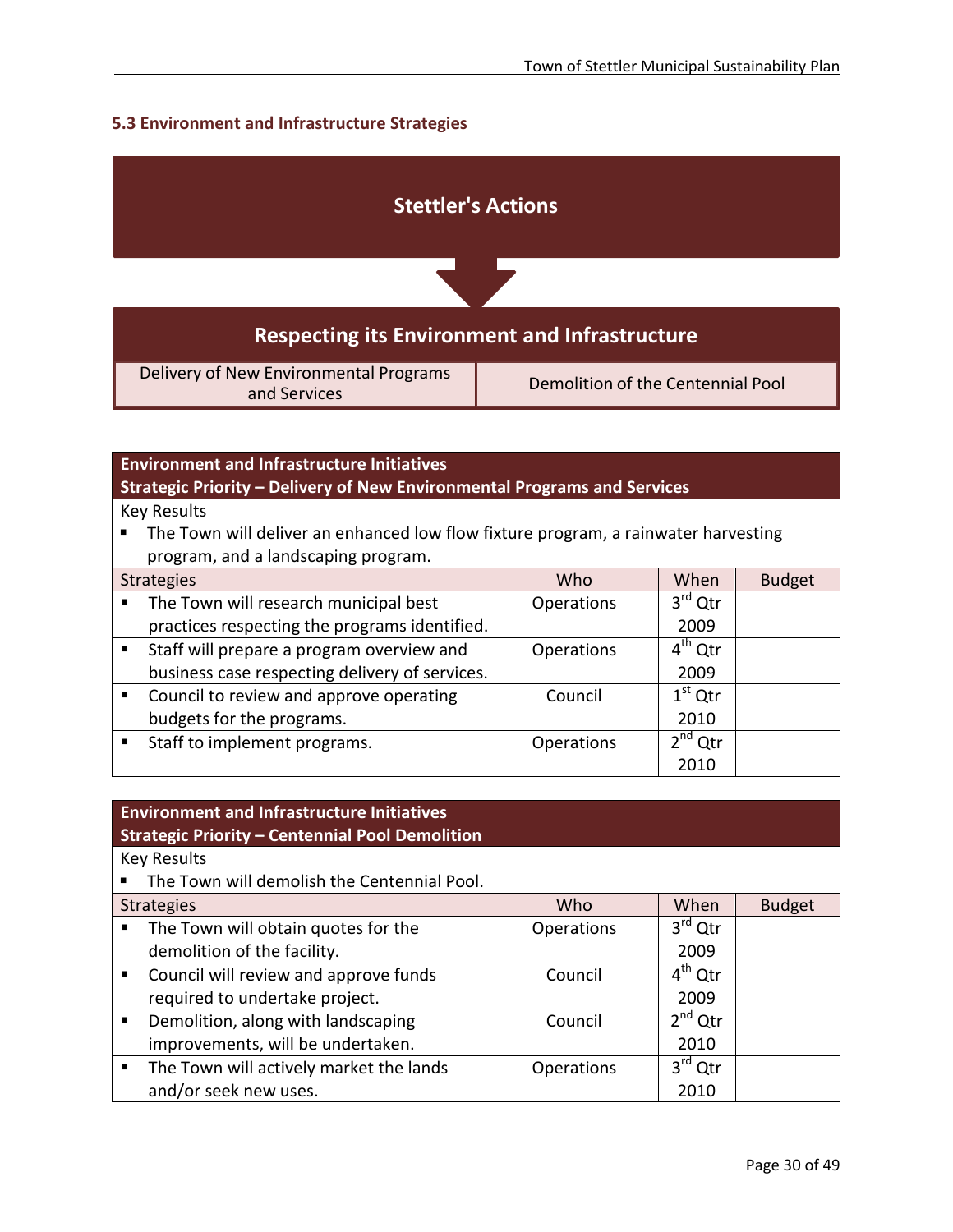## <span id="page-32-0"></span>**5.4 Social Strategies**

|                                                 | <b>Stettler's Actions</b>                              |  |
|-------------------------------------------------|--------------------------------------------------------|--|
|                                                 |                                                        |  |
|                                                 | To Improve the Social Well Being of the Community      |  |
| Development of a Medical Professional<br>Centre | Expanding Educational Partnerships in the<br>Community |  |

|                | Social Initiatives                                                |                          |              |               |
|----------------|-------------------------------------------------------------------|--------------------------|--------------|---------------|
|                | Strategic Priority – Development of a Medical Professional Centre |                          |              |               |
|                | <b>Key Results</b>                                                |                          |              |               |
|                | The Community will have a "Drop-in" Medical Services.             |                          |              |               |
|                | <b>Strategies</b>                                                 | Who                      | When         | <b>Budget</b> |
| ٠              | The municipality will investigate and seek                        |                          |              |               |
|                | out alternative strategies, including public-                     | <b>Mayor and Council</b> | $2^{nd}$ Qtr |               |
|                | private partnerships to construct a facility.                     |                          | 2009         |               |
| $\blacksquare$ | The municipality will seek out partnerships                       |                          |              |               |
|                | with the Stettler Board of Trade, Stettler                        | <b>Mayor and Council</b> | $4^{th}$ Qtr |               |
|                | Doctor Recruitment Committee, private                             |                          | 2009         |               |
|                | sector and others to discuss strategies                           |                          |              |               |
|                | relating to the establishment of a facility.                      |                          |              |               |

<span id="page-32-1"></span>

| Social Initiatives                                                               |                   |           |  |
|----------------------------------------------------------------------------------|-------------------|-----------|--|
| Strategic Priority - Expanding Educational Partnerships within the Community     |                   |           |  |
| <b>Key Results</b>                                                               |                   |           |  |
| Additional Post-secondary Educational Opportunities will be Offered in Stettler. |                   |           |  |
| When<br><b>Budget</b><br>Who<br><b>Strategies</b>                                |                   |           |  |
| The municipality will coordinate a meeting<br>$\blacksquare$                     |                   |           |  |
| with all educational providers in the region                                     | Mayor and Council | $4th$ Qtr |  |
| to share the consultation results and                                            |                   | 2009      |  |
| discuss potential strategies.                                                    |                   |           |  |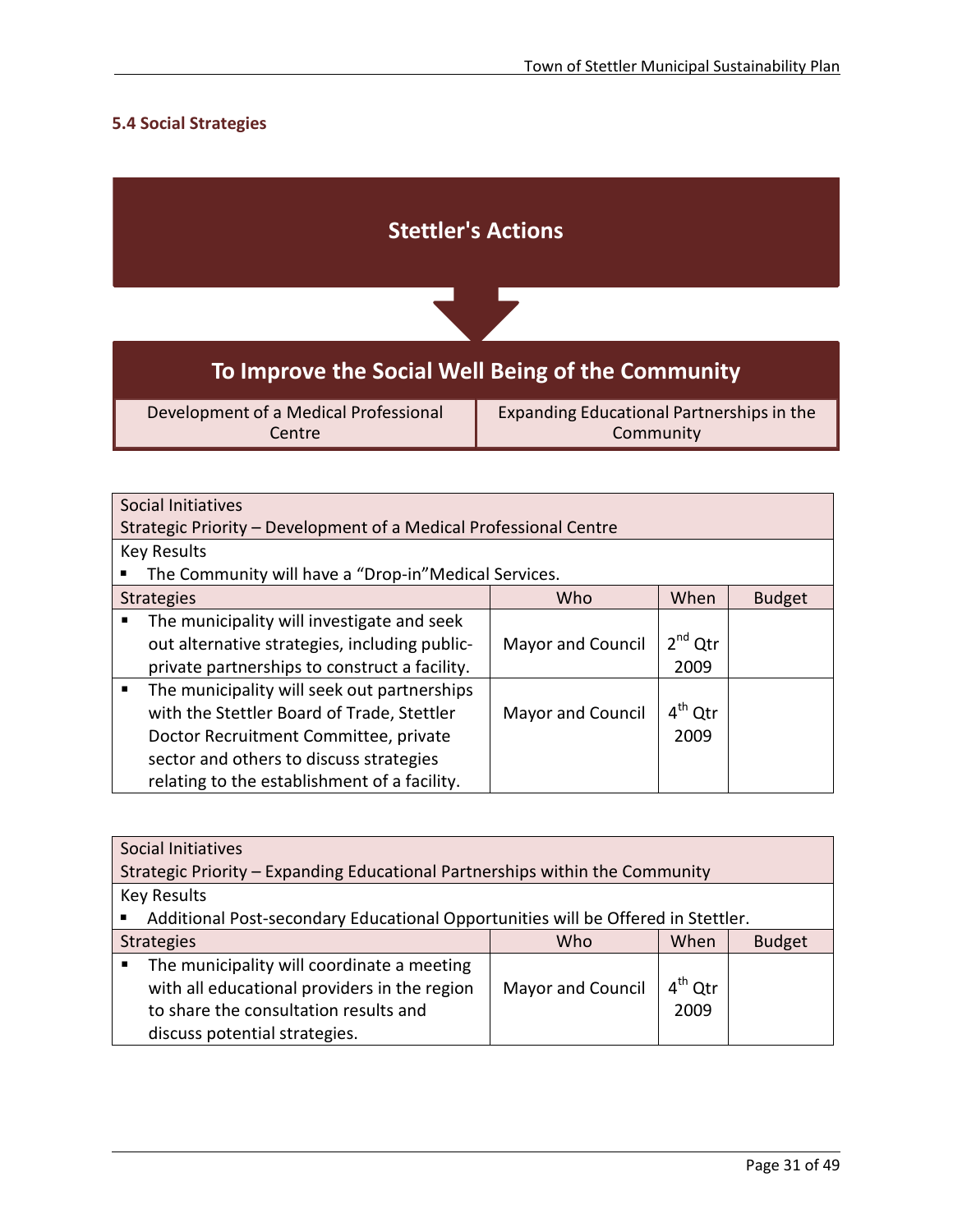## **5.5 Recreation and Culture Strategies**

l



Construction of West Stettler Sports Park

| <b>Recreation and Culture Initiatives</b>                                         |                  |              |               |
|-----------------------------------------------------------------------------------|------------------|--------------|---------------|
| Strategic Priority - Construction of West Stettler Sports Park                    |                  |              |               |
| <b>Key Results</b>                                                                |                  |              |               |
| West Stettler Sports Park will consist of four ball diamonds, two soccer pitches, |                  |              |               |
| playground, and associated parking facilities.                                    |                  |              |               |
| Who<br>When<br><b>Strategies</b>                                                  |                  |              | <b>Budget</b> |
| The community will donate funds to ensure<br>п                                    | Fundraising      | Ongoing      | \$250,000     |
| the parks' completion.                                                            | Committee        |              |               |
| Construction of the sports fields and                                             | Leisure Services | $4th$ Qtr    |               |
| parking lot.                                                                      |                  | 2009         |               |
| Construction of the playgrounds, bleachers                                        | Leisure Services | $2^{nd}$ Otr |               |
| and washroom facilities.                                                          |                  | 2010         |               |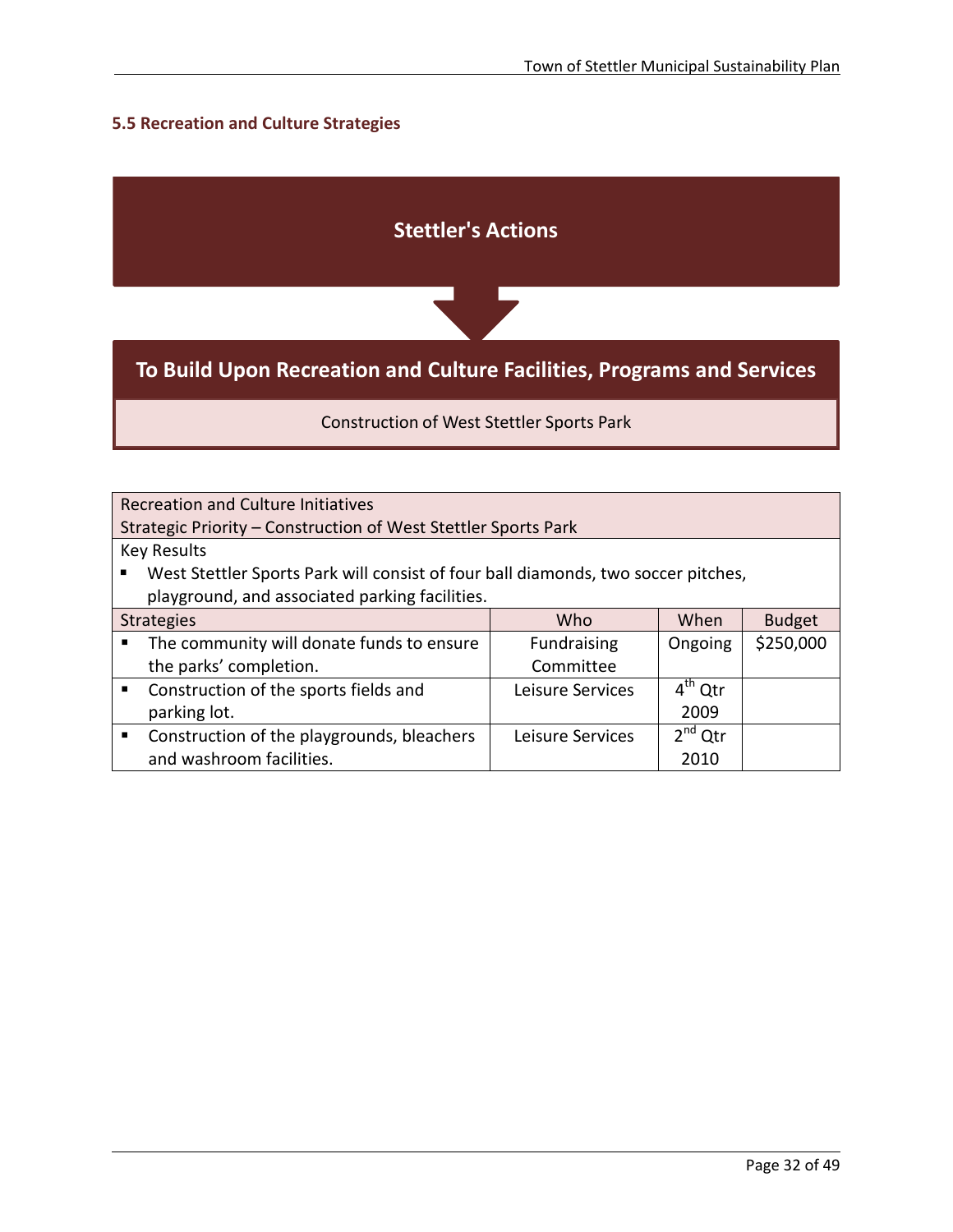# <span id="page-34-0"></span>**APPENDIX A – COUNCIL WORKSHOP SUMMARY**

l

| <b>Pillar</b>                    | <b>Sustainability Goal</b> | <b>Identified Tasks</b>                                       |
|----------------------------------|----------------------------|---------------------------------------------------------------|
|                                  |                            | Promote various business types and recognize that they        |
|                                  | Communications             | have different "flavours"                                     |
|                                  | Person/Marketing           | Utilize radio contract                                        |
|                                  |                            | Better utilize website to promote Town                        |
|                                  |                            | Market the Summer Villages and proximity to Buffalo Lake      |
| Economic                         |                            | Land ready for purchase (municipal services)                  |
|                                  |                            | Mobile home subdivision                                       |
|                                  | Develop Town Land          | New area structure plans for annexed land                     |
|                                  |                            | Enhance developable land                                      |
|                                  |                            | Encourage highway commercial development                      |
|                                  |                            | Have an inventory of Town-owned land                          |
|                                  |                            | Utilize focus groups                                          |
|                                  | Council Recruitment/       | Engage public and encourage them to run                       |
|                                  | Retention                  | Engage public and encourage them to serve on committee's      |
|                                  |                            | Further utilize Town/public interaction at the Trade Show     |
|                                  |                            | Reduce barriers to being a Councillor                         |
| Governance                       |                            | Digital archiving, can make more info. available to public on |
|                                  |                            | the web                                                       |
|                                  | E-Government               | Digital council agendas                                       |
|                                  |                            | Councillor availability by e-mail                             |
|                                  |                            | E-commerce                                                    |
|                                  |                            | Rain barrel program                                           |
|                                  |                            | Recycling depot                                               |
|                                  |                            | <b>Eco-Friendly facilities</b>                                |
|                                  | <b>Green Policies</b>      | <b>Water restrictions</b>                                     |
|                                  |                            | Garbage limits                                                |
|                                  |                            | Alternative energy                                            |
|                                  |                            | Town being an environmental leader                            |
|                                  |                            | Eco-Friendly fleet vehicles and practices                     |
|                                  |                            | Downtown streetscape                                          |
|                                  |                            | Cemetery Road paving                                          |
|                                  | <b>Various Projects</b>    | <b>Street rehabilitation</b>                                  |
| Environmental and Infrastructure |                            | Fire Hall expansion                                           |
|                                  |                            | <b>Redwillow Creek</b>                                        |
|                                  |                            | Highway entrance signs                                        |

## **Stettler Town Council - Goals and Tasks Identified to Achieve Municipal Sustainability**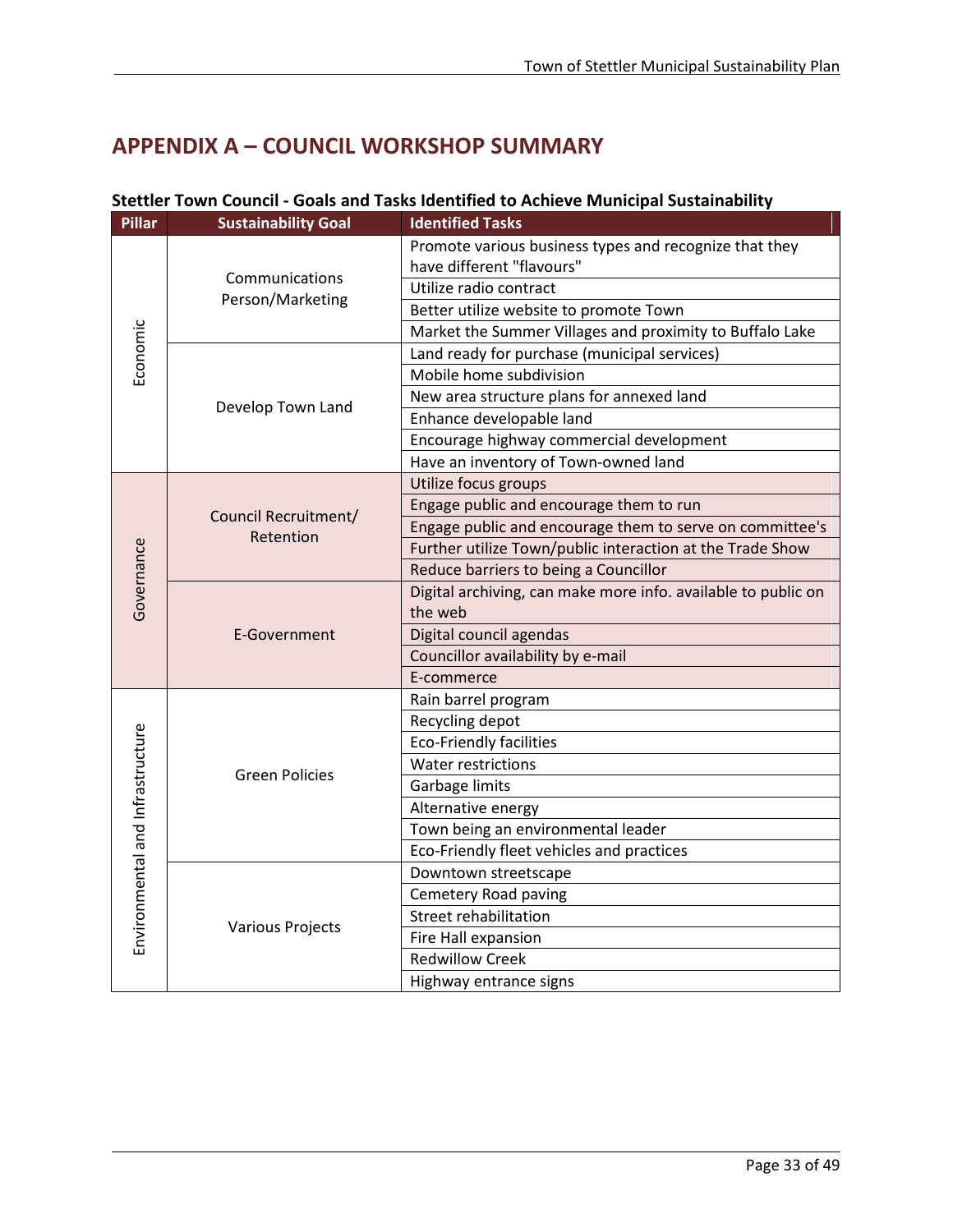| <b>Pillar</b>          | <b>Sustainability Goal</b>      | <b>Identified Tasks</b>                                         |
|------------------------|---------------------------------|-----------------------------------------------------------------|
|                        |                                 | Attract and retain staff                                        |
|                        |                                 | Improve facilities                                              |
|                        | Improve Health Care             | <b>Professional Centre</b>                                      |
|                        |                                 | Seniors / assisted housing                                      |
| Social                 |                                 | <b>Training</b>                                                 |
|                        |                                 | Regional firefighter training centre                            |
|                        | <b>Enhance Post Secondary</b>   | Specialty schools (ie. culinary, beautician, trades, arts etc.) |
|                        | Education                       | <b>Adult Education</b>                                          |
|                        |                                 | <b>Post Secondary Programs</b>                                  |
|                        |                                 | West Stettler Sports Park                                       |
|                        |                                 | SRC upgrades                                                    |
|                        |                                 | <b>Spray Park Concession</b>                                    |
|                        | <b>Further Park Development</b> | Shade at Spray Park                                             |
| Recreation and Culture |                                 | Toboggan Hill safety and suitability                            |
|                        |                                 | Downtown public square                                          |
|                        |                                 | Washrooms for West Stettler Park                                |
|                        |                                 | Someone to champion the project, a focus group                  |
|                        | Senior Centre                   | Grant applications                                              |
|                        |                                 | Locations                                                       |
|                        |                                 | Utilized mainly by football programs                            |
|                        | <b>School Fieldhouse</b>        | Changerooms                                                     |
|                        |                                 | Could be used for tennis club, track programs, etc.             |
|                        |                                 | Promote local artists                                           |
|                        | <b>Arts Programs</b>            | Art symposium                                                   |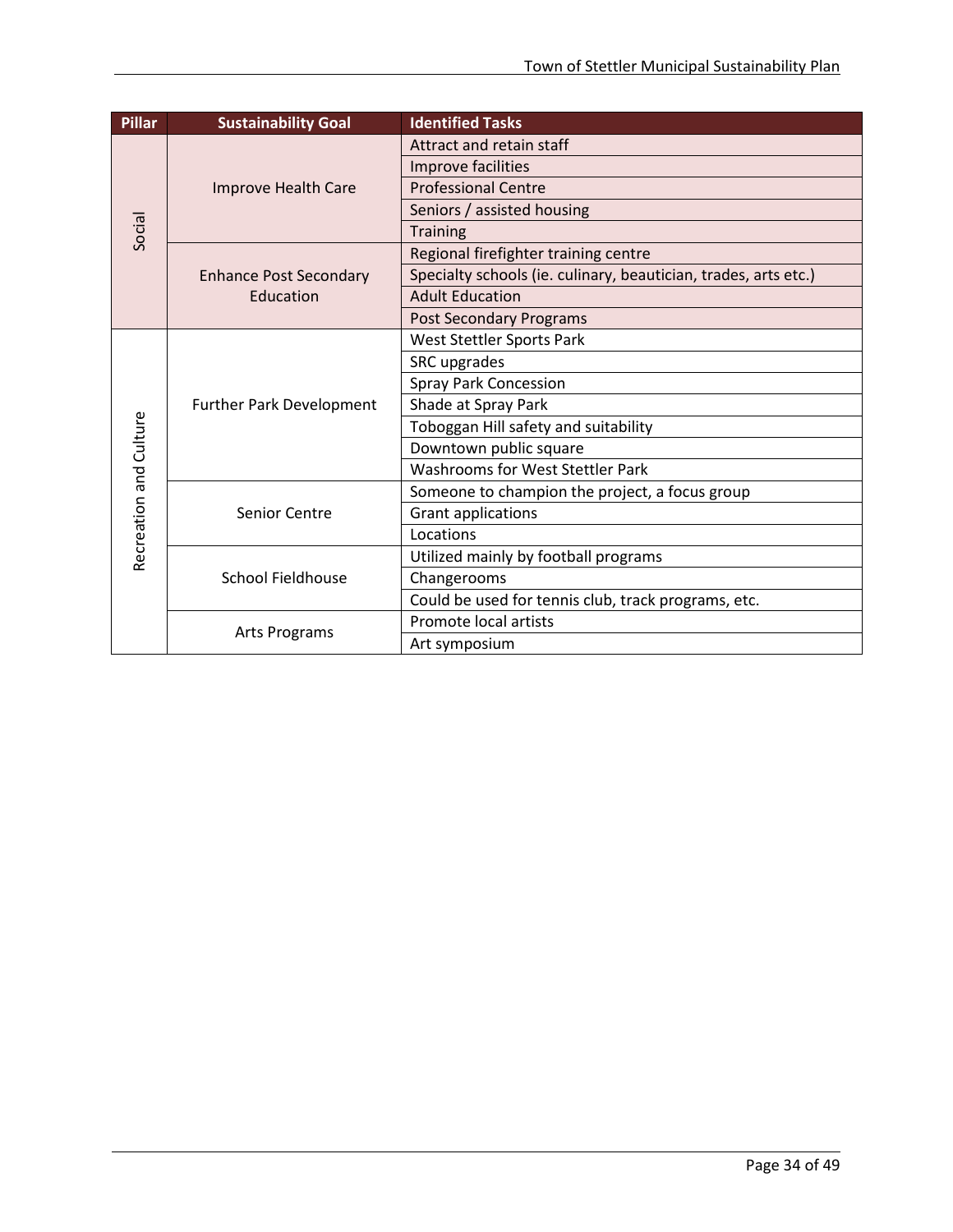# <span id="page-36-0"></span>**APPENDIX B – TOWN HALL MEETING SUMMARY**

|     | <b>Attendee</b>               | <b>E-mail or Address Contact Info</b>        |
|-----|-------------------------------|----------------------------------------------|
| 1.  | <b>Richard Froese</b>         | reporter1@stettlerindependent.com            |
| 2.  | E. Millard                    | #18, 4718 - 62 Street, Stettler AB TOC 2L1   |
| 3.  | Al Leinweber                  | aleiny@telus.net                             |
| 4.  | John Bailey                   | jbailey@clearview.ab.ca                      |
| 5.  | <b>Claire Aspenes</b>         | asp02@clearview.ab.ca                        |
| 6.  | Don Lynn                      | dbklynn@telus.net                            |
| 7.  | Nicole Zaplachinski           | nstratulate@hotmail.com                      |
| 8.  | <b>Bob Willis</b>             | info@absteamtrain.com                        |
| 9.  | Mark Bradford                 | markbrad@telus.net                           |
| 10. | <b>Graham Scott</b>           | gscott@stettler.net                          |
| 11. | Wes Holowachuk                | wholowachuk@stettler.net                     |
| 12. | <b>Elaine Williams</b>        | #2, 4718 - 62 Street, Stettler AB TOC 2L1    |
| 13. | Diana Jones                   | #12, 4718 - 62 Street, Stettler AB TOC 2L1   |
| 14. | Susan Rosin                   | 4010 - 57 Street, Stettler AB TOC 2L1        |
| 15. | Norbert Baharally             | 5205 - 57A Street Close, Stettler AB TOC 2L2 |
| 16. | <b>Earl Marshall</b>          | Box 155 Erskine AB TOC 1G0                   |
| 17. | Dorathy Marshall              | Box 155 Erskine AB TOC 1G0                   |
| 18. | Kevin Klys                    | kevklys@telus.net                            |
| 19. | Tim Fox                       | tfox@stettlercounty.ca                       |
| 20. | Keith Ryder                   | krryder@telus.net                            |
| 21. | Ron Greidanus                 | <b>TOC 2L0</b><br>Box 1581 Stettler AB       |
| 22. | <b>Winnie Bissett</b>         | <b>TOC 2L0</b><br>Box 876, Stettler AB       |
| 23. | Donald Gillespie              | Box 340, Stettler AB<br><b>TOC 2L0</b>       |
| 24. | Jeff Lee                      | jlee@clearview.ab.ca                         |
| 25. | Mike Roach                    | coachroach@xplornet.com                      |
| 26. | Lisa Smith                    | smithlisa@shaw.ca                            |
| 27. | <b>Roe Desrosiers</b>         | rdesrosiers@clearview.ab.ca                  |
| 28. | Rebecca Scott                 |                                              |
| 29. | Jim Hunter, Mayor             |                                              |
| 30. | Al Campbell, Councillor       |                                              |
| 31. | Redford Peeples, Councillor   |                                              |
| 32. | Dave Garbutt, Councilor       |                                              |
| 33. | Dave Dennis, Councilor        |                                              |
| 34. | Dick Richards, Councilor      |                                              |
| 35. | Leona Thorogood, Councilor    |                                              |
| 36. | Rob Stoutenburg, Town Manager |                                              |
| 37. | Dave Dittrick - Facilitator   |                                              |
| 38. | Patty Dittrick - Facilitator  |                                              |

## **Stettler Town Hall Meeting – Attendees March 18, 2009**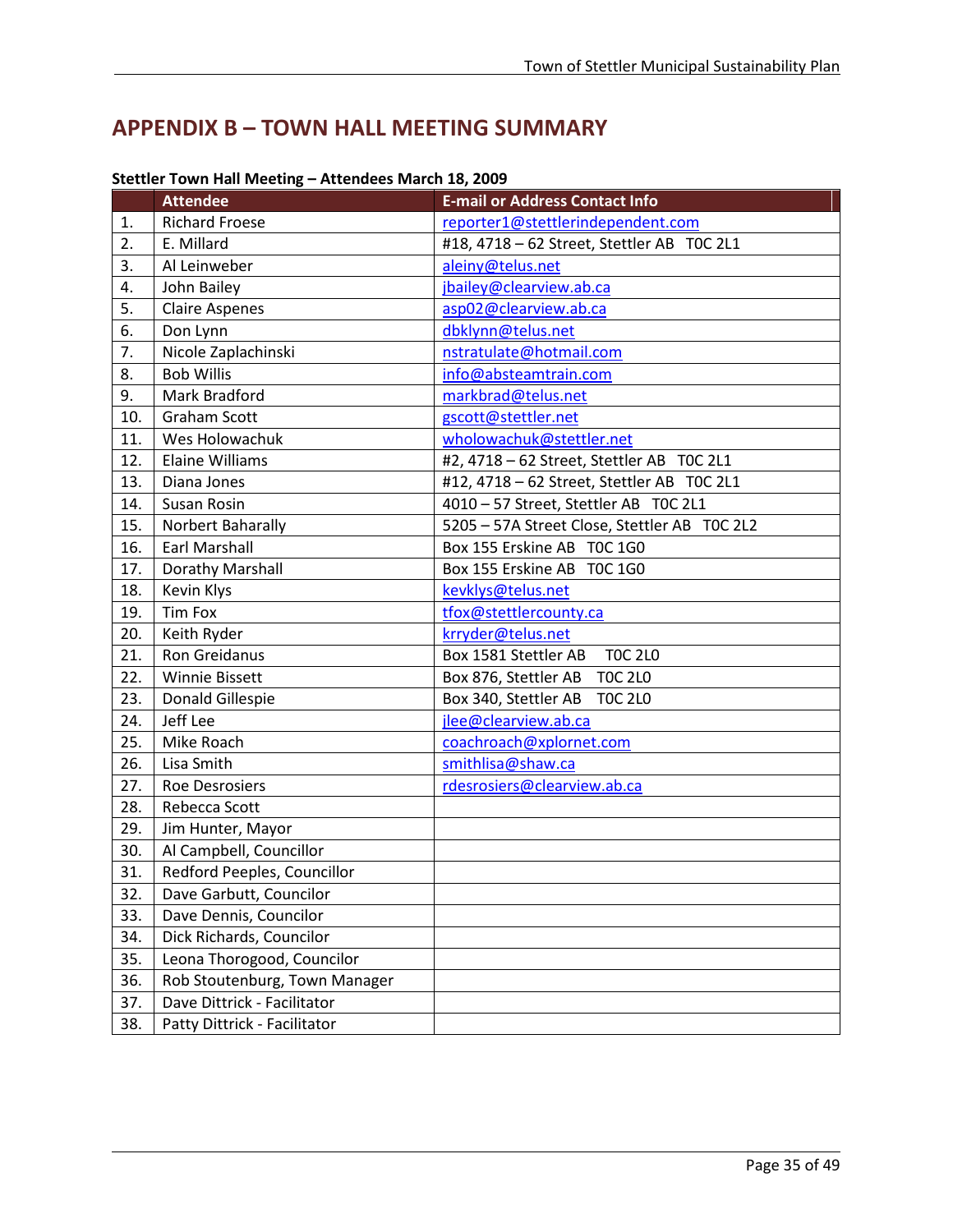## **Stettler Town Hall Meeting – Meeting Notes March 18, 2009**

## **Economic Initiatives**

- ♦ Intersections make town safer and more accessible
- ♦ Downtown buildings spruced up
- ♦ Signage north end of main street
- ♦ Make downtown more attractive for visitors
- ♦ Economic development plan: target major industries; economic incentives i.e. tax incentives
- ♦ Advertise in other regions: marketing plan; promote and build on existing highlights; value added industries
- ♦ Promote as a regional centre
- Reduce lot prices: re-visit mark up percentages
- Determine growth corridors
- ♦ Develop quality of life
- Town wide event, start with schools, encourage all of town to participate
- ♦ Town sung to be sung at schools
- ♦ Linking paths to residences around West Stettler
- ♦ Global engagement for all business owners. Overcome those "feelings" of separate. Understanding if the grows your business in turn (big picture) will help mine. Overall appreciation. Where's the positive among all of business sectors?
- ♦ Promoting West End: courses for education; capture town traffic; better relationship between County and Town (friendship and communication); downtown businesses work together to cross promote; improved education on town events for business owners
- ♦ Downtown theme: make downtown an attractive place to be; easy to walk; take advantage of Prairie Steam Train being a draw (Stettler Registry themed); reason to come to town; Lou's fashions is a draw.
- $\bullet$  Sell what we have
- ♦ Use website and expand incomplete list of businesses, make business directory user friendly
- ♦ Incentives; value added services

## **Governance**

- ♦ Better information of meetings posted around town
- ♦ Focus groups
- ♦ Hours and commitment told to people
- ♦ Target those who maybe don't have the family commitment
- ♦ Wages won't do it
- ♦ Why don't people run for Council: ignorance (educate residents); time factors; don't seem to care until an issue is controversial or you are affected as an individual; communication via newspaper and radio regarding Council decisions and issues in the town
- ♦ E-mail newsletter

- ♦ Promote and celebrate every success
- ♦ Start with schools: get them involved at governance levels; work experience; teach them and have them integrated into Council meetings
- ♦ Focus transactional volunteerism
- ♦ Education on Councilor duties
- ♦ Prior to nominations hold educational events giving information on involvement and remuneration
- ♦ Advertising list Council and committees in paper periodically
- $\bullet$  Trade Show come up with ways to attract town people to come to the show music
- ♦ Involve the kids in grade 6 to engage their parents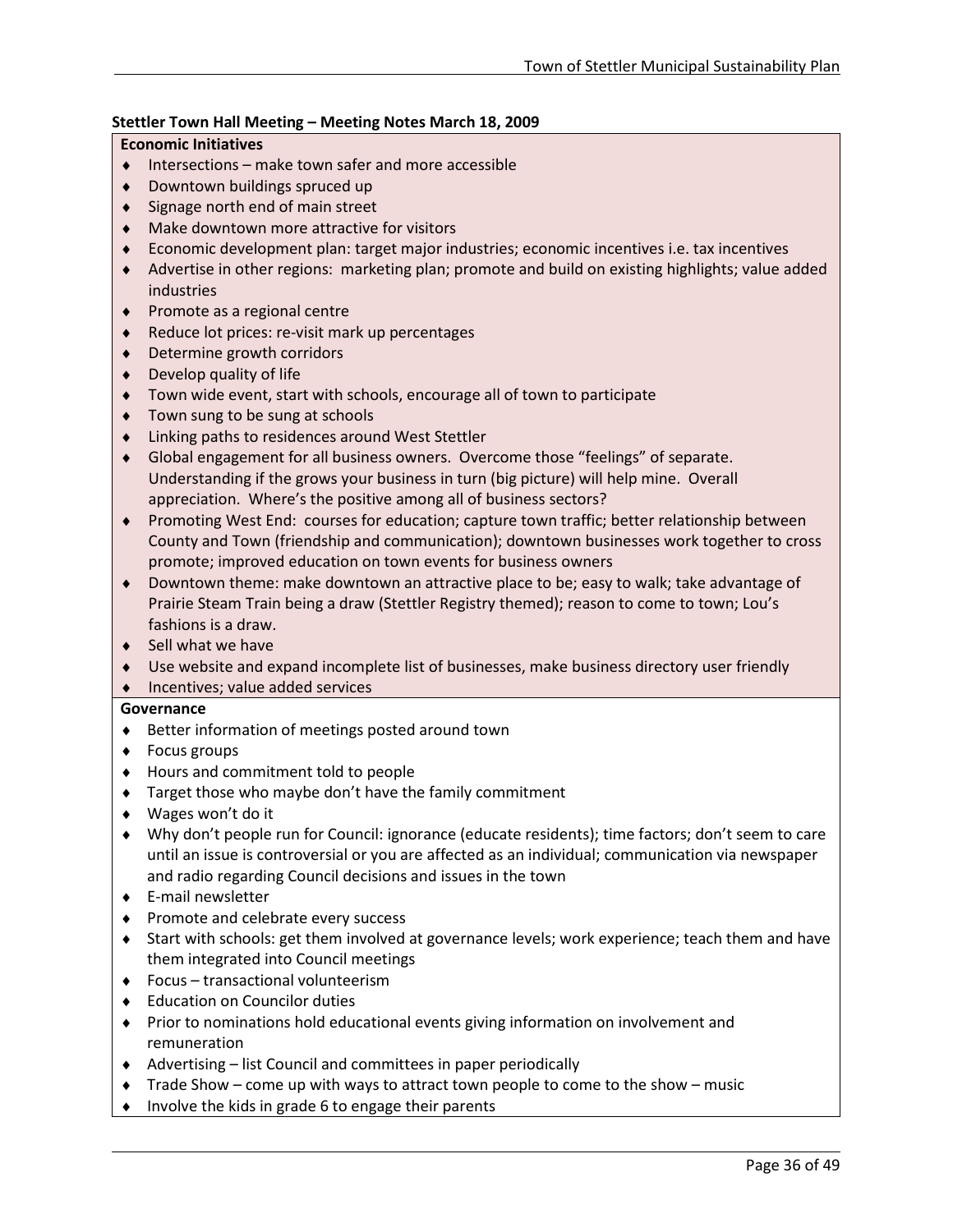#### **Governance**

- ♦ Use focus groups: need people's interest to get them involved; make sure the focus groups are listened to and considered
- ♦ Help the public to know that the Council does
- ♦ Volunteers
- ♦ Trade show
- ♦ Focus groups "get feet wet"
- ♦ Town to Town sense of involvement
- ♦ More boards and committees to get structure
- ♦ Approach 30+ generation directly from other boards
- ♦ Town more admin?, time frames/commitment
- ♦ Only select people that are retired or business owners

## **Environment/Infrastructure**

- ♦ What is the cost of recycling? Are the costs higher than not recycling?
- ♦ Low flush toilets make sense: sewage treatment; pumps; and lagoon maintenance savings
- ♦ Trail system is positive
- ♦ From 100km to 60km, ask highways to have 80km zone
- ♦ Make sure we have extra bins at transfer station for glass and paper
- ♦ Accessible recycling stations, recycling centre in town
- $\bullet$  Rain barrel good idea (2), use screen on top
- ♦ Entrance signs
- How green should we be?
- ♦ Dog poop bags and more garbage cans
- ♦ A reuse-store
- ♦ Toxic waste round-up more often
- ♦ Eco-friendly courses
- ♦ Better hours for dump?
- Solar energy  $-$  should be promoting; should be in town office
- ♦ Wind energy
- Incentive for new commercial construction
- $\blacklozenge$  Water restrictions water every other day not a hardship, s/b a policy continually
- Vehicles:  $eco$ -friendly question if it is worth the initial cost
- Would like to see a recycling depot like Hanna/ Camrose staffed by "challenged" workers
- ♦ West Stettler Park: more trees on north side; more benches on lake, washrooms (handicapped)
- Highway 12 & 56 through town relocation because of safety/pedestrian and school
- Re-route Highway 12
- Lawn watering policy
- ♦ Water reduction incentives
- Push the recycle programs  $-$  not just educate, make it a must have
- ♦ Put into schools kids have the voice and keep on top if the motions to recycle
- In town bins available to the public
- ♦ Concern over intersections: turning right at west end Esso, Tim Horton's; 4 way stop
- ♦ Lights and pedestrian and traffic control
- ♦ Concerns with: sewers accommodate growth; are old sewers being refurbished;
- $\bullet$  Canal keep water flowing; dredging reeds
- ♦ New seniors centre

- ♦ Ensure walkway behind West Stettler/62 Street west side
- ♦ Concern over mixed residential areas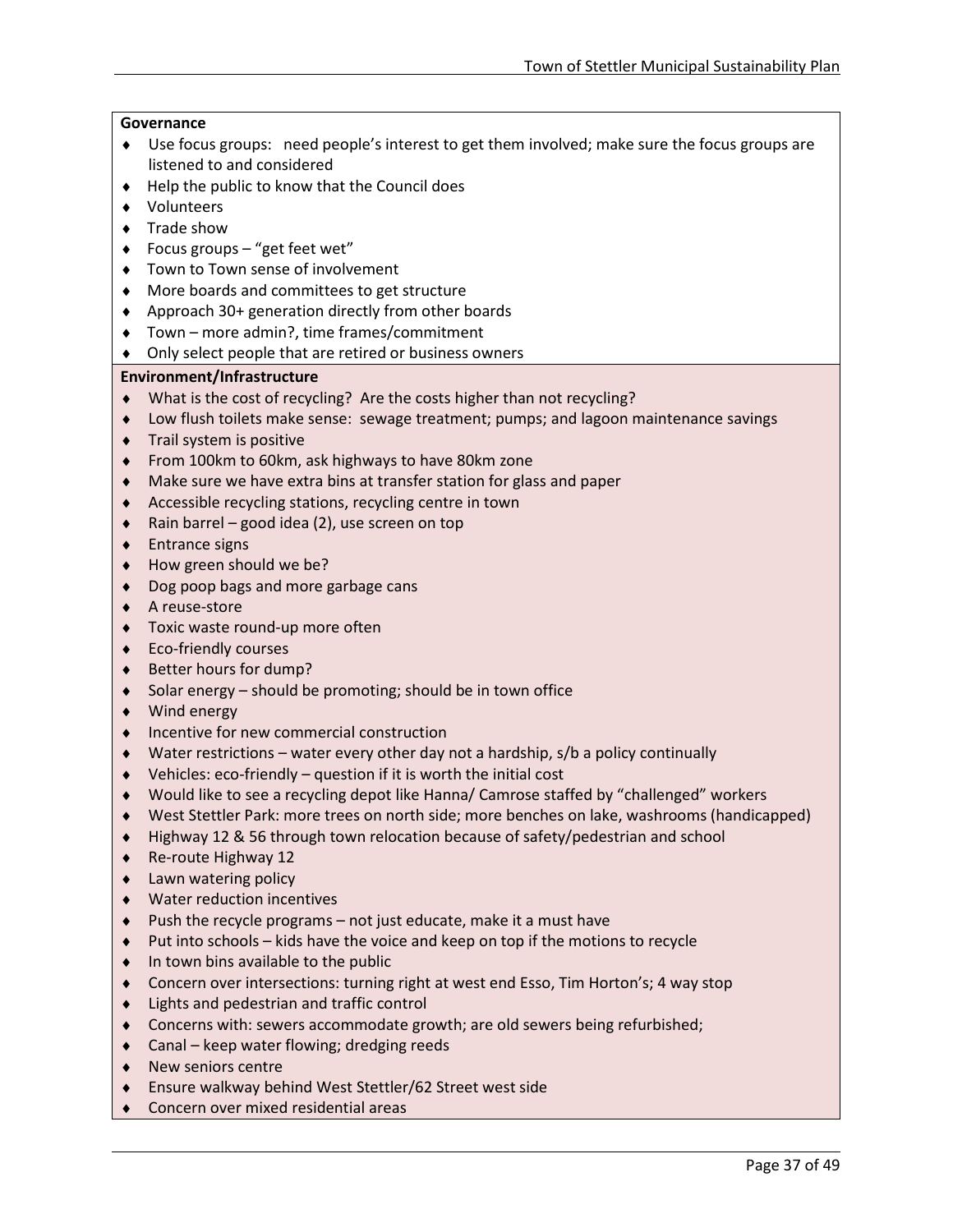## **Social**

- ♦ Safe House-child youth services shelter/centre (4-8 beds for emergency age 12-20)
- ♦ Walk in Clinic (2)
- ♦ Schools not doing their job: post secondary LPN; continuing ed.
- ♦ Day care partner with the schools for before and after school care
- ♦ Senior's social centre current 2 storey, no elevator, not handicapped accessible, location of Legion/Bactrax ideal, seniors NB part of community, quality of life, more would go to the Centre if it was more accessible, attract seniors from other communities gives economic benefit
- ♦ Housing for disabled that do not fall into "seniors" category, open assisted group homes
- ♦ Health Care: parking for medical centers; general practitioners are okay but need more; medical centre with pharmacy, all-inclusive including parking
- ♦ Professional Clinic/Professional Centre stores, retirement condominiums, professionals
- ♦ Regional Fire Training Institute seems like a positive opportunity
- ♦ Continue discussions with Red Deer College
- ♦ Promote advanced learning target health i.e. LPN
- ♦ Partnership with SAIT/NAIT e-learning centre
- $\triangle$  Specialized services at hospital MRI, CT Scan
- ♦ Recruit even more doctors and dentists
- $\triangle$  Reno's in hospital now stop putting it off
- $\bullet$  New technology in town we want to be the regional
- ♦ Daycare more space needed
- ♦ Policing and infrastructure
- ♦ More RCMP

## **Recreation and Culture**

- ♦ Football field in sports park with change rooms for schools to use
- ♦ Indoor soccer facility
- ♦ Skate park

- ♦ Heat spray park water
- Keep town vehicles off the paved paths
- Toboggan  $-$  stairs with railing, smooth it out
- Get rid of old swimming pool building
- School field house  $-2$  teams, provide work in kind, concrete
- Museum  $5<sup>th</sup>$  largest museum in Alberta
- More parking at rec. centre
- Large field house similar to Camrose: walking/running track; indoor soccer etc.
- July  $1<sup>st</sup>$  fireworks: great kudos to town and entertainment
- West Stettler Park: advertised a little more
- Miss Dan Chabot he promoted the local events/community minded
- Support to HYC into all sectors: social/rec./culture
- Core admin group Kidsport /Daycare/HYC etc. joined to sustain financial support centre, balanced/consistent funding, one data base to retain \$, middle ground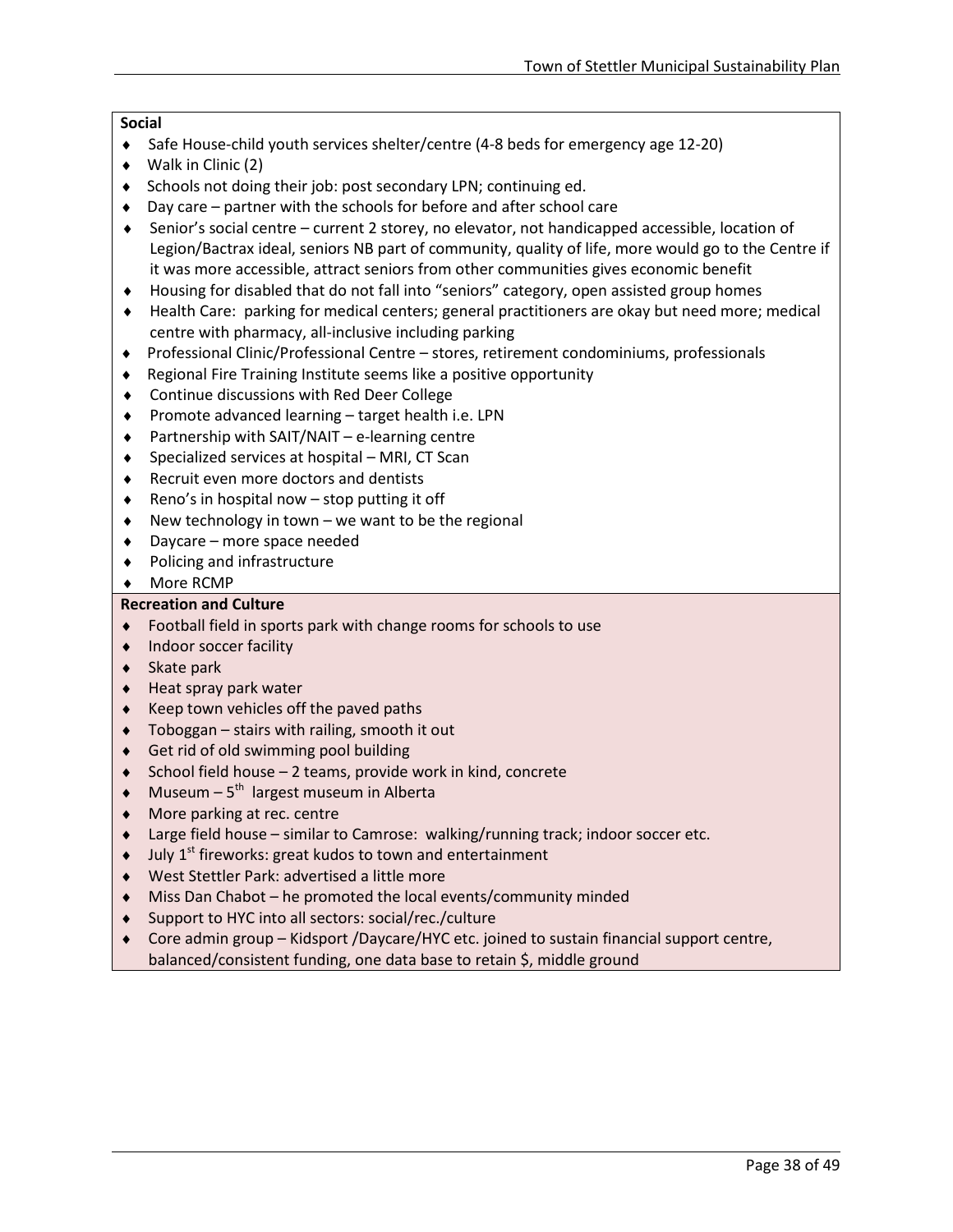# <span id="page-40-0"></span>**APPENDIX C – COMMUNITY SURVEY SUMMARY**

| <b>TOWN OF STETTLER STRATEGIC PRIORITIES</b> |                                                                                                                          |       |       |          |                 |  |
|----------------------------------------------|--------------------------------------------------------------------------------------------------------------------------|-------|-------|----------|-----------------|--|
|                                              |                                                                                                                          |       |       |          |                 |  |
|                                              |                                                                                                                          | Don't | Agree | Agree,   | <b>Disagree</b> |  |
|                                              | <b>Economic Sustainability</b>                                                                                           | Know  |       | but      |                 |  |
| 1.                                           | <b>Improve Communications and Marketing</b>                                                                              | 3     | 21    | $\Omega$ | $\overline{2}$  |  |
|                                              | What should be promoted?                                                                                                 |       |       |          |                 |  |
|                                              | I think the Town does well at informing the public.<br>٠                                                                 |       |       |          |                 |  |
|                                              | Town itself, improve look, signage, more cooperation between Town and sports boards.<br>٠                                |       |       |          |                 |  |
|                                              | Shopping and doing business locally. If we work here we should support those businesses that<br>٠                        |       |       |          |                 |  |
|                                              | employ us.                                                                                                               |       |       |          |                 |  |
|                                              | Stettler as a great place to live and raise a family.<br>٠                                                               |       |       |          |                 |  |
|                                              | I like the quotes about Stettler on the radio, great start. One thing I think is really important is<br>٠                |       |       |          |                 |  |
|                                              | the Rec Centre needs to be more involved in ALL the activities in town. They could cross                                 |       |       |          |                 |  |
|                                              | promote all activities, whether it is during their swim classes, posters on the doors of the                             |       |       |          |                 |  |
|                                              | dressing rooms.                                                                                                          |       |       |          |                 |  |
|                                              | Can you tell us what it is that the town is currently marketing?? What type of business do we<br>٠                       |       |       |          |                 |  |
|                                              | want to attract in this town? Have we ever actively pursued bringing certain sectors of                                  |       |       |          |                 |  |
|                                              | business to our town, or do we just let the wind blow them here?                                                         |       |       |          |                 |  |
|                                              | Communications between town and county, get rid of the difference and be one!!! So the nit<br>٠                          |       |       |          |                 |  |
|                                              | picking will stop, and everyone that lives in this community is contributing.                                            |       |       |          |                 |  |
|                                              | Stettler is a great place to live and do business. Our logo is outdated for most purposes, and<br>٠                      |       |       |          |                 |  |
|                                              | our slogan is laughable.                                                                                                 |       |       |          |                 |  |
|                                              | Tourism Signage.<br>٠                                                                                                    |       |       |          |                 |  |
|                                              | Businesses as a destination for shopping.<br>٠                                                                           |       |       |          |                 |  |
|                                              | Out of towners know about Walmart. Do they know about Wish?<br>٠                                                         |       |       |          |                 |  |
|                                              | All facilities.<br>٠                                                                                                     |       |       |          |                 |  |
|                                              | For those businesses that do not support or participate in main street activities, more<br>٠                             |       |       |          |                 |  |
|                                              | education and ideas are needed to help them see and recognize how they can benefit from                                  |       |       |          |                 |  |
|                                              | these activities, even if it isn't directly people purchasing in their business (i.e. Night before<br>the Night before). |       |       |          |                 |  |
|                                              | Continue to have community events such as crazy days, trade show. Work with Town and<br>٠                                |       |       |          |                 |  |
|                                              | County to bring back Stettler Fair; support big events such as shoot out.                                                |       |       |          |                 |  |
|                                              | Shopping, land and housing.<br>٠                                                                                         |       |       |          |                 |  |
|                                              | Move to Stettler, Visit Stettler.<br>п                                                                                   |       |       |          |                 |  |
|                                              | How should we do this?                                                                                                   |       |       |          |                 |  |
|                                              | Set up various committees to communicate with those involved (businesses, teams,                                         |       |       |          |                 |  |
|                                              | campgrounds, etc). Set up an action plan and move on. Too much talking not enough action                                 |       |       |          |                 |  |
|                                              | lately.                                                                                                                  |       |       |          |                 |  |
|                                              | Continue to encourage local endeavors.<br>٠                                                                              |       |       |          |                 |  |
|                                              | Hire someone whose primary duty would be to promote and communicate with the public.<br>٠                                |       |       |          |                 |  |
|                                              | Use the STAFF to promote ALL physical and otherwise activities. The trainers, instructors etc<br>٠                       |       |       |          |                 |  |
|                                              | should all be involved. This is a big part of the puzzle that is missing since we no longer have a                       |       |       |          |                 |  |
|                                              | rec. director promoting all activities. It is each organization for itself. WORK TOGETHER!!! Get                         |       |       |          |                 |  |
|                                              | super energetic/positive people in place to motivate the citizens!                                                       |       |       |          |                 |  |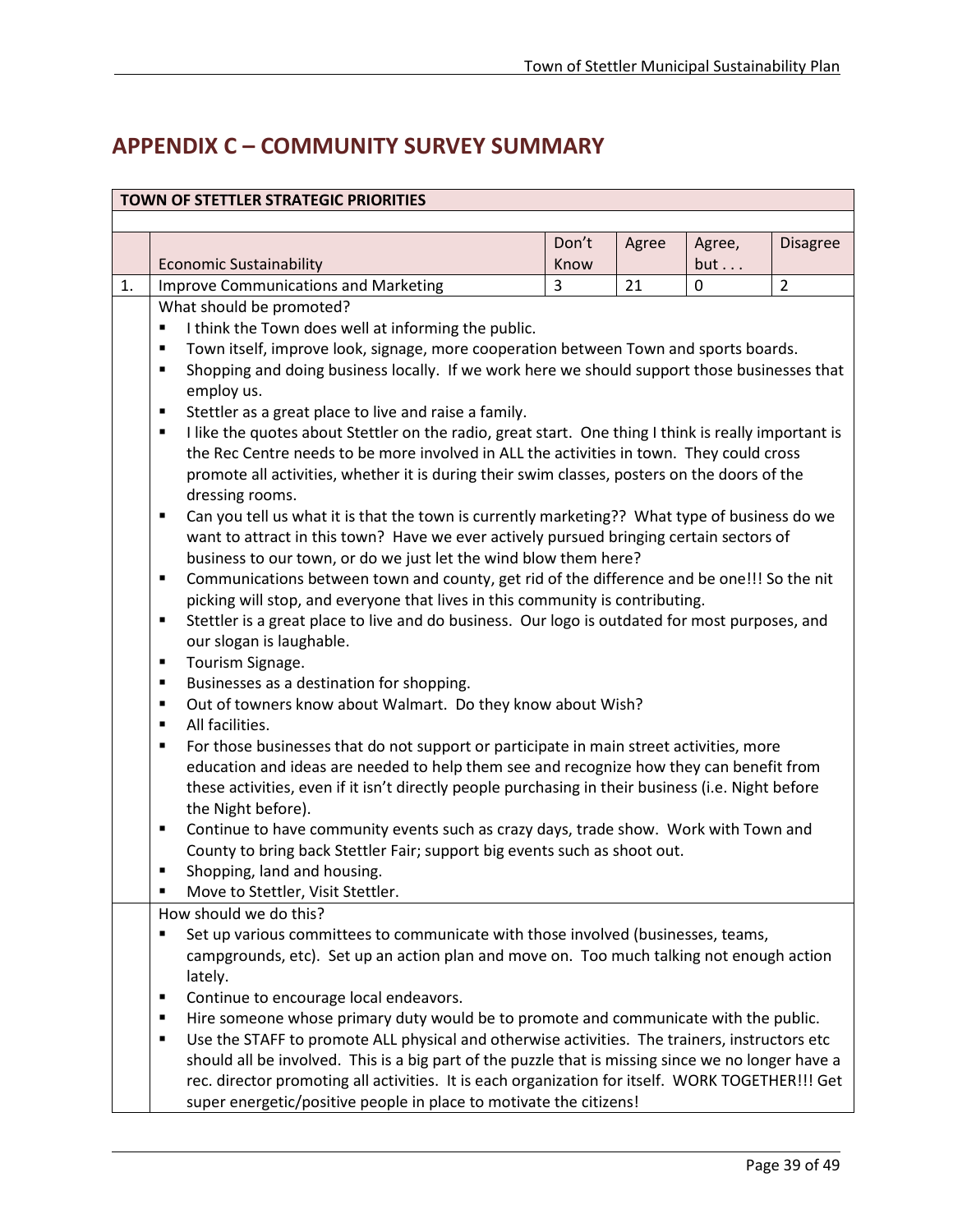Actively pursue a target market – manufacturing, oil and gas equipment. Pick a target then go after it – simple sales, not rocket science! Saskatchewan has run a program of recruiting people to move there and they put it in the public transit etc. of Edmonton and Calgary. See: [http://www.gov.sk.ca/move-to](http://www.gov.sk.ca/move-to%20-saskatchewan/)  [saskatchewan/](http://www.gov.sk.ca/move-to%20-saskatchewan/) o[r http://www/programs.alberta.ca/living/5964.aspx?N=770+5247](http://www/programs.alberta.ca/living/5964.aspx?N=770+5247) for the Alberta program. There are so many alternate ways to promote a community nowadays. Did you know there are Facebook pages about Stettler that citizens have set up? It would be great to have an official page that highlights Town events etc. **Partner with existing and developing operators to encourage more and longer visits to the** community. Visitors have a difficult time finding places like the recreation and arts centre's because of poor directional signs. By having new business open up i.e. Canadian Tire. Internet and hard copies. ■ Radio and newspaper. Downtown businesses via webpage. Have someone go into the businesses, ask if they plan on participating, find out why not, and offer creative ideas to encourage their participation. I.e. although persons may not buy from the chiropractor on mainstreet, they could offer balloons to the kids, which still bring people into the place of business. **Encourage all businesses to be open on Saturdays and have similar business hours. Build on** "theme" of Main Street – possibly tie into train station – age and theme. Internet, print and television advertising. **Targeted advertising in publications, web/internet. Use of town website.** Economic Sustainability Don't Know Agree  $|$  Agree, but . . . Disagree 2. Develop Town Owned Land  $\vert 7 \vert 13 \vert 2 \vert 2$ What types of residential lands are needed in the community? **Multiple housing, middle income housing.**  Condo's/townhouses/apartments, if you look at Stettler's demographics that is the right type of housing for the ages of people. **Baseball diamonds, more walking paths. The more that is developed, the more the town** grows! Residential land is fine here, lots of growth potential, and land set aside for future growth. Perhaps encourage development of private lands through financial incentives. This is the job of developers and tax-payers don't need to be burdened with the costs of developing land that may never sell… **U** Low cost mobile home subdivision. I think we need nice affordable places to live and would like to see some more low income housing. **Meadowlands by the Park when it flies. Senior apartments. Mobile home park in Botha. Good selection at present.**  More low income housing. Mobile home lots. There is still demand for "almost acreage" style lots. What types of industrial and commercial lands are needed? **Retail. Example:** Catholic school land away from the almighty public school. Tired of reading the public school \*bs\* signs about how much better they are. Enough is enough!! Want to improve something get rid of all the billboard signs. What a waste of school taxes!!!!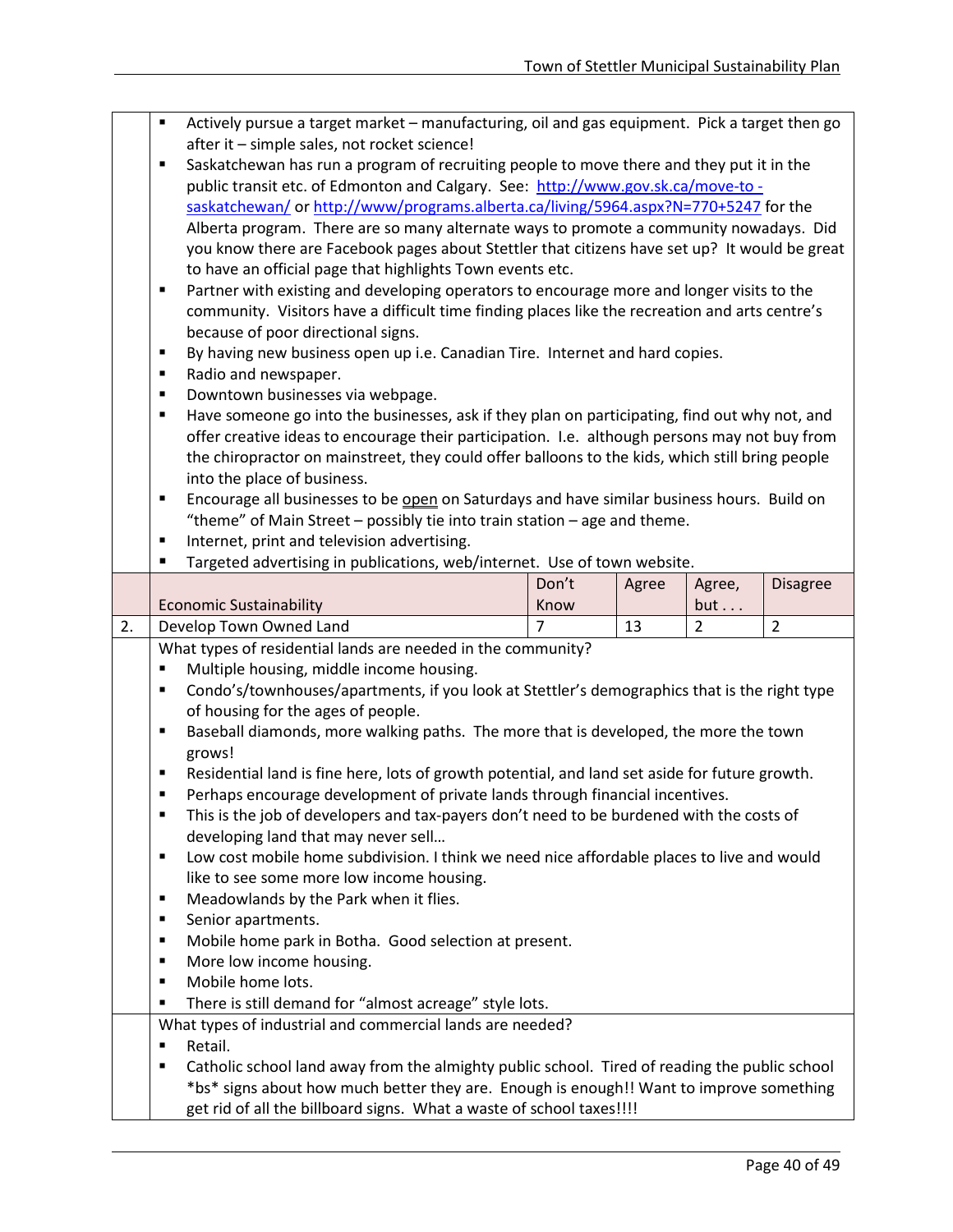- There are definitely some spaces or old buildings that should be re-developed in the Town core. We could use more variety in restaurants in my opinion.
- **BRING ON THE BUSINESS.**

 We need true INDUSTRIAL land – not highway commercial land. Land that is zoned for heavy manufacture. Go take a look at Fort Sask., or Leduc. These communities have attracted a very robust sustainable industry that leverages the towns' growth. From experience I can tell you that this town does NOT support and put out the red carpet for companies wanting to grow here! Put out the Red Carpet – Give the land away – if it is a business that maintains "x" staff? GROW THE TOWN – Create jobs, that is how you grow the town!

- **Deset 1** Ones that employ a good number of people and offer services to the community.
- We need a place where we can buy cheaper stylish clothes to stop people from going to Red Deer to get everything which takes away from our other business as well because if they are going shopping there they may as well do it all there. An arcade or pool hall for teens and kids.
- Highway commercial.
- Large commercial industries many employees. Attract with lower tax or tax incentives.
- Encourage highway commercial in Erskine area.
- In this market I don't think we need to be developing a lot. However, re-developing some run down areas would be good.
- **More highway commercial lands for big box stores.**
- Land for "Common" style shopping (South Edmonton Common).

|          |                                          | Don't | Agree    | Agree, | <b>Disagree</b> |
|----------|------------------------------------------|-------|----------|--------|-----------------|
|          | Governance Sustainability                | Know  |          | but    |                 |
| <u>.</u> | <b>Council Recruitment and Retention</b> |       | ۰ -<br>ᅀ |        |                 |

How could we encourage people to run to be Mayor or Town Councilor?

- I don't know…good luck with that. More advertisement that the positions need to be filled.
- Take a look at current policies; look at what other towns and communities are doing. See if we can make it work here.
- Higher pay scale. More incentives.
- Make people aware of what is needed. Time that these take-what else is needed to do these jobs successfully. What resources are available to them.
- Have a concise package of what is involved. What type of reimbursement and time commitment is involved, etc.
- Retention, not as important, new blood is good!!
- If we can have a full time fire chief and deputy chief maybe we should be looking at a full time mayor that focuses directly on "selling" Stettler – create a budget and go out and do it!
- **Unsure!!!**

- **Make the information about running and serving available.**
- The process is a bit onerous…it's hard to attract people when they are running against the same people – and the commitment is huge to get younger people to do it…with their families and work – to add basically another full time job is a tough sell. Try changing the way things are done…less protocol; more flexibility; go into schools to talk about the jobs a politician or municipal career can offer; change the decision making process to allow for more discussion and public engagement; better training for elected officials…
- **Involve people in council committee work and then specifically ask them to run for council.**
- Give an incentive. I'm not sure how it works here but where I'm from the Mayor gets a house.
- **Start early schools. Contentious issues.**
- **Education before elections.**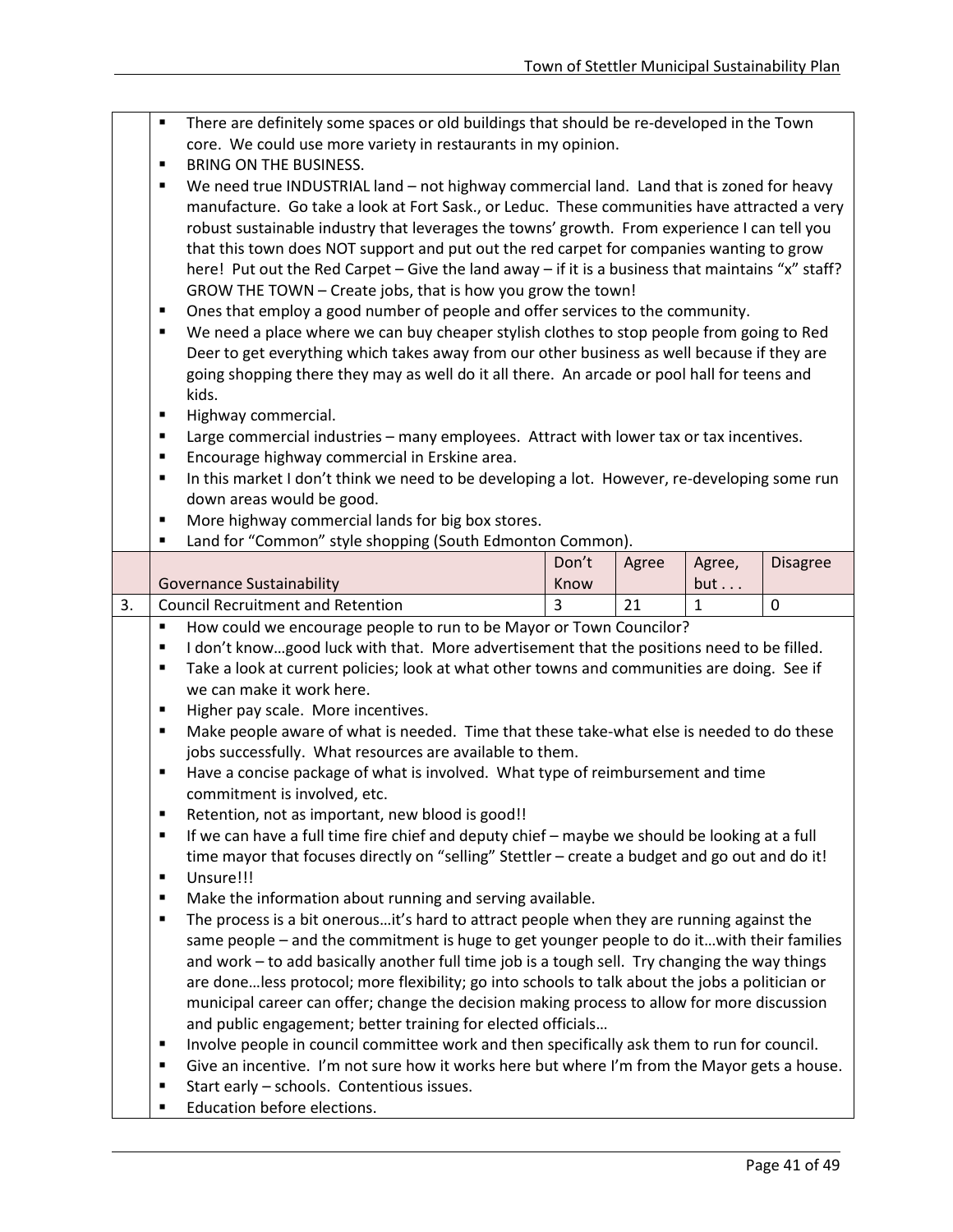|    | Ξ              | More advertising/educate people.                                                                 |       |       |              |                 |  |  |
|----|----------------|--------------------------------------------------------------------------------------------------|-------|-------|--------------|-----------------|--|--|
|    | ٠              | Recruit 45-65 year olds. Mentor.                                                                 |       |       |              |                 |  |  |
|    | ٠              | More educational seminars and workshops.                                                         |       |       |              |                 |  |  |
|    | ٠              | Schools. Inform.                                                                                 |       |       |              |                 |  |  |
|    | ٠              | Ask people if they know someone who might be interested, talk to them personally and             |       |       |              |                 |  |  |
|    |                | answer the questions they have or even provide basic information they may not know. Offer        |       |       |              |                 |  |  |
|    |                | the opportunity to shadow a councilor and even mentor.                                           |       |       |              |                 |  |  |
|    | ٠              | Seems that in order to do these positions you need to be self-employed; retired or do not        |       |       |              |                 |  |  |
|    |                | need to work. This narrows down the potential applicants quickly! Focus groups are a great       |       |       |              |                 |  |  |
|    |                | way for people to get a taste of involvement and commitment needed. So, possibly - more          |       |       |              |                 |  |  |
|    |                | small focus groups (project specific) for people to participate in.                              |       |       |              |                 |  |  |
|    | ٠              | Have a program incorporated in the school curriculum to teach about involvement.                 |       |       |              |                 |  |  |
|    | ٠              | Target younger persons via messages on town web page.                                            |       |       |              |                 |  |  |
|    | $\blacksquare$ | Target younger age group. Clear communications on time commitment and responsibilities.          |       |       |              |                 |  |  |
|    |                | Is remuneration comparable to other municipalities?                                              |       |       |              |                 |  |  |
|    |                |                                                                                                  | Don't | Agree | Agree,       | <b>Disagree</b> |  |  |
|    |                | <b>Governance Sustainability</b>                                                                 | Know  |       | but          |                 |  |  |
| 4. |                | <b>Deliver E-Government Services</b>                                                             | 10    | 13    | $\mathbf{0}$ | $\mathbf{1}$    |  |  |
|    | ٠              | What services would you like to see delivered and/or accessible via the internet?                |       |       |              |                 |  |  |
|    | ٠              | I think you are doing well with that.                                                            |       |       |              |                 |  |  |
|    | ٠              | Bill payment, tax payment and assessments, any and all correspondence if possible. We live in    |       |       |              |                 |  |  |
|    |                | a computer age.                                                                                  |       |       |              |                 |  |  |
|    | ٠              | We have a town website that people can access-have a place for people to request services        |       |       |              |                 |  |  |
|    |                | that are not presently available.                                                                |       |       |              |                 |  |  |
|    | ٠              | Electronic Council agendas, maps etc.                                                            |       |       |              |                 |  |  |
|    | Ξ              | Not a high priority for most people - maybe will service 5%-10% of populous, unless you can      |       |       |              |                 |  |  |
|    |                | prove that statement wrong? Ask around, and find out how many people will use this? I have       |       |       |              |                 |  |  |
|    |                | not found very many in my travels.                                                               |       |       |              |                 |  |  |
|    | ٠              | Mostly just information about what is going on. In order to go e-Government you first have to    |       |       |              |                 |  |  |
|    |                | have e-operations, and when I last asked for some information from the Town office, it           |       |       |              |                 |  |  |
|    |                | seemed like a lot of paper had to be sorted through                                              |       |       |              |                 |  |  |
|    | ٠              | Get with the times - if you don't offer things on the internet - you might as well be selling    |       |       |              |                 |  |  |
|    |                | things with the dinosaurs. We should be able to look up our tax notice, pay our bills, buy a     |       |       |              |                 |  |  |
|    |                | dog or cat license, and take out a permit all online. It is a cyber world now and municipalities |       |       |              |                 |  |  |
|    |                | need to get on board. Participate in social media like facebook and engage a younger             |       |       |              |                 |  |  |
|    |                | generation; stick with the current trends - it seems municipal government is always the last to  |       |       |              |                 |  |  |
|    |                | catch on $-$ and by the time they do $-$ times have already moved on $-$ be more flexible and    |       |       |              |                 |  |  |
|    |                | catch on quicker                                                                                 |       |       |              |                 |  |  |
|    | ٠              | Meeting announcements.                                                                           |       |       |              |                 |  |  |
|    | ٠              | Licenses. Information. Stats. Links to Stettler businesses.                                      |       |       |              |                 |  |  |
|    | п              | Bill paying. Tax paying.                                                                         |       |       |              |                 |  |  |
|    | ٠              | None.                                                                                            |       |       |              |                 |  |  |
|    | $\blacksquare$ | Development and building permits.                                                                |       |       |              |                 |  |  |
|    | ٠              | Bill payment, tax payment, dog license, permits. Could we subscribe to e-mail service that       |       |       |              |                 |  |  |
|    |                | provides updates from town on recreation opportunities, culture/arts events, volunteer           |       |       |              |                 |  |  |
|    |                | opportunities etc.                                                                               |       |       |              |                 |  |  |
|    |                |                                                                                                  |       |       |              |                 |  |  |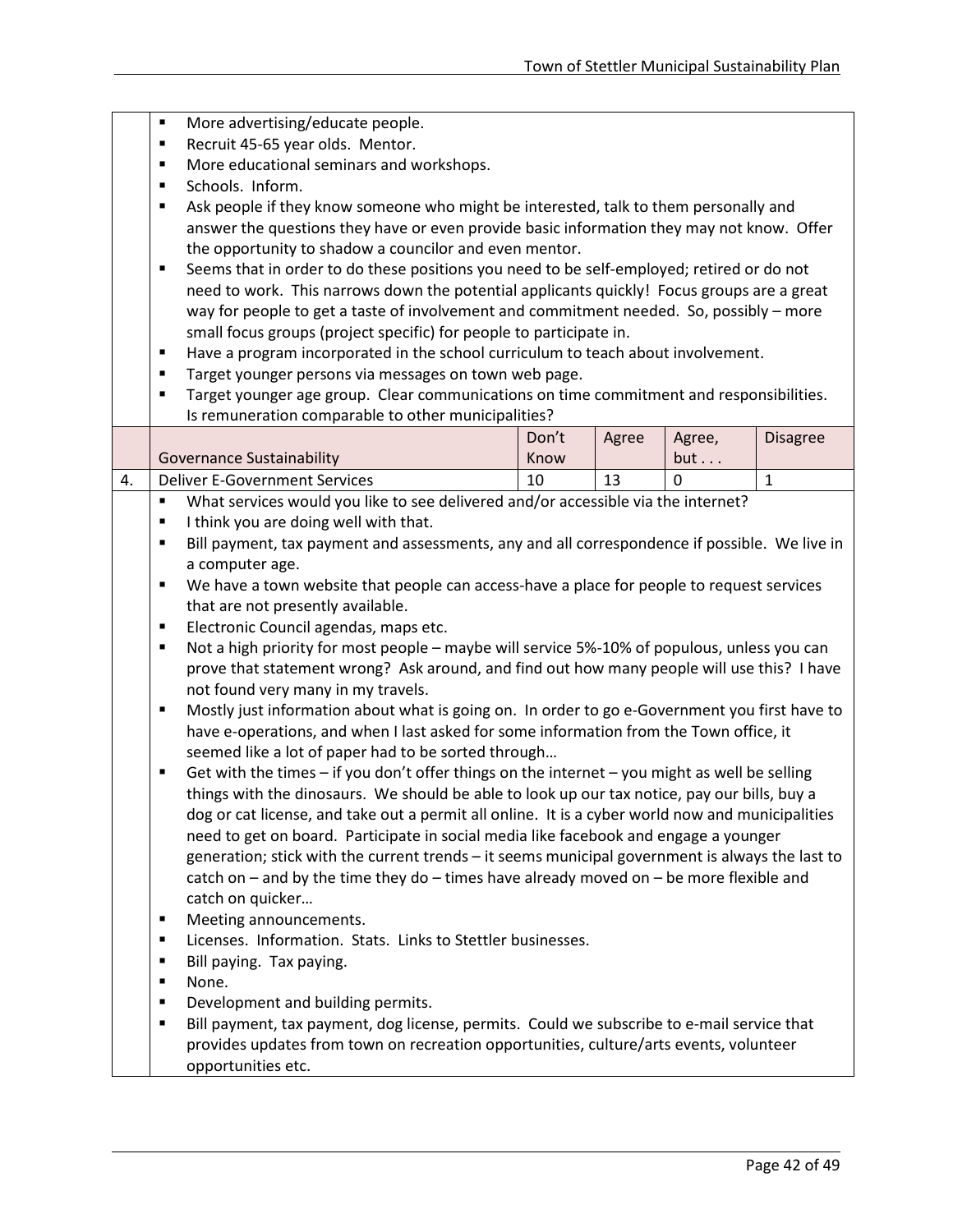|    |                                                                       | Don't      | Agree | Agree,    | <b>Disagree</b> |
|----|-----------------------------------------------------------------------|------------|-------|-----------|-----------------|
|    | Environmental and Infrastructure Sustainability                       | Know       |       | but       |                 |
| 5. | Develop Green Policies                                                |            | 22    | 2         | 0               |
|    | What types of green initiatives should the Town undertake or enhance? |            |       |           |                 |
|    | Rain Barrel Program                                                   | Yes        | 16    | No        |                 |
|    | Solid Waste Recycling                                                 | Yes        | 20    | No        |                 |
|    | <b>Utilization of Alternative Energy</b>                              | <b>Yes</b> | 18    | No        | 2               |
|    | <b>Eco Friendly Fleet and Practices</b>                               | Yes        | 14    | <b>No</b> | 3               |
|    | <b>Water Restrictions</b>                                             | Yes        | 4     | No        |                 |
|    | Garbage Limits                                                        | Yes        | 3     | No        | 5               |
|    | .                                                                     |            |       |           |                 |

Other Projects – List

I understand that curb side recycling is already in the works.

**Recycling, fee on excessive garbage collection, encourage and educate.** 

 Now that we are having our recycling picked up we could have some information on composting. What is safe for our community, program to get those interested started.

 Do all the staff need to be driving around in trucks? And if the Town wants to encourage alternative energy usage, why don't they utilize it on their facilities?

- Blue Box is a HUGE step in the right direction! Great job!
- We live in the middle of natural gas producing fields why not convert some of the town's vehicles to natural gas – although not very cost effective it does have a spin off and marketing effect that can be used to enhance our GREEN footprint.

 No idling of vehicles on the street right in front of the school doors where all the kids have to walk through the clouds of vehicle exhaust in order to get to school. If you are parked there to drop off, shut off your engine. There are vehicles idling with no one in them all the time on the one-way right in front of the kindergarten doors. Also, it's easy to see the exhaust in the winter, but in the warmer months it is still there.

- **Water conservation strategy (see Town of Okotoks).**
- Full and complete recycling opportunities. Education and programs to encourage public conservation of resources.
- **Recycle program.**

- **Curbside recycling.**
- Do basic plumbing repairs i.e. leaking taps where practical.
- Rain Barrel Program don't know about it. Water Restrictions alternating "watering days". Other projects – move newspaper recycle bin back into town! Our younger generation (school age) needs to teach and educate their parents about green initiatives.
- I am encouraged by the blue box program coming in however I was told the initiative was only residential – what about businesses?
- Only put in garbage limits if curbside recycling is available.
- Cost benefit analysis has it been done? Eco Friendly Fleet NO!! Too expensive.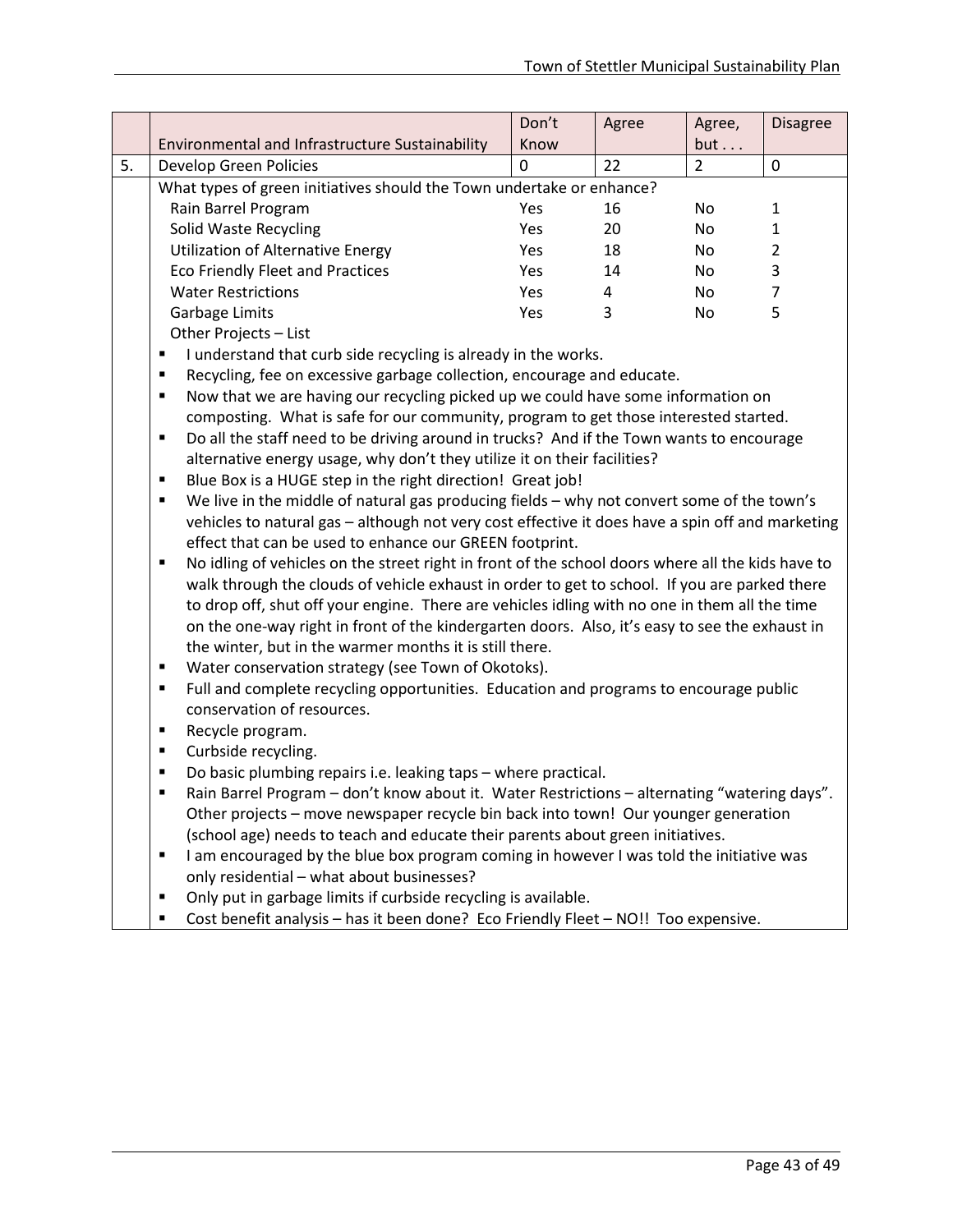|    |                                                 | Don't      | Agree | Agree, | <b>Disagree</b> |
|----|-------------------------------------------------|------------|-------|--------|-----------------|
|    | Environmental and Infrastructure Sustainability | Know       |       | but    |                 |
| 6. | Infrastructure Improvements                     | 2          | 15    | 3      | 1               |
|    | What projects should the Town undertake?        |            |       |        |                 |
|    | Downtown Streetscape                            | Yes.       | 19    | No.    | 1               |
|    | Paving/Upgrading Cemetery Road                  | <b>Yes</b> | 9     | No.    | 4               |
|    | Fire Hall Expansion                             | <b>Yes</b> |       | No.    | 4               |
|    | <b>Redwillow Creek Drainage Improvements</b>    | <b>Yes</b> | 13    | No.    | 2               |
|    | New Highway Entrance Signs                      | <b>Yes</b> | 18    | No.    | 2               |
|    | <b>Tower Road Upgrades</b>                      | <b>Yes</b> | 7     | No.    | 2               |
|    | Storm Water Infrastructure Improvements         | <b>Yes</b> | 8     | No.    | 0               |
|    | Other Projects - List                           |            |       |        |                 |

 The cemetery road and the road that leads to HWY 56 from the Cemetery. The amount spent grading and gravelling that road surely could be spent paving it.

DO NOT upgrade the cemetery road – part of the problem with the current mayor. Just because you can, does not mean you should! Nice try Jim!, but take a drive around town, a lot more deserving roads in town, with heavy traffic that require repair. They are you asking about the fire hall – this is already done? The downtown is fine the way it is!! And what an outcry is anyone wants to plant a tree on main street. Get over it, I can see through a tree when the leaves are off it 60% of the year.

- SRC always needs improving, ball diamonds, soccer fields, etc.
- Drainage in various locations throughout town. Make sure we aren't losing our water through bad pipes etc.
- **Fix the potholes and major road repair (older part of town).**
- Facility and attractions directional signs.
- Have a nice walking park.

- **EXECT** Keep the street in good repair. Continue with the walking paths throughout the town.
- **Demolish pool parking or park.**
- Redwillow Creek Drainage Improvements if needed. New Highway Entrance Signs with place for community events to be posted.
- Highway 12 ditch drainage. Highway 56 re-alignment.
- Cost benefit analysis has it been done?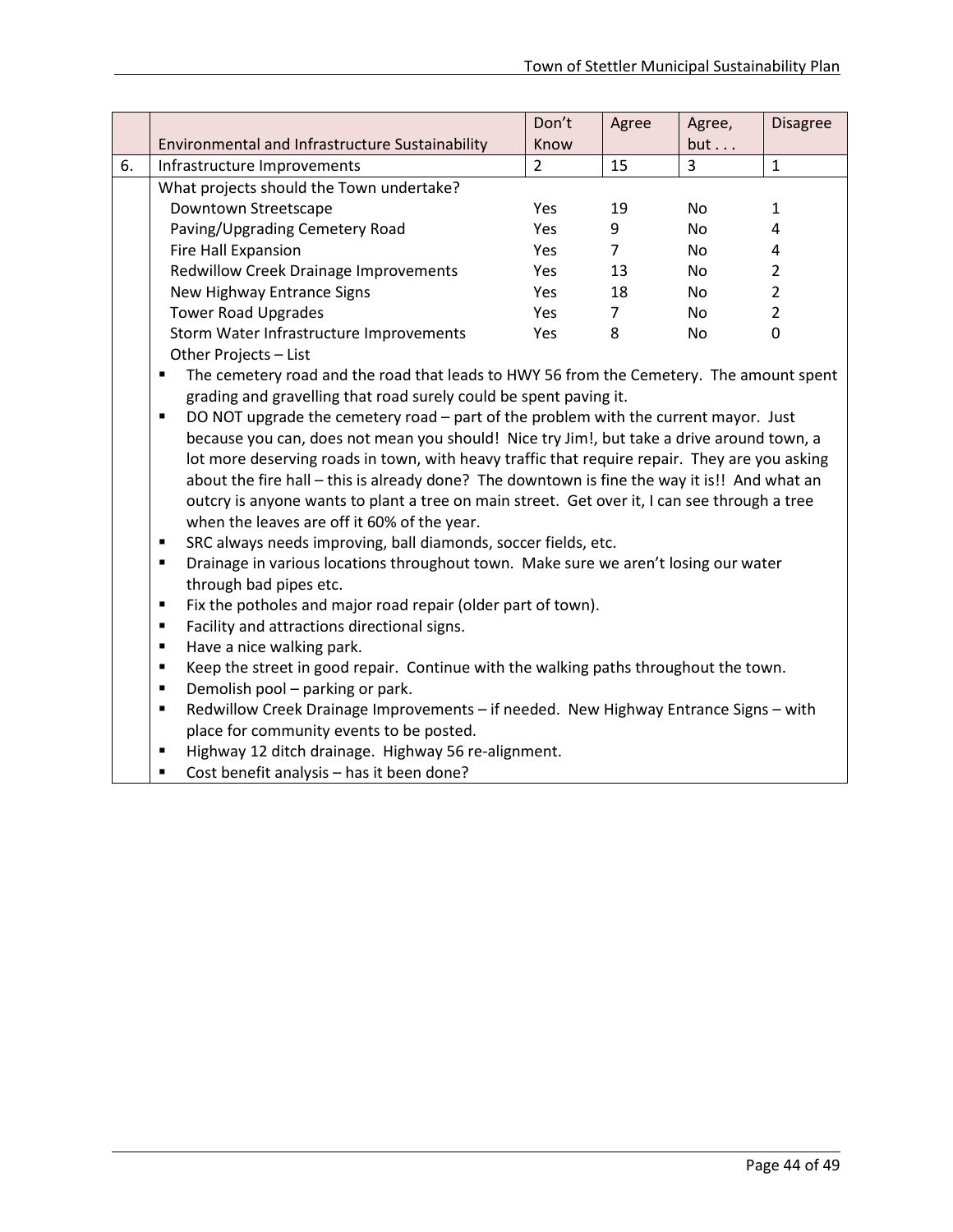|    |                                                                                                                                                                         | Don't            | Agree | Agree, | <b>Disagr</b> |
|----|-------------------------------------------------------------------------------------------------------------------------------------------------------------------------|------------------|-------|--------|---------------|
|    | Social Sustainability                                                                                                                                                   | Know             |       | but    | ee            |
| 7. | Improve Health Care                                                                                                                                                     | $\boldsymbol{0}$ | 21    | 3      | 0             |
|    | What health services are needed in Stettler?                                                                                                                            |                  |       |        |               |
|    | I know you are working on more doctors keep getting more.<br>٠                                                                                                          |                  |       |        |               |
|    | Work with DTHR to bring Doctors to our area and keep them here. Do everything it takes for<br>٠                                                                         |                  |       |        |               |
|    | DTHR to hear our community.<br>٠                                                                                                                                        |                  |       |        |               |
|    | Walk in clinic! (3)<br>We are still in need of doctors.                                                                                                                 |                  |       |        |               |
|    | ٠                                                                                                                                                                       |                  |       |        |               |
|    | Continue to recruit medical staff to the area.<br>٠<br>More doctors, less wait times.<br>٠                                                                              |                  |       |        |               |
|    | Doctors, Doctors, Doctors!!!<br>٠                                                                                                                                       |                  |       |        |               |
|    | More doctors, doctors closer to the labs for easier commute especially for older people, and<br>٠                                                                       |                  |       |        |               |
|    | for convenience.                                                                                                                                                        |                  |       |        |               |
|    | Not just doctors, but all medical staff are needed.<br>٠                                                                                                                |                  |       |        |               |
|    | Single central and expanded medical clinic with expanded diagnostic services.<br>٠                                                                                      |                  |       |        |               |
|    | Doctor recruitment and retention.<br>٠                                                                                                                                  |                  |       |        |               |
|    | A better staffed hospital. When I had my surgery in the Stettler Hospital I had to actually call<br>٠                                                                   |                  |       |        |               |
|    | the hospital from my cell to get somebody to help me because ringing my bell for one hour                                                                               |                  |       |        |               |
|    | didn't seem to work!!! We also need a walk in clinic open later than 6 because it would cut                                                                             |                  |       |        |               |
|    | back on emergency visits.                                                                                                                                               |                  |       |        |               |
|    | Walk in clinic open from 6-11 daily.<br>٠                                                                                                                               |                  |       |        |               |
|    | All services need to be upgraded. More accessibility to QUALITY care is a major issue. Many<br>٠                                                                        |                  |       |        |               |
|    | people travel to Red Deer - not good considering how many people we should service.                                                                                     |                  |       |        |               |
|    | MRI Machine, better lab results etc. blood testing.<br>٠                                                                                                                |                  |       |        |               |
|    | MRI/Ultrasound/CT. (4)<br>٠                                                                                                                                             |                  |       |        |               |
|    | What health facilities are needed in Stettler?                                                                                                                          |                  |       |        |               |
|    | Walk-In-Clinic (7)<br>٠                                                                                                                                                 |                  |       |        |               |
|    | Offer more in town services such as ultrasound, etc to make it easier for older people and<br>٠                                                                         |                  |       |        |               |
|    | younger to obtain the tests they may need.                                                                                                                              |                  |       |        |               |
|    | Not sure, provide land for a walk-in clinic?<br>٠                                                                                                                       |                  |       |        |               |
|    | Offer a building; incentives for doctors.<br>Е                                                                                                                          |                  |       |        |               |
|    | Dementia housing.<br>٠                                                                                                                                                  |                  |       |        |               |
|    | Central medical clinic - parking.<br>п                                                                                                                                  |                  |       |        |               |
|    | Hospital upgrades. Community "assisted" living for adults that are not senior's age.<br>٠                                                                               |                  |       |        |               |
|    | WALK IN CLINIC - I don't know if anyone is opposed to this, it would take traffic down at<br>п<br>Emergency and allow people to get seen promptly regardless of reason. |                  |       |        |               |
|    | What types of seniors health services are needed in the community?                                                                                                      |                  |       |        |               |
|    | Seniors Centre.<br>п                                                                                                                                                    |                  |       |        |               |
|    | More counseling.                                                                                                                                                        |                  |       |        |               |
|    | What types of seniors housing are needed in the community?                                                                                                              |                  |       |        |               |
|    | Not sure.<br>٠                                                                                                                                                          |                  |       |        |               |
|    | At this time we are okay but as more baby boomers get older we will need more places like<br>Е                                                                          |                  |       |        |               |
|    | Paragon Place.                                                                                                                                                          |                  |       |        |               |
|    | Don't know. Unsure.<br>٠                                                                                                                                                |                  |       |        |               |
|    | Wheelchair accessible I suppose.<br>٠                                                                                                                                   |                  |       |        |               |
|    | Assisted living (2) and dementia housing.<br>п                                                                                                                          |                  |       |        |               |
|    |                                                                                                                                                                         |                  |       |        |               |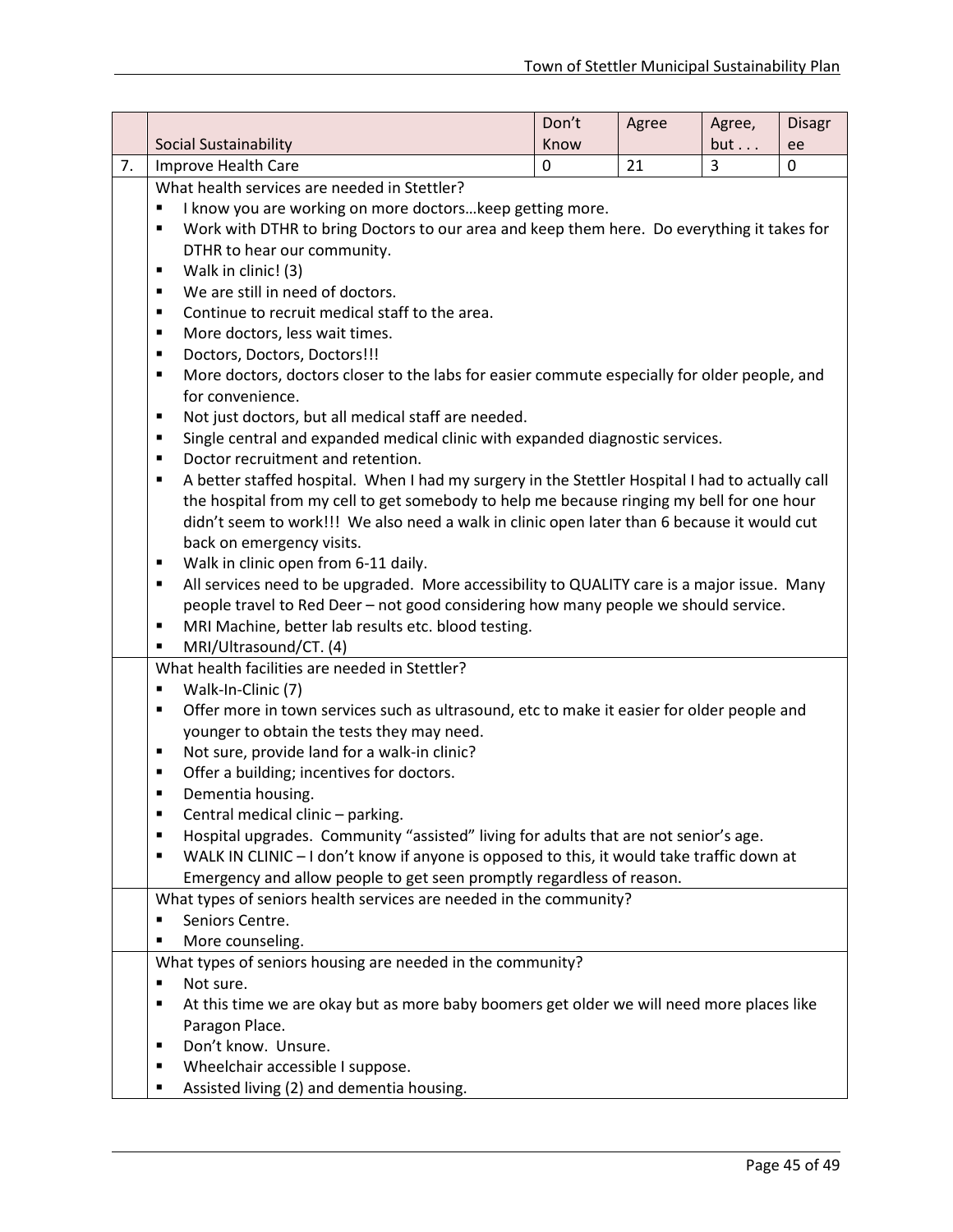|    |                                                                                                                                                  | Don't          | Agree | Agree,         | <b>Disagree</b> |  |  |
|----|--------------------------------------------------------------------------------------------------------------------------------------------------|----------------|-------|----------------|-----------------|--|--|
|    | Social Sustainability                                                                                                                            | Know           |       | but            |                 |  |  |
| 8. | <b>Enhance Post Secondary Education</b>                                                                                                          | 4              | 17    | $\overline{2}$ | $\overline{2}$  |  |  |
|    | What post-secondary services are lacking in the community?                                                                                       |                |       |                |                 |  |  |
|    | All post secondary services are needed. I am not aware of any we do have. Trades would be                                                        |                |       |                |                 |  |  |
|    | good.                                                                                                                                            |                |       |                |                 |  |  |
|    | This has improved in the past 3 years, however even more courses would be great and more<br>٠                                                    |                |       |                |                 |  |  |
|    | on-line courses even better.                                                                                                                     |                |       |                |                 |  |  |
|    | ٠<br>Majority!                                                                                                                                   |                |       |                |                 |  |  |
|    | All really, we could start out with some specific programs to offer our kids a way to gain<br>٠<br>training and stay in the area while doing so. |                |       |                |                 |  |  |
|    | Go to Red Deer College or Camrose College - They do a good job there, why would we even<br>٠                                                     |                |       |                |                 |  |  |
|    | want to compete?                                                                                                                                 |                |       |                |                 |  |  |
|    | If a kid really wants to stay in the community and get a post-secondary education, they can't.<br>٠                                              |                |       |                |                 |  |  |
|    | That is unfortunate. How big should Stettler be before we make some of these opportunities                                                       |                |       |                |                 |  |  |
|    | available? If it was to happen, I could foresee the Golf Course making a great campus. I don't                                                   |                |       |                |                 |  |  |
|    | know if we are big enough yet however.                                                                                                           |                |       |                |                 |  |  |
|    | Red Deer College is close enough to allow our residents to get an education close to home<br>٠                                                   |                |       |                |                 |  |  |
|    | and then come back for a career.                                                                                                                 |                |       |                |                 |  |  |
|    | Stettler should have its own college.<br>٠                                                                                                       |                |       |                |                 |  |  |
|    | We should have a community college.<br>٠                                                                                                         |                |       |                |                 |  |  |
|    | More college/university programs available.<br>٠                                                                                                 |                |       |                |                 |  |  |
|    | Trade training. Continue developing an RDC cohort in Stettler.<br>٠                                                                              |                |       |                |                 |  |  |
|    | Strengthen links with RDC and Augustana.<br>٠                                                                                                    |                |       |                |                 |  |  |
|    | More transferable courses (in relation to type of jobs in the community) more child based<br>٠                                                   |                |       |                |                 |  |  |
|    | training i.e. early childhood education, youth workers, social work etc.                                                                         |                |       |                |                 |  |  |
|    | Partner with Clearview schools/RDC to enhance post secondary opportunities.<br>٠                                                                 |                |       |                |                 |  |  |
|    | Trades - work with RDC to offer local trades school. Also College courses or university degree<br>٠                                              |                |       |                |                 |  |  |
|    | granting courses. Perhaps our kids could do a few years here before transferring to finish                                                       |                |       |                |                 |  |  |
|    | degree or diploma.                                                                                                                               |                |       |                |                 |  |  |
|    |                                                                                                                                                  | Don't          | Agree | Agree,         | <b>Disagree</b> |  |  |
|    | <b>Recreation and Culture Sustainability</b>                                                                                                     | Know           |       | but            |                 |  |  |
| 9. | <b>Further Park Development</b>                                                                                                                  | $\overline{2}$ | 17    | 3              | 0               |  |  |
|    | What projects should the Town undertake?                                                                                                         |                |       |                |                 |  |  |
|    | Spray Park Improvements - Shade and                                                                                                              | Yes            | 17    | No             | $\mathbf{1}$    |  |  |
|    | Concession                                                                                                                                       |                |       |                |                 |  |  |
|    | Toboggan Hill Safety and Suitability                                                                                                             | Yes            | 8     | No             | 5               |  |  |
|    | Downtown Public Square                                                                                                                           | Yes            | 10    | No             | 5               |  |  |
|    | Washrooms at West Stettler Park                                                                                                                  | Yes            | 19    | No             | $\mathbf{1}$    |  |  |
|    | <b>Stettler Recreation Centre</b>                                                                                                                | Yes            | 9     | No             | 0               |  |  |
|    | West Stettler Sports Park                                                                                                                        | Yes            | 9     | No             | $\mathbf{1}$    |  |  |
|    | Pathways                                                                                                                                         | Yes            | 10    | No             | 0               |  |  |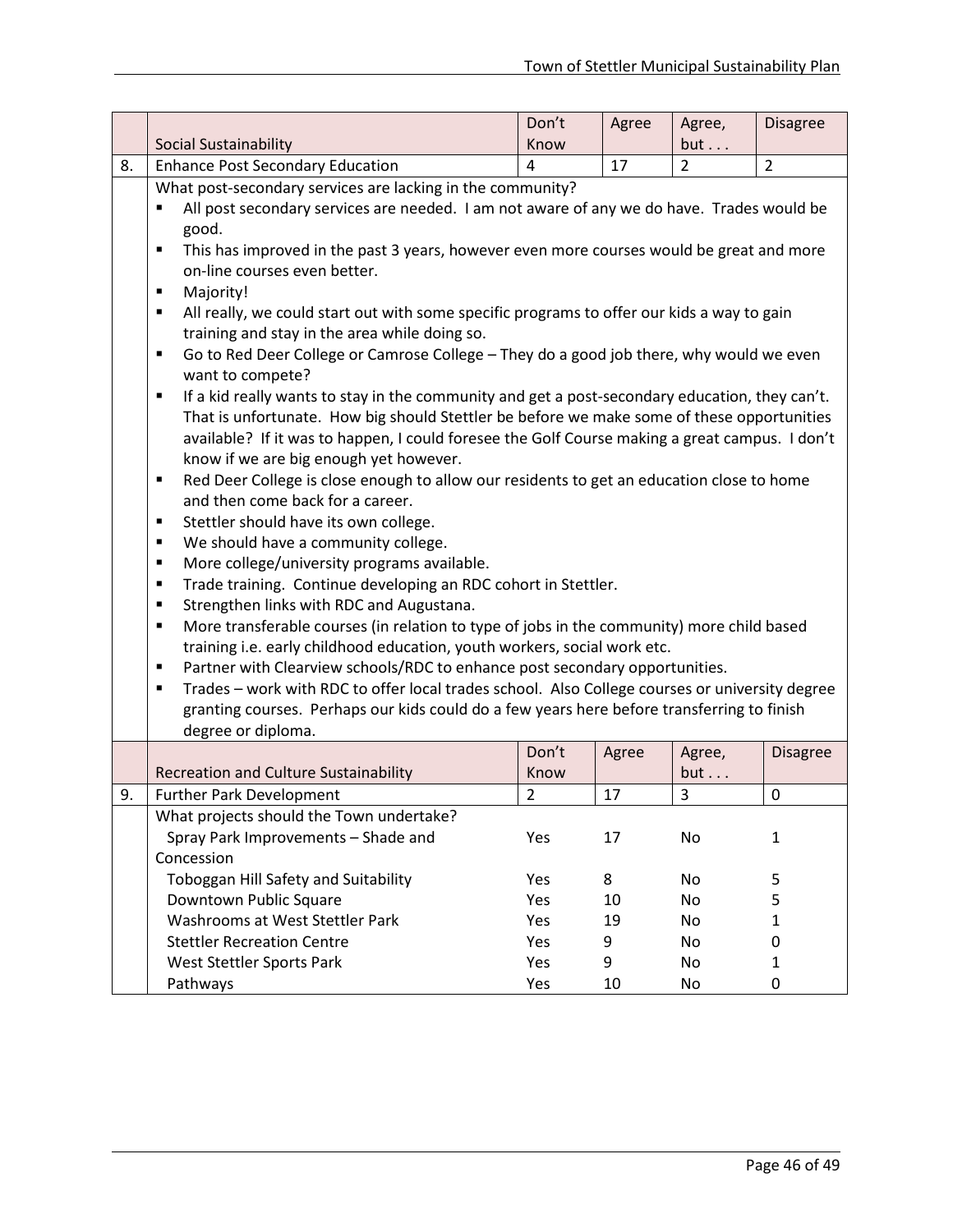|     | Other (please list)<br>Waverly school relocation, and that area becoming a park?<br>٠<br>All good things and should be budgeted over the next 3-5 years as projects.<br>٠<br>It would be good to have a clear climbing area (perhaps a rough stairway and rail) on the<br>٠<br>toboggan hill and then have as many surfaces as possible available for sliding down, then the<br>hill could have varying slopes and lengths on different sides.<br>Park on the east side of town improves the walk ability of Stettler (sidewalks on both sides of<br>٠<br>the street etc.) especially along major roadways                                                                                                                                                                                                                                          |               |                |                |                 |  |
|-----|-----------------------------------------------------------------------------------------------------------------------------------------------------------------------------------------------------------------------------------------------------------------------------------------------------------------------------------------------------------------------------------------------------------------------------------------------------------------------------------------------------------------------------------------------------------------------------------------------------------------------------------------------------------------------------------------------------------------------------------------------------------------------------------------------------------------------------------------------------|---------------|----------------|----------------|-----------------|--|
|     | Interconnected walking trails.<br>Ξ<br>Toboggan hill is needed but is very icy.<br>٠<br>Downtown Public Square at Former Allendale Site - great idea - picnic tables for lunches?<br>٠<br>Pathways are great - could add outdoor exercise equipment along trails and more benches.<br>٠<br>Spray Park Improvements - Shade and Concession - doesn't the Youth Centre run a small<br>٠<br>concession? Wouldn't it be easy for them to staff it for their work experience program?<br>Mow weeds along creek (ditch) and plant grass. Plant more trees along north-side of pond in<br>٠<br>Park.<br>Washrooms at Spray Park should be open year round.<br>$\blacksquare$                                                                                                                                                                               |               |                |                |                 |  |
|     | Will taxpayers help determine priority of projects? West Stettler Sports Park should be a top<br>٠<br>priority! Toboggan hill - worried about liability.                                                                                                                                                                                                                                                                                                                                                                                                                                                                                                                                                                                                                                                                                            |               |                |                |                 |  |
|     | <b>Recreation and Culture Sustainability</b>                                                                                                                                                                                                                                                                                                                                                                                                                                                                                                                                                                                                                                                                                                                                                                                                        | Don't<br>Know | Agree          | Agree,<br>but  | <b>Disagree</b> |  |
| 10. | <b>Build a New Seniors Centre</b>                                                                                                                                                                                                                                                                                                                                                                                                                                                                                                                                                                                                                                                                                                                                                                                                                   | 11            | $\overline{7}$ | $\overline{2}$ | 5               |  |
|     | Do you have any suggestion for its location?<br>Downtown - but are seniors really interested. Not sure that most seniors want a gathering<br>٠<br>and social centre specifically targeted at seniors. I would guess that many would just as soon<br>have a social centre that is open to everyone with programming that encourages community<br>involvement.<br>Buy one. Downtown.<br>٠<br>Land west of creek between West Park Estates and Ramada Inn because of water problems<br>٠<br>no basement would be needed. Or purchase Legion and renovate.<br>Why go with a stand-alone facility. We have a beautifully upgraded Recreation Centre.<br>٠<br>Seniors Centre activities could occur in the rec. centre that has full accessibility even for<br>those with mobility issues. We need to encourage all residents to come together to use the |               |                |                |                 |  |
|     | facility - young or old!<br>What other services do the seniors need?<br>More accessibility on sidewalks.<br>п<br>Only a very few people benefit from this, use the money to enhance the recreation facilities<br>٠<br>at Heart Haven or Willow Creek or Paragon Place. Then that becomes the "go to place" for<br>folks looking to enjoy that program. Can you tell the people of Stettler how many seniors<br>the current center has out weekly? That might help with the decision.<br>Assisted living and programming that involves them in community life.<br>п                                                                                                                                                                                                                                                                                  |               |                |                |                 |  |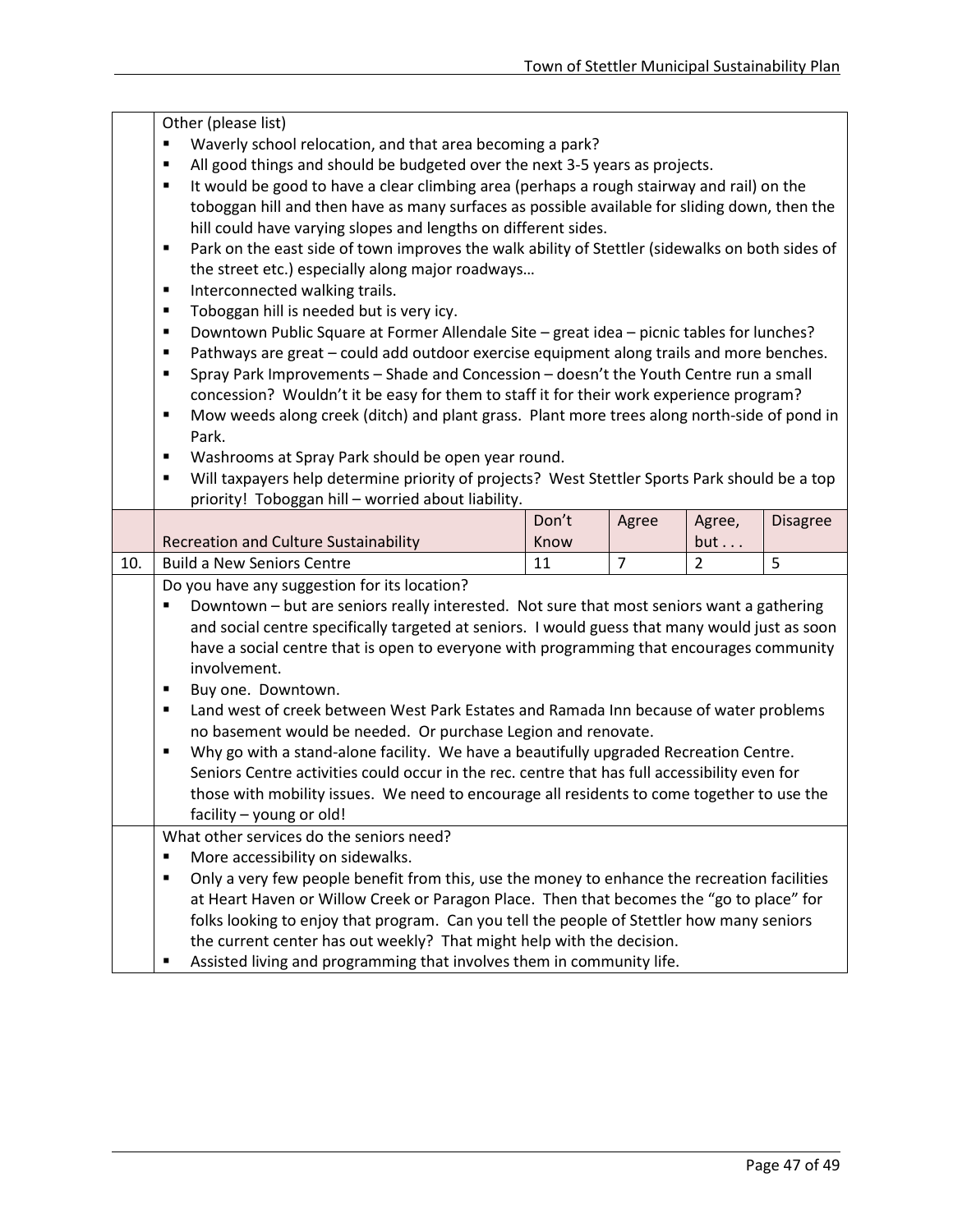|     |                                                                                                                                                                                       | Don't | Agree | Agree,         | <b>Disagree</b> |  |  |
|-----|---------------------------------------------------------------------------------------------------------------------------------------------------------------------------------------|-------|-------|----------------|-----------------|--|--|
|     | <b>Recreation and Culture Sustainability</b>                                                                                                                                          | Know  |       | but            |                 |  |  |
| 11. | School Field House (community football program)                                                                                                                                       | 8     | 10    | $\overline{2}$ | $\overline{4}$  |  |  |
|     | I believe the facility should serve more than just football.<br>$\blacksquare$                                                                                                        |       |       |                |                 |  |  |
|     | Provide services in-kind.<br>$\blacksquare$                                                                                                                                           |       |       |                |                 |  |  |
|     | To be accessed by greater public. Public Washrooms etc.<br>$\blacksquare$                                                                                                             |       |       |                |                 |  |  |
|     | Review football venue completely.<br>$\blacksquare$                                                                                                                                   |       |       |                |                 |  |  |
|     | For more than just football. What about soccer or ball?<br>$\blacksquare$                                                                                                             |       |       |                |                 |  |  |
|     | We support other minor sports - we should also support this.<br>$\blacksquare$                                                                                                        |       |       |                |                 |  |  |
|     |                                                                                                                                                                                       | Don't | Agree | Agree,         | <b>Disagree</b> |  |  |
|     | <b>Recreation and Culture Sustainability</b>                                                                                                                                          | Know  |       | but            |                 |  |  |
| 12. | <b>Arts Programs</b>                                                                                                                                                                  | 7     | 12    | $\overline{2}$ | $\overline{2}$  |  |  |
|     | What types of arts programs should be encouraged in the community?                                                                                                                    |       |       |                |                 |  |  |
|     | Gymnastics!!<br>Ξ                                                                                                                                                                     |       |       |                |                 |  |  |
|     | Not sure, and I think it should be a user pay system.<br>$\blacksquare$                                                                                                               |       |       |                |                 |  |  |
|     | More than there already are!!! Anything would be an improvement!<br>$\blacksquare$                                                                                                    |       |       |                |                 |  |  |
|     | The arts programs and events that currently go on should all be posted in a common place<br>$\blacksquare$                                                                            |       |       |                |                 |  |  |
|     | (i.e. the Town website).<br>$\blacksquare$                                                                                                                                            |       |       |                |                 |  |  |
|     | We have FANTASTIC arts programs!<br>٠                                                                                                                                                 |       |       |                |                 |  |  |
|     | This community is blessed with amazing arts, when was the last time the town donated to<br>the arts in Stettler? Can the town show the people how much tax \$ was spent on recreation |       |       |                |                 |  |  |
|     | in Stettler (ball diamonds, parks, arena, pool, playgrounds) and how much the town actually                                                                                           |       |       |                |                 |  |  |
|     | gave to enhancement of the arts? Not even sure they donated to the music festival last                                                                                                |       |       |                |                 |  |  |
|     | year? I use the parks and arena in Stettler, and enjoy it, but when it comes to funding the                                                                                           |       |       |                |                 |  |  |
|     | arts, the town is riding on the coat tails of many great non-profit arts groups and schools to                                                                                        |       |       |                |                 |  |  |
|     | keep the arts scene active in Stettler.                                                                                                                                               |       |       |                |                 |  |  |
|     | Music, drama, art.<br>$\blacksquare$                                                                                                                                                  |       |       |                |                 |  |  |
|     | Art walk is a good startPublic Gallery Local awards for artists. Local art policy in all the<br>$\blacksquare$                                                                        |       |       |                |                 |  |  |
|     | town owned buildings.                                                                                                                                                                 |       |       |                |                 |  |  |
|     | Arts Centre programming and community involvement in operations.<br>$\blacksquare$                                                                                                    |       |       |                |                 |  |  |
|     | The Heartland Youth Centre runs an art program called Paint It and I have heard wonderful<br>$\blacksquare$                                                                           |       |       |                |                 |  |  |
|     | things about it and think it could be advertised and promoted better by the town.                                                                                                     |       |       |                |                 |  |  |
|     | Art Walk was awesome - continue to support and help promote.<br>$\blacksquare$                                                                                                        |       |       |                |                 |  |  |
|     | Continue to build and improve what we have.<br>$\blacksquare$                                                                                                                         |       |       |                |                 |  |  |
|     | Any, for any age.<br>$\blacksquare$                                                                                                                                                   |       |       |                |                 |  |  |
|     | Continue to encourage existing programs and arts/culture groups.<br>Ξ                                                                                                                 |       |       |                |                 |  |  |